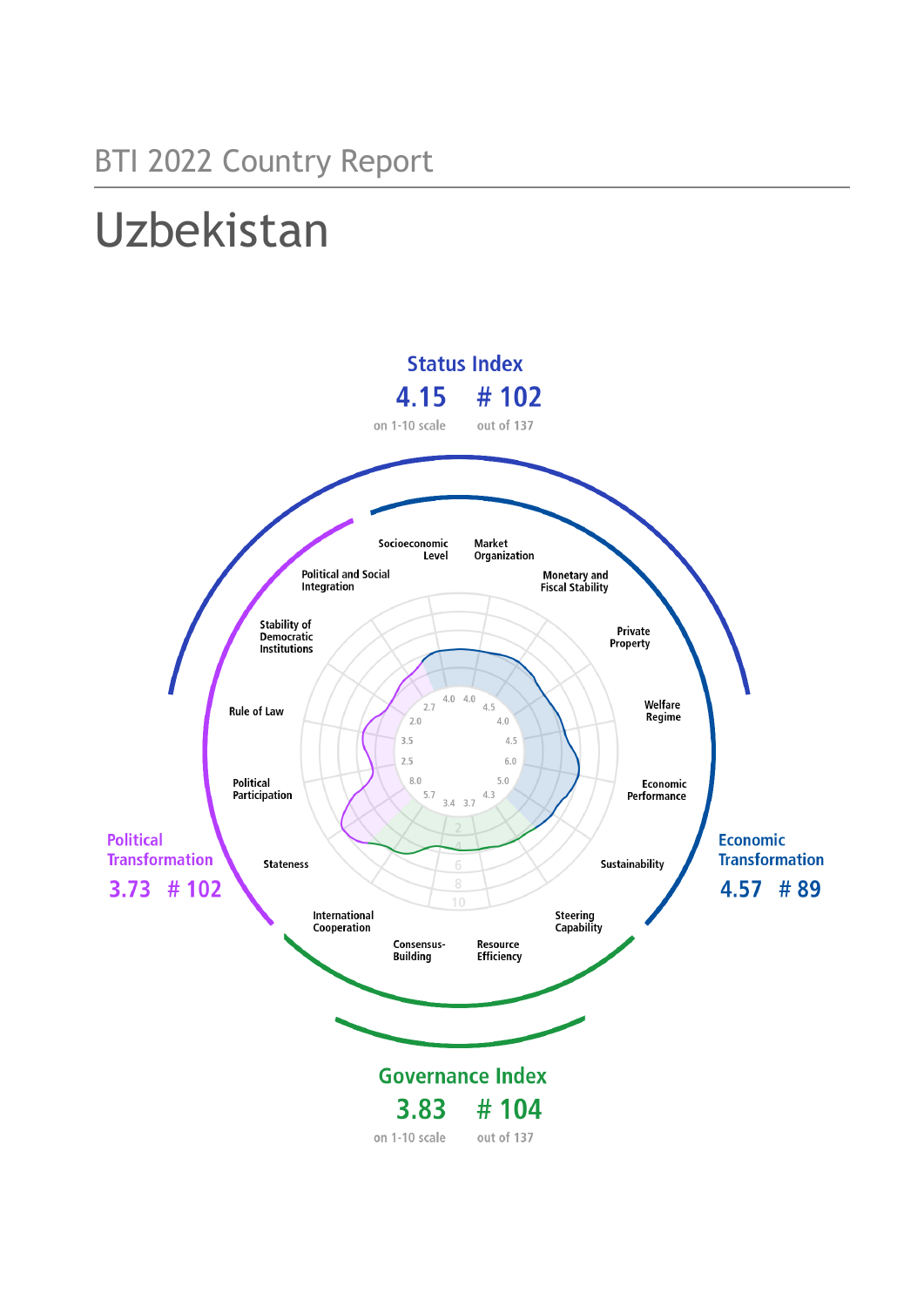This report is part of the **Bertelsmann Stiftung's Transformation Index (BTI) 2022**. It covers the period from February 1, 2019 to January 31, 2021. The BTI assesses the transformation toward democracy and a market economy as well as the quality of governance in 137 countries. More on the BTI at [https://www.bti-project.org.](https://www.bti-project.org/)

Please cite as follows: Bertelsmann Stiftung, BTI 2022 Country Report — Uzbekistan. Gütersloh: Bertelsmann Stiftung, 2022.

This work is licensed under a **Creative Commons Attribution 4.0 International License**.

#### **Contact**

Bertelsmann Stiftung Carl-Bertelsmann-Strasse 256 33111 Gütersloh Germany

**Sabine Donner** Phone +49 5241 81 81501 sabine.donner@bertelsmann-stiftung.de

**Hauke Hartmann** Phone +49 5241 81 81389 hauke.hartmann@bertelsmann-stiftung.de

**Claudia Härterich** Phone +49 5241 81 81263 claudia.haerterich@bertelsmann-stiftung.de

#### **Sabine Steinkamp** Phone +49 5241 81 81507 sabine.steinkamp@bertelsmann-stiftung.de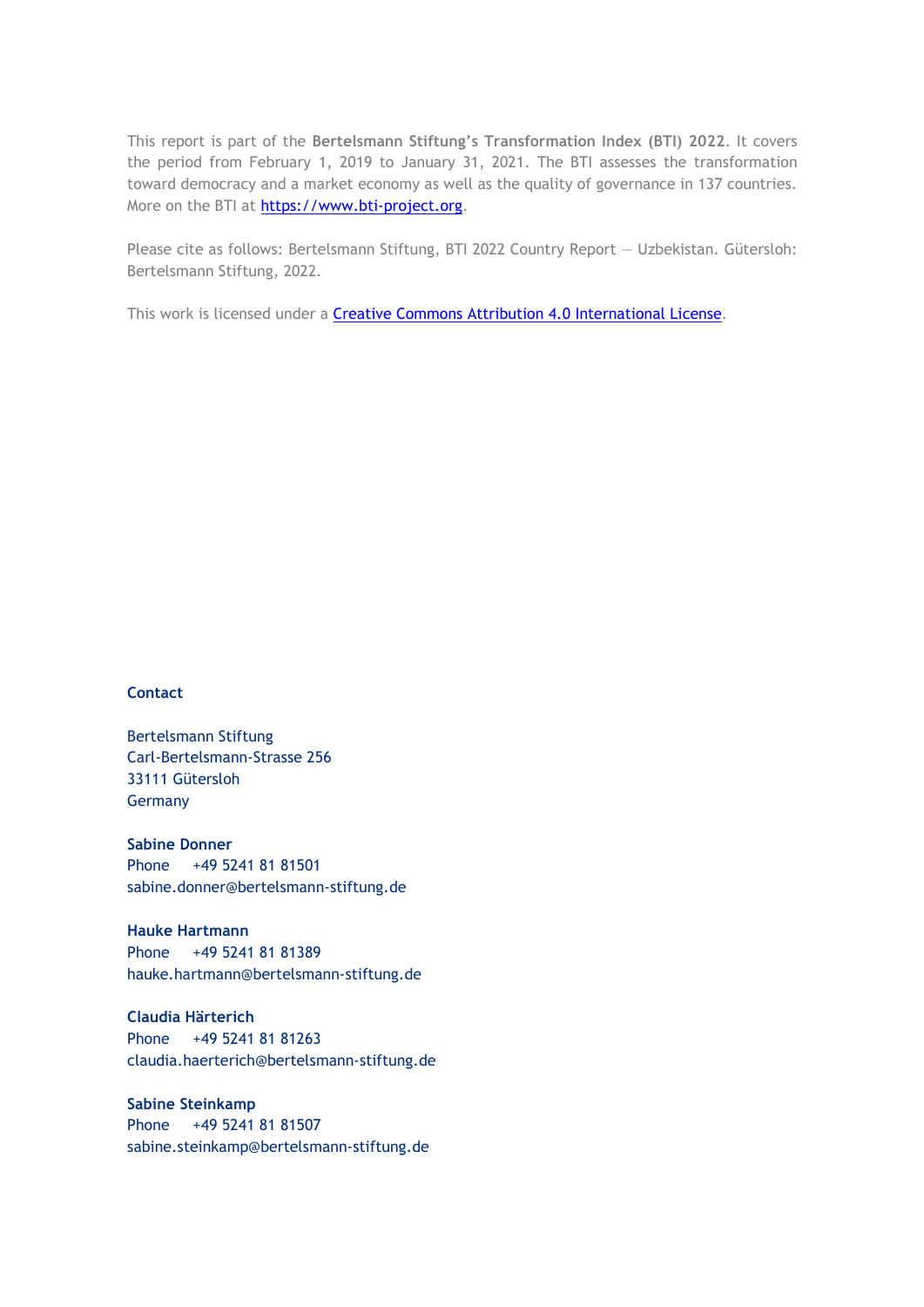#### **Key Indicators**

| Population               | M      | 34.2 | HDI                            | 0.720 | GDP p.c., PPP $\ S$          | 7378 |
|--------------------------|--------|------|--------------------------------|-------|------------------------------|------|
| Pop. growth <sup>1</sup> | % p.a. | 1.9  | HDI rank of 189                | 106   | Gini Index                   | 35.3 |
| Life expectancy          | vears  | 71.7 | UN Education Index             | 0.729 | Poverty <sup>3</sup><br>$\%$ | 86.2 |
| Urban population %       |        | 50.4 | Gender inequality <sup>2</sup> | 0.288 | Aid per capita $\mathsf S$   | 34.4 |
|                          |        |      |                                |       |                              |      |

Sources (as of December 2021): The World Bank, World Development Indicators 2021 | UNDP, Human Development Report 2020. Footnotes: (1) Average annual growth rate. (2) Gender Inequality Index (GII). (3) Percentage of population living on less than \$3.20 a day at 2011 international prices.

## Executive Summary

Between 2019 and 2020, Uzbekistan undertook a series of comprehensive reforms, which were implemented to varying degrees of success, and earned a positive assessment regionally and internationally. Following a precedent set by his predecessor, President Shavkat Mirziyoyev assigned a development theme to each year. Thus, 2019 was called the Year of Active Investments and Social Development, and 2020 was called the Year of Development of Science, Education and the Digital Economy. President Mirziyoyev has demonstrated himself to be a technocratic, reform-oriented and dynamic leader.

In December 2019, parliamentary elections under the slogan "New Parliament" were conducted in Uzbekistan. Despite official promises of free, competitive and transparent elections, and a commitment to empowering the legislative body, Uzbekistan's parliament continued its old practices of unanimous voting, and continued to lack pluralism, critical debate and transparency in decision-making. However, a few new practices were introduced, such as the broadcasting of Senate sessions on TV, and a woman was appointed chairperson of the Senate for the first time.

In his January 2020 address to parliament, President Mirziyoyev said that Uzbekistan must innovate in order to achieve the goal of becoming a developed country. This goal will only be achievable if Uzbekistan has highly qualified cadres and the best education system. "We must deeply master new knowledge and innovative technologies. This will make it possible to follow the shortest path of progress," said Shavkat Mirziyoyev.

In this context, on October 5, 2020, the president signed the Decree on the Digital Uzbekistan Strategy and Measures on its Effective Realization. The decree stipulates that modern information communication technologies must be introduced in all branches of the economy, as well as in the social sphere, state management, health care and agriculture.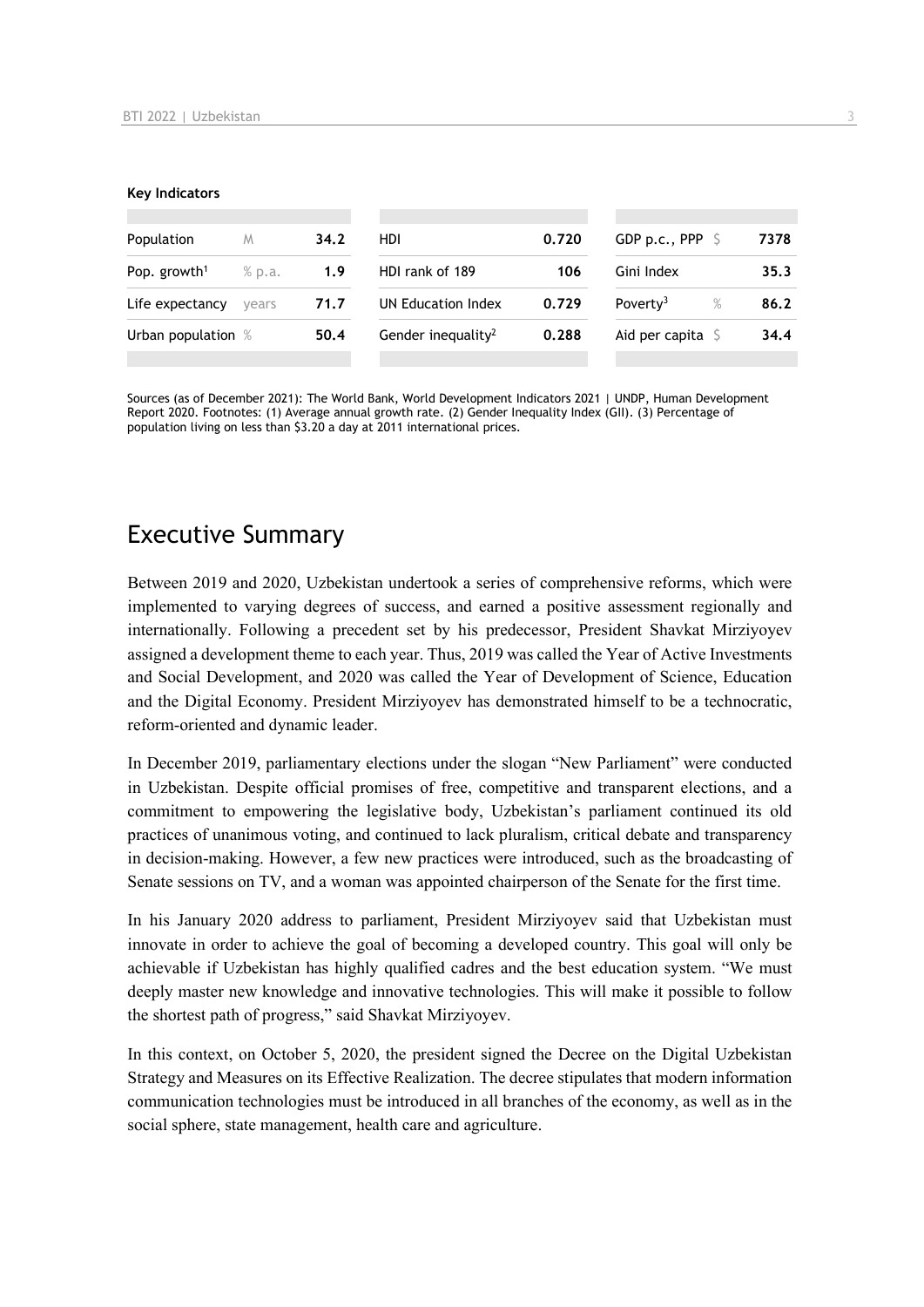Meanwhile, COVID-19 necessitated a strong mobilization of the government's capacity. From the very beginning of the pandemic, a quarantine was established across the country. Immediately, new quarantine hospitals were created and necessary medical measures were introduced. As a result, the spread of the coronavirus was brought under relative control. By the end of 2020, the total number of registered infection cases was about 76,000. Uzbekistan is one of the few countries which preserved economic growth in 2020 (about 1.6%). At the same time, COVID-19 forced labor migrants (about 2.5 million Uzbek migrants were working in Russia alone) to return to Uzbekistan. Logistical problems, such as organizing charter flights, prevented the quick and safe repatriation of Uzbek laborers. Their return also increased the epidemiological burden on Uzbekistan, which could not effectively enforce quarantines on all those who returned from overseas. This simultaneously created psychological, social, political, financial, security as well as human rights issues.

During the reporting period, President Mirziyoyev reiterated and confirmed several times that the Central Asian region is a foreign policy priority for Uzbekistan. On his initiative, a new format for regional interactions – consultative meetings of presidents – was established and two such meetings have already been held: the first in Astana (2018) and the second in Tashkent (2019). At the same time, Mirziyoyev adopted a strong pro-Russian course and, in 2020, Uzbekistan for the first time joined the Russia-led Eurasian Economic Union (EAEU) as an observer.

## History and Characteristics of Transformation

The Uzbekistan 2.0 reforms introduced in 2016 mark a new stage of the country's postindependence development that is associated with the election of President Shavkat Mirziyoyev. Mirziyoyev's predecessor, President Karimov, and his regime, were highly autocratic and represented a continuation of the Soviet-style political system. Paradoxically, whereas Karimov constantly reiterated the irreversibility of independence, portraying the Soviet past as a murky totalitarian period and asserting that there should be no nostalgia for the Soviet Union, he at the same time did little to eradicate the legacies of Soviet rule. The cult of personality around the head of the nation, backed by an omnipotent state machine, has nurtured and assured the obedience and loyalty of the Uzbekistan public.

President Mirziyoyev has neither radically torn down the basic elements of the Karimov regime nor built up an entirely new system. He cannot (and does not want to) speed up democratization, nor can he ensure no changes are made to the status quo established by Karimov. Mirziyoyev's "new course" is thus relatively successful but also controversial.

The Uzbekistan 2.0 reform agenda marks the beginning of a slow awakening of civil society. There are at least four indications that some progress is being made in this regard: First, social networks are rapidly expanding. Second, local populations in some provinces dare to protest against the abuses of power committed by regional governors or openly express resentment about problems such as the crisis involving the supply of gas and electricity to households. Third, a Code of NGOs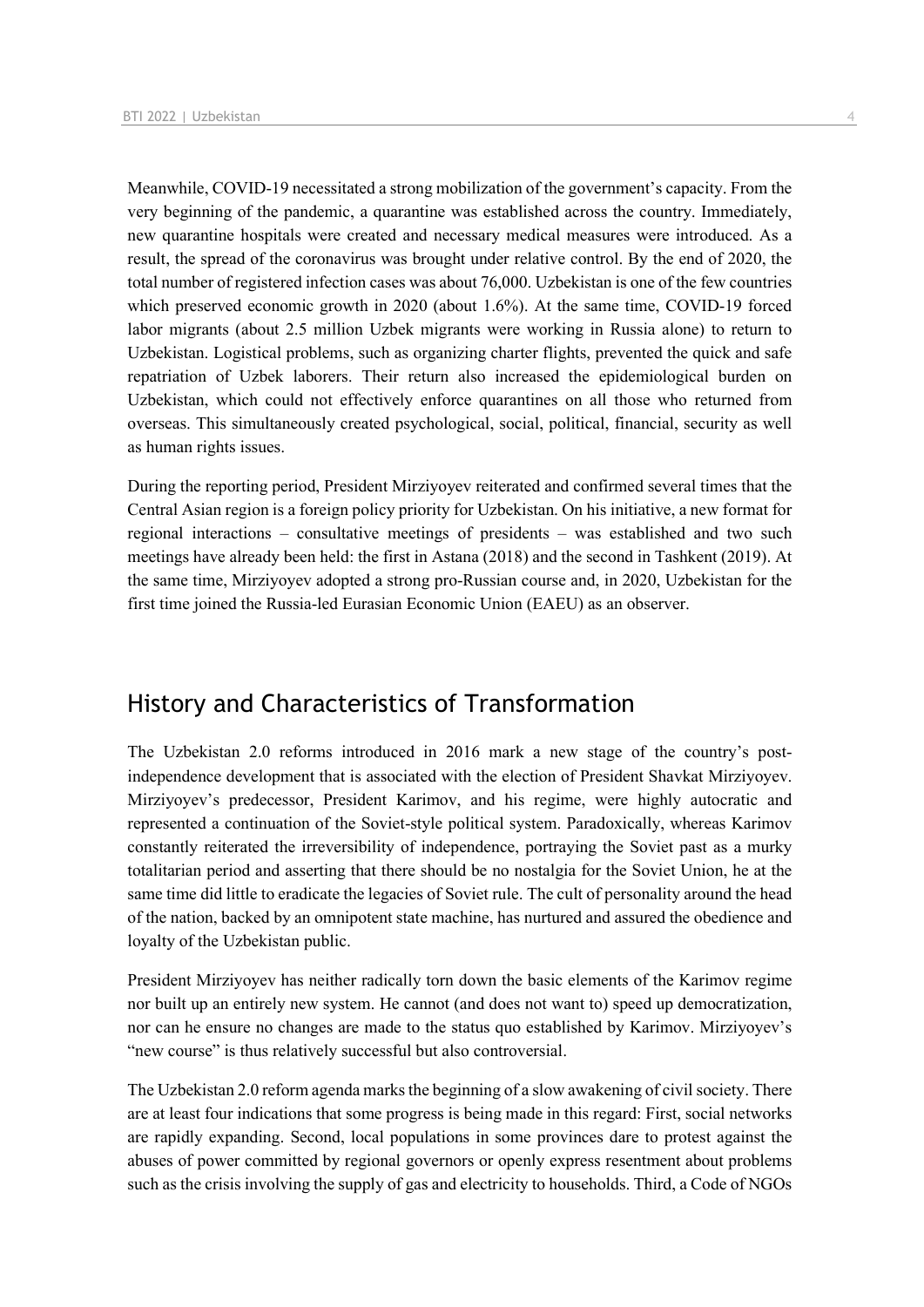is currently being worked out openly and with the broad involvement of active NGOs. Fourth, independent journalism is growing slowly but steadily; in particular, independent bloggers are growing in number and in capacity. Initially, bloggers were considered to be an annoyance by officials in provincial and central government bodies, but they are fast becoming an indispensable part of civil society. The president himself confirmed that they contribute to reforms of the mass media.

The Uzbekistan 2.0 agenda has also facilitated a greater focus on reforms in education, health care and youth issues, as well as further economic liberalization. For instance, national and international higher education institutions are mushrooming in Uzbekistan.

Meanwhile, political reforms remain slow. Parliament's visibility has increased somewhat since the December 2019 elections, as parts of sessions are increasingly broadcast on television, the speaker of the Senate has begun to issue critical statements on certain issues, hearings are organized with ministers, and the media is covering parliamentary activity more frequently. However, the legislative body maintains its old practices. Voting on key issues, for instance, remains closed to the public, and parliamentary committees generally remain reluctant to engage external and independent experts.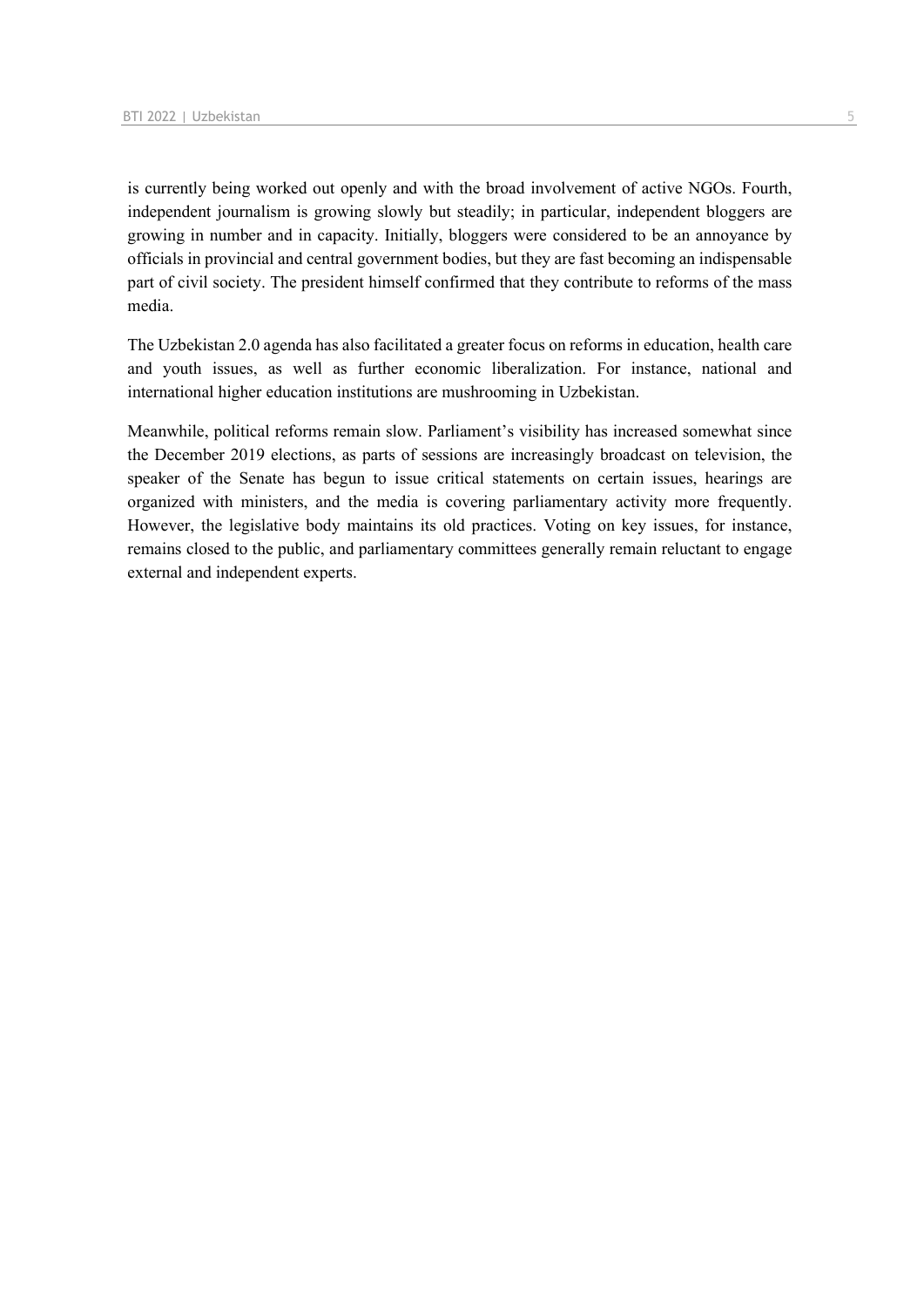The BTI combines text analysis and numerical assessments. The score for each question is provided below its respective title. The scale ranges from 1 (worst) to 10 (best).

## Transformation Status

## I. Political Transformation

#### **1 | Stateness**

In principle, the state's monopoly on the use of force is established nationwide, with the exception of enclaves (Uzbekistan has four enclaves that are surrounded by the territory of Kyrgyzstan). A violent border dispute involving the residents of Uzbekistan's Sokh exclave, which is surrounded by Kyrgyzstan, broke out in May 2020. Apart from the border skirmishes and growing digital extremism, Uzbekistan has demonstrated its readiness to quell any signs of sociopolitical instability. Law enforcement agencies stand ready to prevent possible disturbances and suspicious activities. This monopoly on the use of force, albeit normal and right, has often resulted in the abuse of force by those who are authorized to use it. The possibility for the abuse of force was heightened with the adoption of the new Law on the National Guard in November 2020. In 2017, Uzbekistan made its National Guard independent of the military. The National Guard's new mandate surpasses the authority of Uzbekistan's National Security Service.

Formal citizenship and state identity as revealed in laws, official symbols and public statements is not the same as citizens' private identification with the state. Since independence in 1991, the Uzbek government has engaged in a deliberate effort to develop and popularize a state ideology that glorified Uzbeks' historical achievements and characterized its modern path to development in ethnic terms. Not all residents of Uzbekistan have embraced this state-controlled top-down approach to nation-building. Uzbekistan's minorities – the Turkic Karakalpak people, Tajiks, Russians and others – have developed complicated attitudes toward the nation-state. Some Russian speakers feel stronger affinity toward Russian history, culture and language. Tajiks may not share the official Uzbek history about the shared land and Islamic cites that were used by the ancestors of modern Uzbeks and Tajiks. There are strong local attachments overlaid with clan and regional allegiances that are deemed to be a serious challenge to the national cohesiveness of Uzbekistan and respectively to the state.

#### **Question** Score



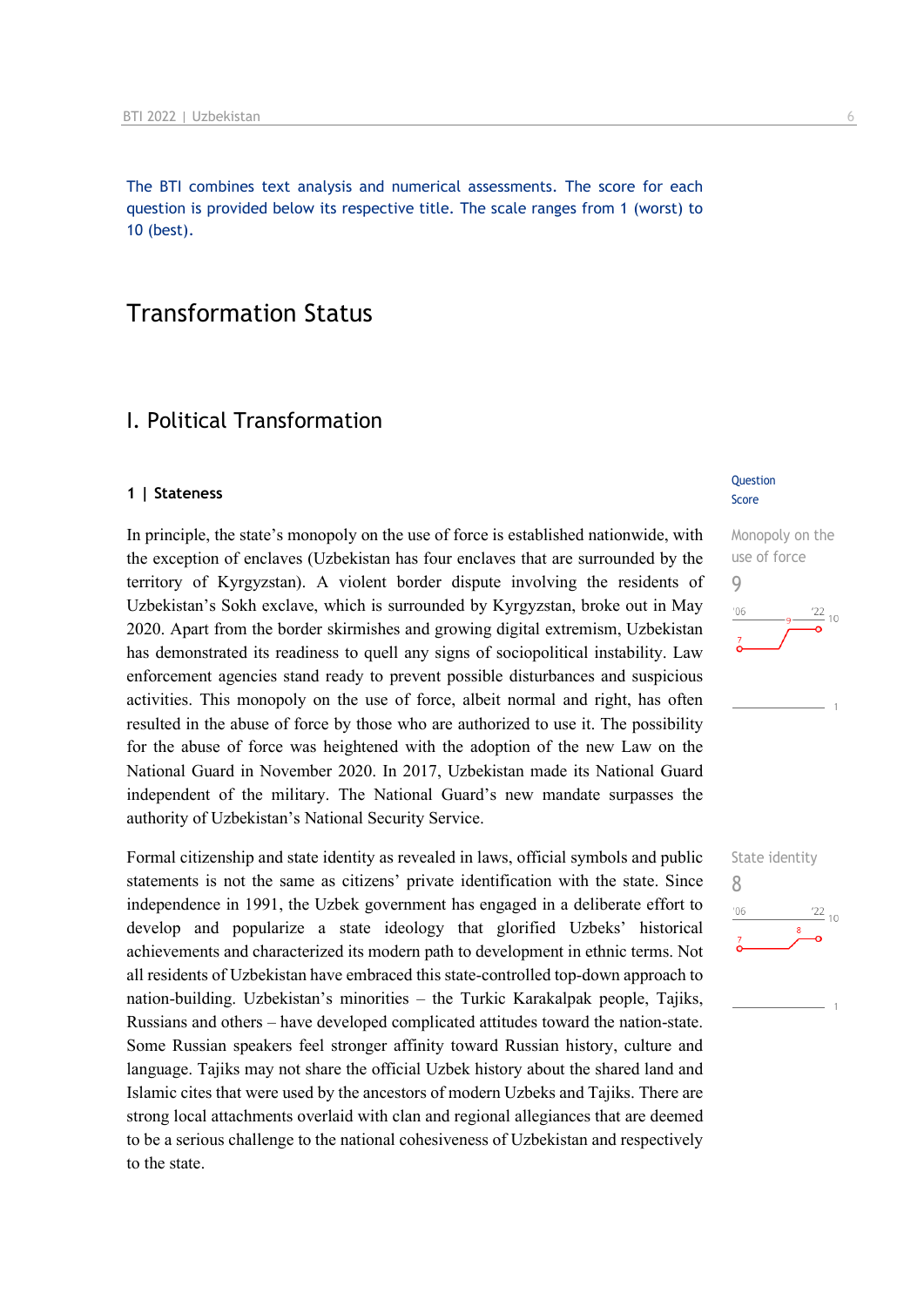Until recently, Uzbekistan had one of the highest rates of statelessness in the world, with 97,346 documented cases. Amendments to the citizenship law that came into effect in 2020 mean that nearly 50,000 previously stateless people are now eligible for Uzbek citizenship. The new law eased requirements for citizenship, allowing all those born in Uzbekistan but residing elsewhere as well as those born elsewhere but living in Uzbekistan since at least 1995 to apply for citizenship. Fluency in Uzbek remains a requirement for citizenship.

In May 2020, the Ministry of Justice of Uzbekistan proposed making the Uzbek language the only official language of state bodies. This decision was disliked by many Russian-speaking citizens and even led the Russian Ministry of Foreign Affairs to publish a special statement addressing the issue.

Formally, Uzbekistan is a secular state. Religious dogmas have no noteworthy influence on legal order or political institutions. All religious institutions and congregations in the country are strictly controlled by the state, which forbids the influence of religious dogmas and norms on not only state institutions but even on society, unless these dogmas and norms are sanctioned by the state.

Meanwhile, even with state control over religion, Islamic teachings and ideology began acquiring a stable public profile under President Shavkat Mirziyoyev. Contrary to the first Uzbek president, Islam Karimov, who perceived Islam as a threat to the state, Mirziyoyev views it as a source of spiritual growth, an essential element of the Uzbek culture and a means to promote the "enlightenment" of the Uzbek population. During the month of Ramadan in May 2020, a new daily TV practice was established in which imams are invited to a TV studio to answer questions from Muslims live on air. Special TV programs on Islam are well established.

The United States has acknowledged the government's lifting of some religious constraints by removing Uzbekistan from the U.S. list of countries of special concern in the sphere of religious freedom. It is notable that, in contrast to previous periods, more women and girls are allowed to wear religious clothes in public places including universities. A de facto ban on minors attending mosques was lifted in 2020 as well.

Other faiths (Russian Orthodoxy, Judaism, Protestantism and Catholicism) exist in the Muslim-majority society. All other non-traditional religious groups and missionaries are banned and suppressed. Islamic extremist groups attempted to influence and recruit Muslims in Uzbekistan to undertake terrorist activities in Syria via internet sites and social networks. The government attempts to block these internet sites with intermittent success.

No interference of religious dogmas 8

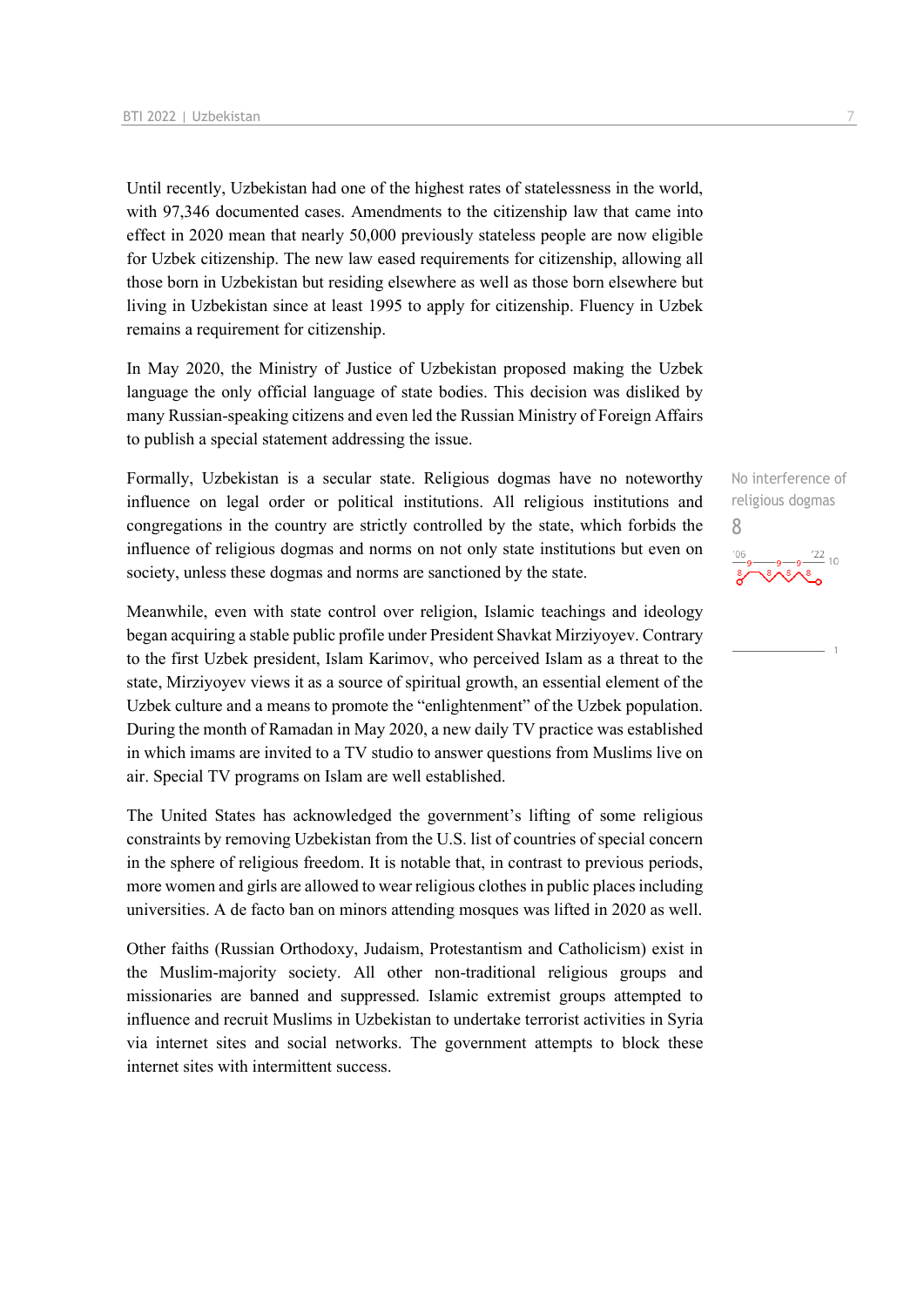The administrative structures of the state provide most basic public services throughout the country, but their operation is to some extent deficient. State administration as such (as a set of bodies and institutions organized in a hierarchical way throughout the country) has the capacity to deliver services, but rampant corruption, mismanagement, the lack of qualified personnel, combined with a lack of financial resources often results in a frustrated public.

Upon assuming the post of president, Shavkat Mirziyoyev sought to distinguish his rule from that of his predecessor, Islam Karimov, by pursuing technocratic governance with an emphasis on efficiency and reform. There have been visible results of Mirziyoyev's reforms, which paid off when the coronavirus crisis hit the country. Uzbekistan had a rather balanced economy and thanks to the financial reserves it had built up, the Uzbek government was able to implement measures aimed at minimizing the impact of the coronavirus-induced shutdown. However, the government continued to be tested by scandals triggered by the abuse of power by local authorities, also known as khokims. For instance, the khokim of the Fergana province was criticized by the local population as well as the Senate in 2019 for abusing his power but was then nonetheless appointed to the office of deputy prime minister in 2020. Abuse of power was noted in Andijan province. Demonstrating aggression toward journalists critical of him, the khokim of the capital Tashkent (who is also a member of the Senate) waged threats toward them. Several district-level khokims were replaced by new ones.

While dealing with the economic consequences of the health crisis, the Mirziyovev government was tested by another disaster: a newly built dam collapsed near the town of Sardoba in June 2020 forcing nearly 70,000 residents of Uzbekistan and 5,400 residents of Kazakhstan out of their homes.

#### **2 | Political Participation**

On the surface, Uzbekistan has all of the formal trappings of democracy. The country carries out regular, general, multiparty elections, which are used to appoint the president and fill the majority of seats in the Oliy Majlis, the bicameral legislative body of Uzbekistan. The constitution and corresponding electoral legislation provide for universal and equal suffrage in free, fair and periodic elections conducted by secret ballot. However, electoral legislation and procedures require deep reform.

The electoral legislation does not allow independent candidates to stand in the parliamentary and presidential elections. Only parties can nominate their members. Pre-election campaigns and TV debates between political parties demonstrated their ideological and political confusion, and the absence of programmatic differences between them.

Basic administration 7  $-06$  $\frac{22}{10}$ 

Free and fair elections 2 $\frac{22}{10}$  $^{\prime}06$ 

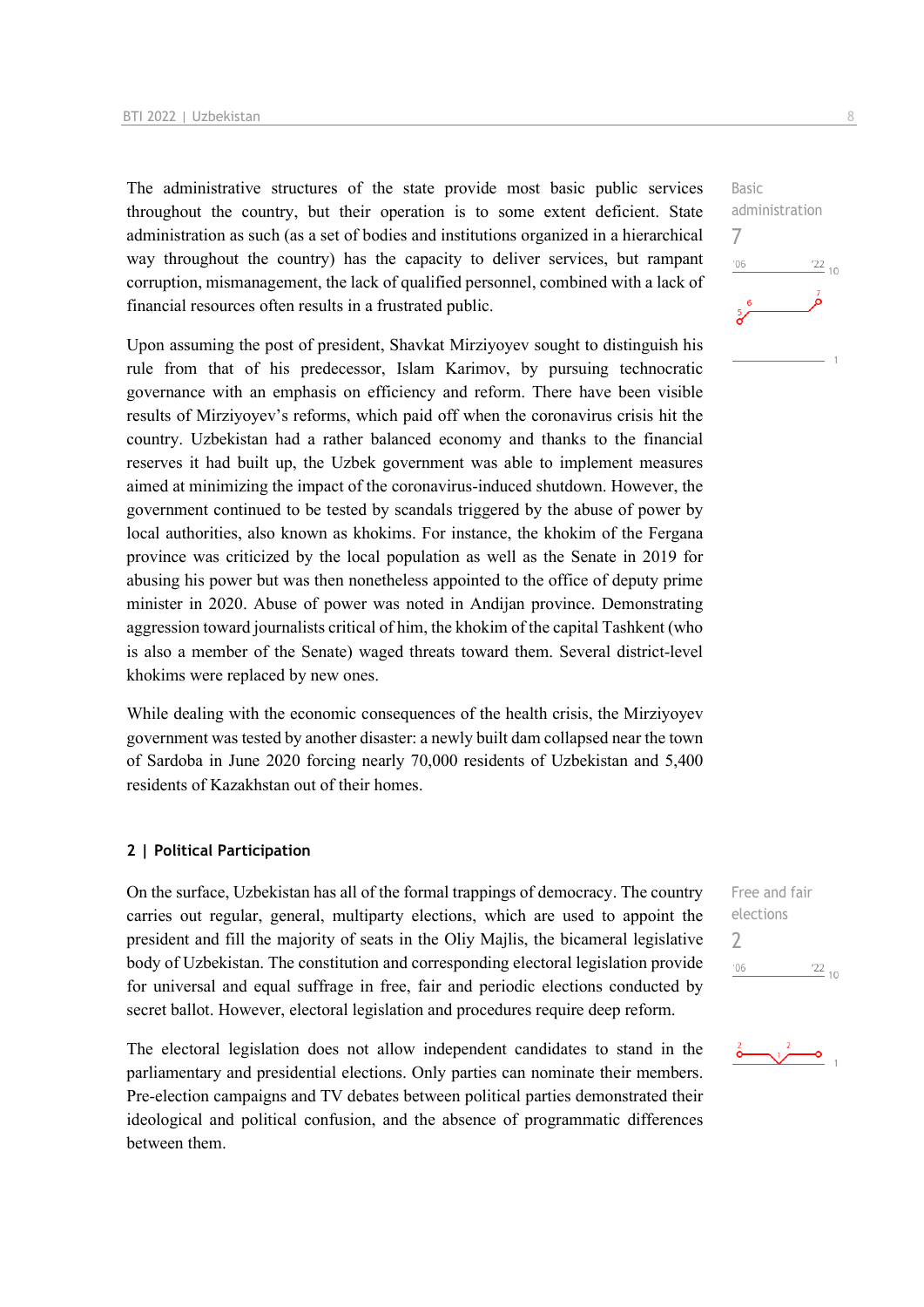In December 2019, parliamentary elections took place. The OSCE full Observation Mission was sent to observe these elections. The mission's report was quite critical of the elections. The current work of parliament also reveals the persistence of old practices. On the one hand, its visibility has slightly increased. There are more public broadcasts of parliamentary sessions. The speaker of the Senate has delivered critical remarks on certain issues. Members of parliament have organized hearings with ministers and the media. However, recently members of parliament unanimously voted to appoint the governor of Fergana province to be deputy prime minister. This governor was widely criticized for abusing his power in the province but the question of his appointment to the higher state post was not critically or pluralistically discussed in the Senate.

Voting on key issues remains closed. In general, unfortunately, parliamentary committees remain reluctant to engage independent, external experts.

Uzbekistan's political system remains president-centric and largely immune to reform. Until recently, elected political representatives have had limited power to govern for two reasons: their own political impotence and the pervasive "invisible hand" of the omnipotent presidential apparatus and, of course, the president himself.

Engaging in genuine debate and waging criticism of government policies are still taboo activities in Uzbekistan, which curtails parliament's role in governance. Despite its limited role, members of parliament pushed back on the government's plan for Uzbekistan's membership in the Eurasian Economic Union (EAEU) in 2020.

At the same time, the president recently recognized that mid-level khokims and even some ministries do not fulfill their obligations properly because of lack of qualification or corruption. Overall, the current government faces a staffing dilemma as many officials that served under the previous regime either intentionally or unintentionally sabotaged ongoing reforms.

Association and assembly rights are formally guaranteed by the constitution. Formally, there are five political parties and more than 9,000 NGOs legally registered in Uzbekistan. However, there are no registered opposition parties and most of the active NGOs are in fact GONGOs informally affiliated with the political regime. Other NGOs are either very small, weak or work in spheres that do not cause the government concern. Rallies and public protests are equally restricted.

Similar to other states affected by COVID-19, Uzbekistan put in place a range of emergency measures to prevent the spread of infections throughout the country. It closed its borders, as well as schools and universities, while national holiday celebrations and sporting events were canceled, and public gatherings of more than 15 persons were banned. The government mobilized scores of medical and law enforcement personnel to enforce the lockdown. The reopening of Uzbekistan was followed by a surge in new cases, which led the government to impose a second

Effective power to govern  $\overline{\phantom{0}}$  $^{\prime}06$  $\frac{22}{10}$ 



Association / assembly rights 3 $\frac{22}{10}$  $'06$ 

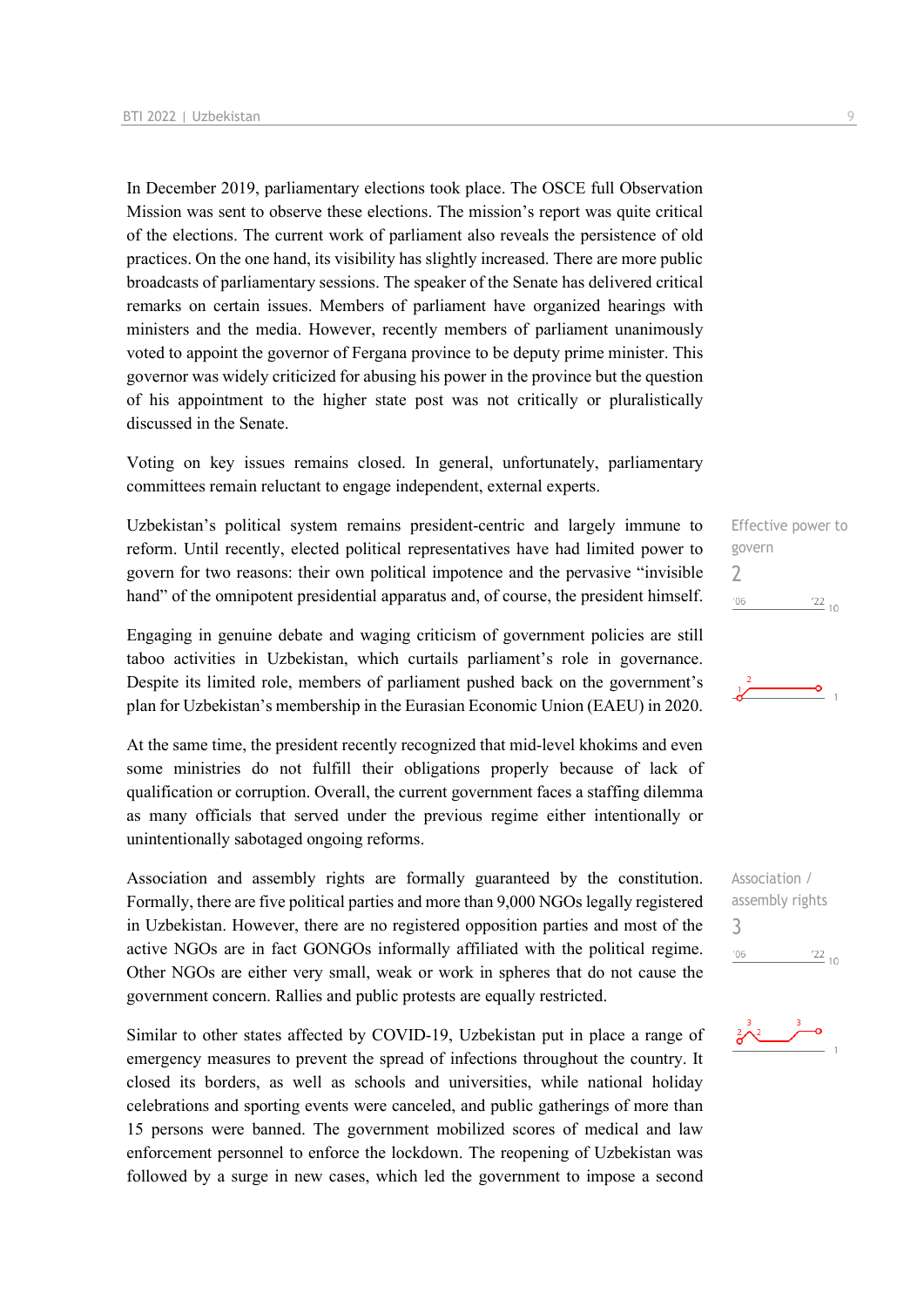lockdown in July. The heightened security measures were primarily aimed at preventing the spread of the coronavirus but in doing so seriously curtailed people's ability to exercise their rights.

The 2019–2020 period was fairly challenging for mass media. The year 2020 was officially called the Year of Development of Science, Education and the Digital Economy, with the aim of promoting digitalization. This process coincided with the pandemic, which has meant that the scope of virtual communication has increased, which in turn has allowed people to more freely express their opinions, as can be observed in the activity of bloggers. Although some bloggers have faced pressure from local authorities, and some have even lost their jobs or have been prosecuted, generally bloggers have become an important part of the media space.

Critical discussions are still restricted on TV and official websites. Although Uzbekistan does not have a dedicated censorship agency, the functions of such a body are implemented by the presidential apparatus, which strictly controls all mass media, especially TV. Nevertheless, there are relatively independent journalists, analysts and websites, which publish measured critical material.

A new organization – the Agency on Information and Mass Communications, which is under the administration of the president – was created in 2019. The main tasks of the organization include ensuring the rights of citizens to freedom of speech and information, strengthening the role of mass media in the political and socioeconomic development of the country, establishing equal conditions in the media market, and protecting journalists' rights. Until recently, the daughter of the president served as the deputy director of the agency. In November 2020, several online media outlets received warnings from the agency's director for publishing unreliable, biased and unverified information. These warnings represent a clear form of pressure and censorship.

In 2019, the Public Foundation for Support and Development of National Mass Media was created. The official goal of the foundation is to foster equal conditions in the media market, further the development of media outlets, and realize the rights of journalists and bloggers.

The pandemic exposed the fragility of freedom of speech and mass media in Uzbekistan. In March, the government introduced new legislative amendments to minimize panic and the dissemination of false information about the virus. Amendments to the Criminal and Administrative Code were passed in December 2020, which introduced fines and a maximum five-year prison sentence for those found guilty of spreading false information. According to the same law, prison sentences for slander and insult were canceled.

Freedom of expression 3 $06'$  $\frac{22}{10}$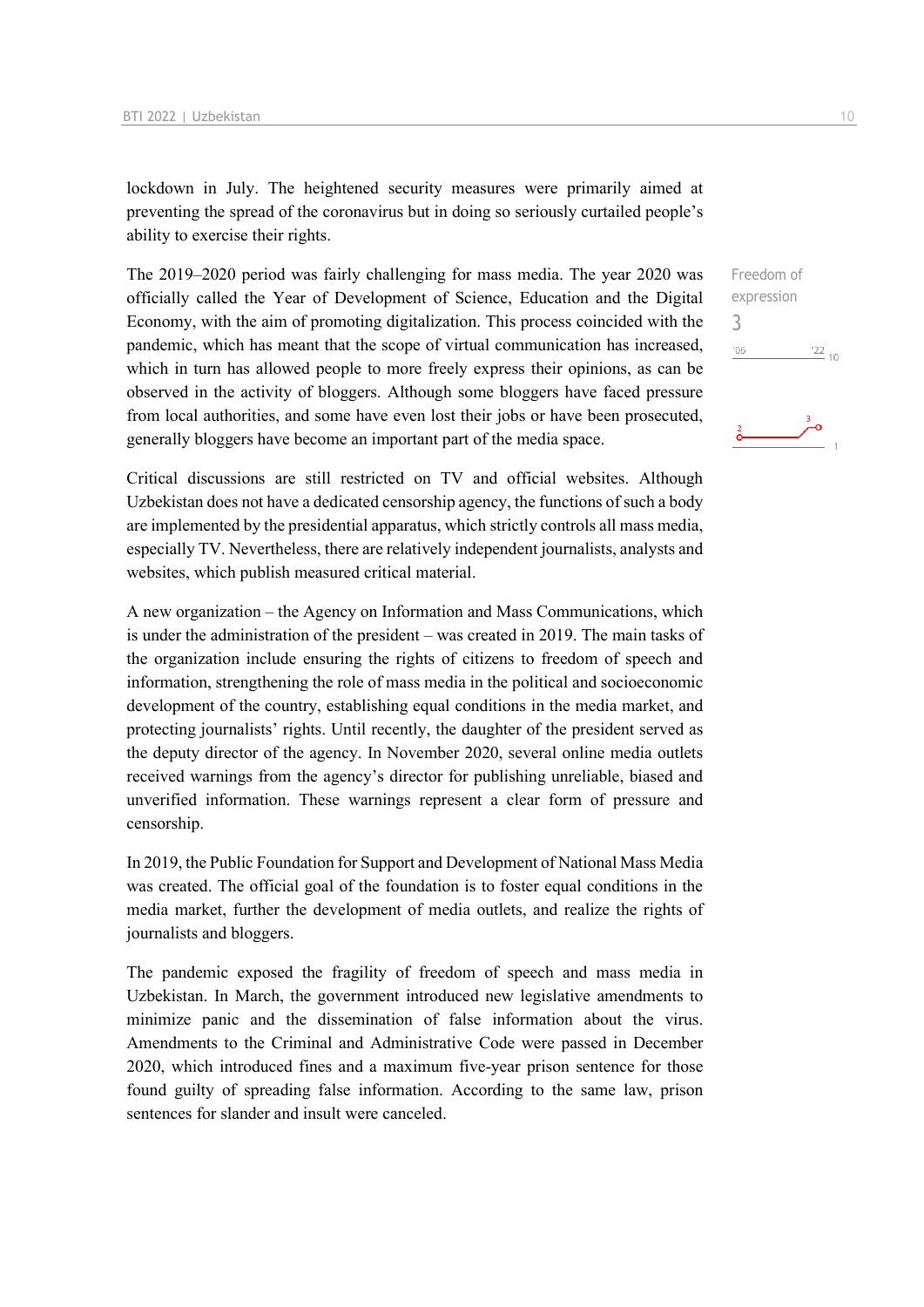#### **3 | Rule of Law**

The constitution of Uzbekistan provides for the separation of powers between the legislative, executive and judiciary, as well as between a strong presidency and a bicameral parliament called the Oliy Majlis (Supreme Assembly) with the power to approve the budget. However, in reality, the structure of the political system resembles a pyramid with the president and his administration at the top. The president's administration has an informal status of the "fourth power" which outweighs the three others.

After the parliamentary elections of 2019, the role and authority of the Oliy Majlis was expected to increase. However, despite hearings of ministers that are organized by the parliament's committees, the executive branch remains the dominant force.

In his December 2020 address to parliament, President Mirziyoyev pointed to the need for strengthening the role of local elected bodies – provincial and district-level councils. In early 2020, all of the administrative heads of provinces, districts and municipalities reported for the first time before the local councils on the implementation of their duties and plans. The president noted that the overall work of local municipal governments (khokimiyat) and councils is regulated by the respective law adopted 27 years ago, and this law doesn't meet demands of current reforms and needs to be amended.

Following the announcement of the first cases of COVID-19 in the country, the president declared a state of emergency in March 2020 that was followed by a range of emergency measures to prevent the spread of infection. The restrictions on free movement and gatherings were lifted in June 2020, but a surge in new COVID-19 cases led to a reinstatement of emergency measures in July of the same year. Parliament continued holding both physical meetings and meetings by means of video conferencing. For in-person meetings, some restrictions on the number of members of parliament present and social distancing measures were introduced, and parliament reduced the volume of plenary, committee, and other parliamentary events.

The judiciary in Uzbekistan is constitutionally differentiated and independent from the executive. In reality, it has been vulnerable to executive pressure and corruption.

More often than not, lawyers are reluctant to take politically sensitive cases and represent citizens who complain of abuses of power or injustice by officials. In July 2020, the president adopted the Decree on Additional Measures on Improving the Activity of Courts and Enhancing the Efficiency of the Judiciary. The decree envisages, among other things, the unification of civil, criminal and economic courts in the provinces, and the creation of courts of common jurisdiction in which strict specialization of judges will be maintained. In addition, a system of administrative judiciary in the republic is created, which takes into account international standards and experience.

 $\frac{22}{10}$ 

Separation of powers 3

 $^{\prime}06$ 





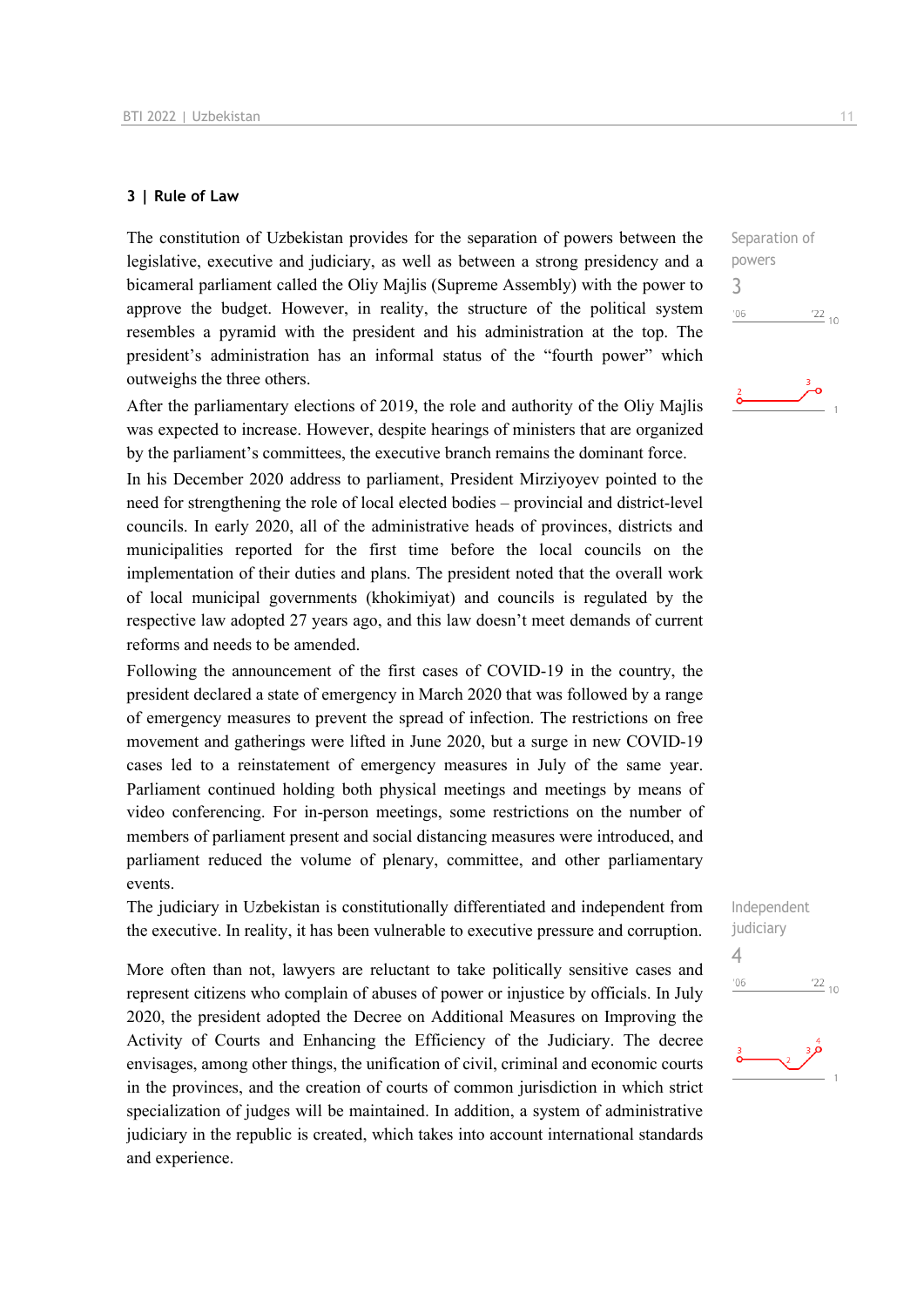As a result of the strengthening independence of courts, the number of acquittals has risen: 719 citizens were acquitted in 2020. Furthermore, in 2019 and 2020, the courts canceled about 2,500 decisions of khokims. This, among other things, revealed the necessity of making the decision-making processes at the lower levels more transparent.

The E-SUD electronic court system introduced in 2014 with the assistance of the U.S. government has been installed in all of Uzbekistan's civil courts. The digital system of submitting and processing court cases has resulted in more efficient and transparent court proceedings. In January 2020, the E-SUD system was merged with the broader E-xSUD system, which includes economic, administrative and criminal courts. Due to the COVID-19 restrictions, the unified electronic court system has become a vital tool for keeping the national justice system operational. For instance, people could appeal to courts online.

The anti-corruption policy run by the Uzbek government and law enforcement agencies has gained new momentum during the reporting period. The number of arrests and prosecutions of officeholders for alleged corruption is growing. During nine months in 2020, 838 criminal cases related to corruption were considered. In their aftermath, four officials of republican rank, 15 officials of provincial rank, and 626 officials of city and district rank were punished. In 2019, there were debates about the introduction of capital punishment for corruption but officially such a measure was deemed to be inefficient.

President Mirziyoyev appointed a young British-educated justice minister, Ruslanbek Davletov. Around 80% of prosecutors were replaced after the president accused them of corruption. Several high-profile former officials, including the elder daughter of Islam Karimov, were convicted of corruption in 2020.

On the other hand, there were also major cases of office abuse that were not prosecuted. One of the most high-profile cases involved the detainment of blogger Nafosat Ollashukurova for her publication on Facebook of materials that implicated local branches of power in corruption, including the illegal demolition of houses. She was detained for 10 days and put in a psychiatric center for medical treatment. After she was released, nobody from the state bodies was prosecuted for such an abuse of power. Similarly, the khokims of the Fergana and Khorezm provinces were widely criticized for abusing their power. But neither of the khokims was prosecuted. Moreover, the former khokim was even appointed deputy prime minister.

In March 2019, a legislative act was adopted that expanded the authority of the Ombudsman to include protecting the rights of persons who are in custody. In addition, measures were introduced to investigate allegations of torture or illtreatment.

Prosecution of office abuse  $\Delta$  $^{\prime}06$  $\frac{22}{10}$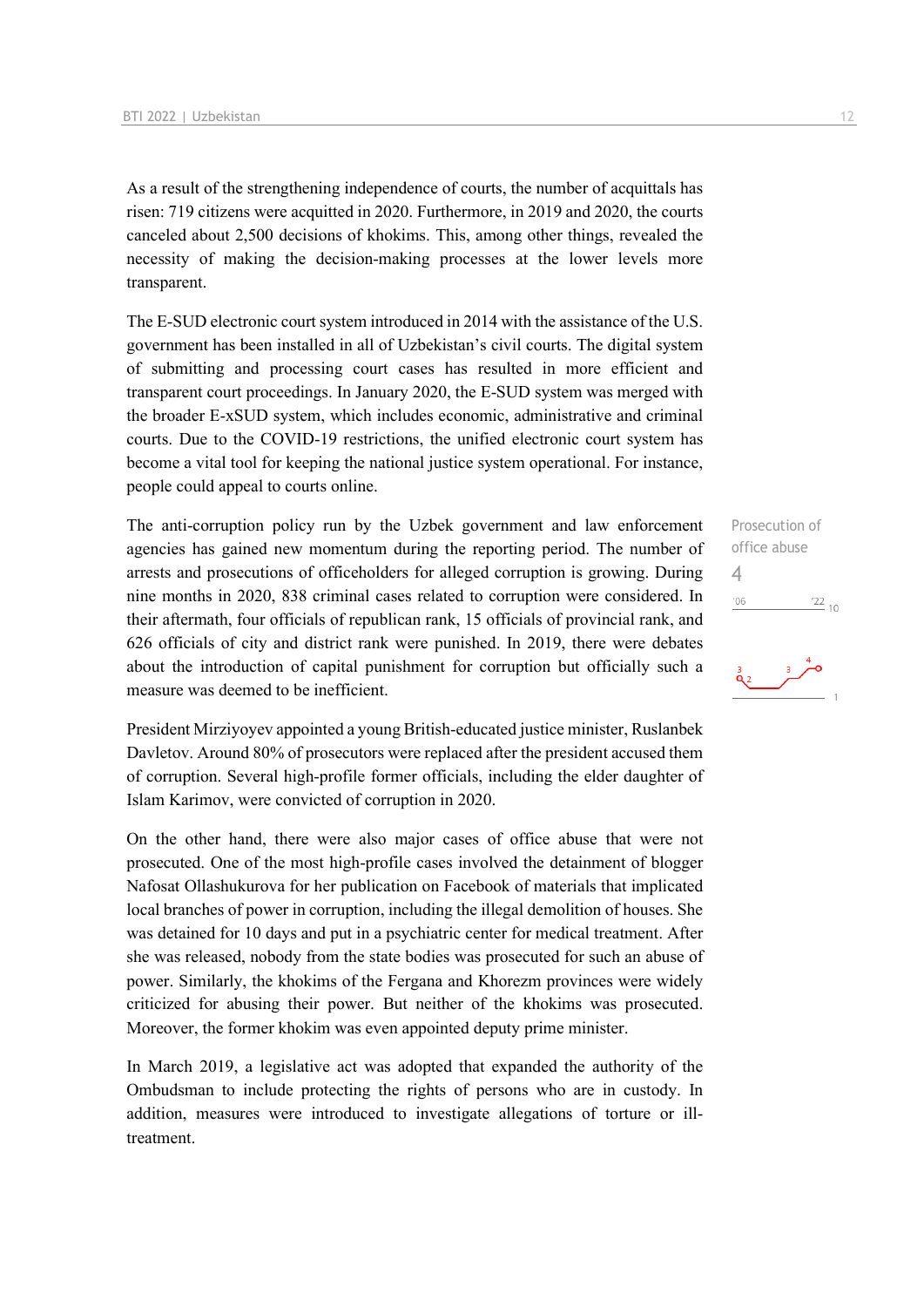In June 2019, amendments were introduced to the Criminal Code, stipulating measures against abuses such as the unauthorized seizure of land, or the construction, reconstruction or overhaul of buildings, structures or other objects in violation of the established prohibitions (restrictions). In 2019–2020, there were a lot of reports about abuses of power by local governors who permitted the demolition of houses. These and other cases shed light on the fact that abuse of office is still deeply rooted within state organs.

There are official institutions whose mandate is to protect human rights, including the Office of the Ombudsman on Human Rights, the Committee on Democratic Institutions, NGO and citizens' self-governing bodies within the parliament's legislative chamber, as well as the National Center on Human Rights.

In order to secure the legal status of the Ombudsman, in March 2019, a law was adopted that empowered the Ombudsman to advance citizens' appeals to the Constitutional Court, and to deliver special reports and suggestions in parliamentary committee hearings.

Over the last few years, the mechanisms for receiving and considering citizens' appeals were improved through the creation of hotlines and telephone helplines. Legal and informational anti-discrimination measures have been adopted to prevent cases of direct or indirect discrimination of citizens on any ground. For instance, in January 2019, the national internet portal Advice.uz was created in order to publicize information on labor rights, citizenship and migration, the passport system, family relations, housing and communal services, entrepreneurship, social provision, health care, and other legal issues.

Following a government decision, in August 2019, the National Center for Human Rights organized learning courses to raise the qualifications of personnel in the sphere of human rights. Through the courses, representatives of state structures and civil society institutions receive training on procedures for implementing international treaties on human rights.

In September 2019, the Law on Guarantees of Equal Rights, and Opportunities for Men and Women was adopted, which determine state policy in the sphere of gender equality. In this document, for the first time, the notions of direct and indirect discrimination by gender are introduced. In 2020, Uzbekistan also became a member of the UN Committee on Human Rights.

A state of emergency was not declared during the pandemic, but emergency measures were introduced and restrictions were imposed, which led to a number of abuses of power. Courts were closed to in-person appeals by citizens. Lawyers could not move across the country because of quarantine restrictions.

Instances of torture in detention continued to be reported in 2020.

Civil rights 3 $\frac{22}{10}$  $'06$ 

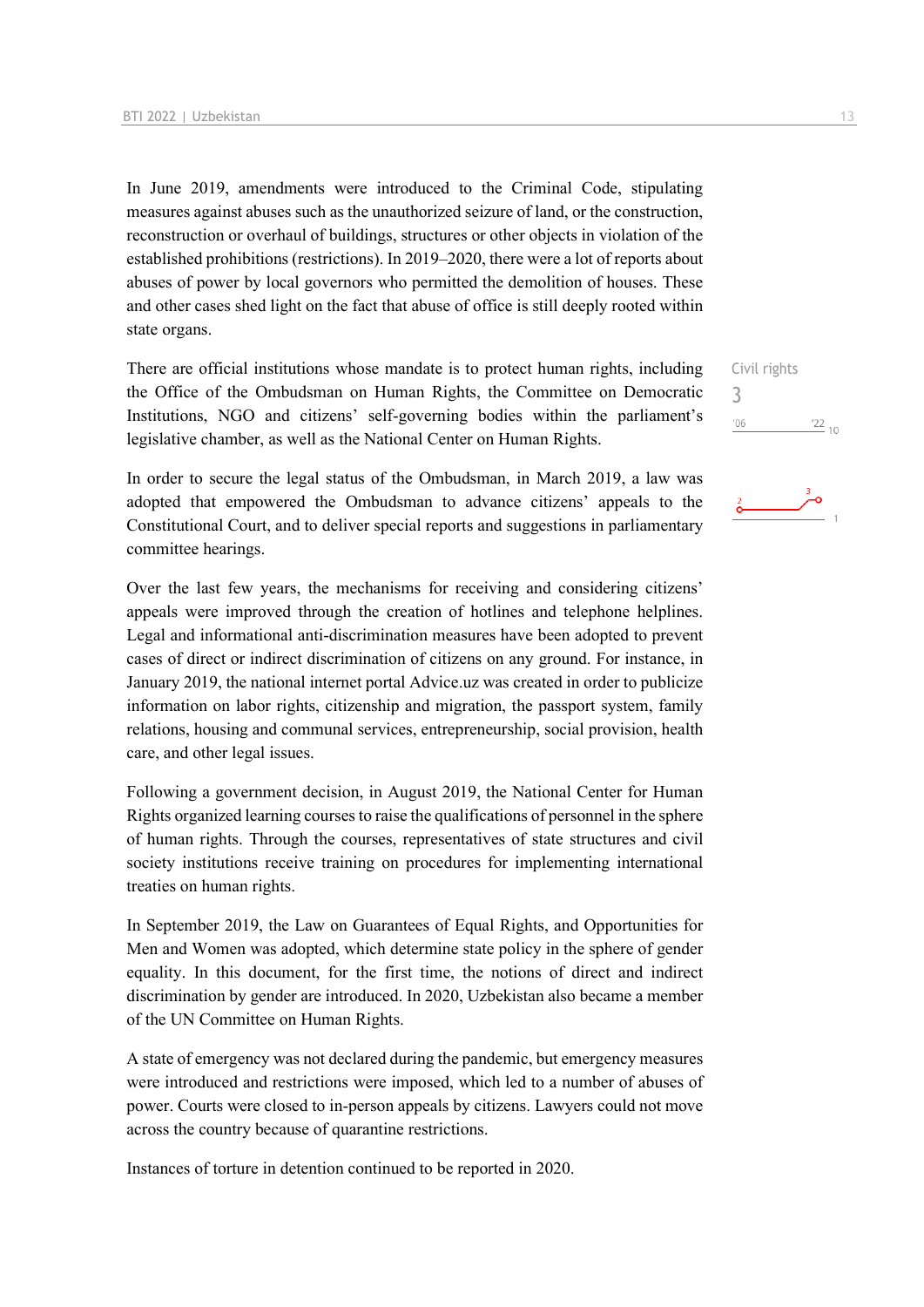#### **4 | Stability of Democratic Institutions**

All formal democratic institutions – which, according to Uzbekistan's constitution, are supposed to provide for democratic choice (i.e., the parliament, the electoral commission, central and local administrative branches, the press, and political parties) – exist in the country. However, they have been operating only within the framework established by the rigorous political regime. As a result, they fulfill the agenda imposed upon them by the top leadership, primarily the president's apparatus. This means that democratic institutions, albeit democratic by name not by essence, can perform their basic tasks relatively efficiently as long as they display loyalty and obedience to the state.

Even so, all branches of power have theoretically the potential for democratic reform. For instance, parliament adopts laws which are internationally evaluated as democratic and a new trend of strengthening parliamentary control mechanisms can be observed. The president has also articulated the need to introduce elections for local khokims (mayors) who are currently appointed.

Meanwhile, political reforms still proceed very slowly. Parliament's visibility has slightly increased following the December 2019 elections. For example, fragments of parliamentary sessions are more often broadcast can be observed, the speaker of the Senate makes some critical statements on certain issues, hearings with ministers are organized, and media outlets cover parliament's work more frequently. However, the legislative body maintains old practices. For instance, voting on key issues remains closed and, unfortunately, parliamentary committees remain reluctant to engage independent, external experts.

On the one hand, all democratic institutions in Uzbekistan are accepted as legitimate by all relevant actors. On the other hand, the omnipotent authoritarian regime can veto decisions and incapacitate institutions that are seen to have overstepped the political boundaries outlined to them. The official propaganda machine is eager to persuade the public, especially young people, that this is Uzbekistan's path toward democracy. However, there is an important difference between the Karimov and Mirziyoyev regimes' justification of their respective rule. President Karimov emphasized a unique, gradual, state-managed and ethnic path to development and democratization, while President Mirziyoyev's approach stresses technocratic efficiency.

In April 2020, the presidential Decree on the Creation of the Public Chamber was adopted. Following the Russian model, the decree aims to strengthen public control, and interactions between the state and society. The Public Chamber will present an annual national report to the president and parliament on the state and tendencies of civil society development.

Performance of democratic institutions

 $\frac{2}{\alpha}$   $\frac{2}{\alpha}$ 

 $122_{10}$ 

Commitment to democratic institutions

 $\frac{22}{10}$ 

 $\bar{c}$ 

2

 $'06$ 

 $\sum_{i=1}^{n}$ 

 $\overline{\phantom{0}}$ 

 $'06$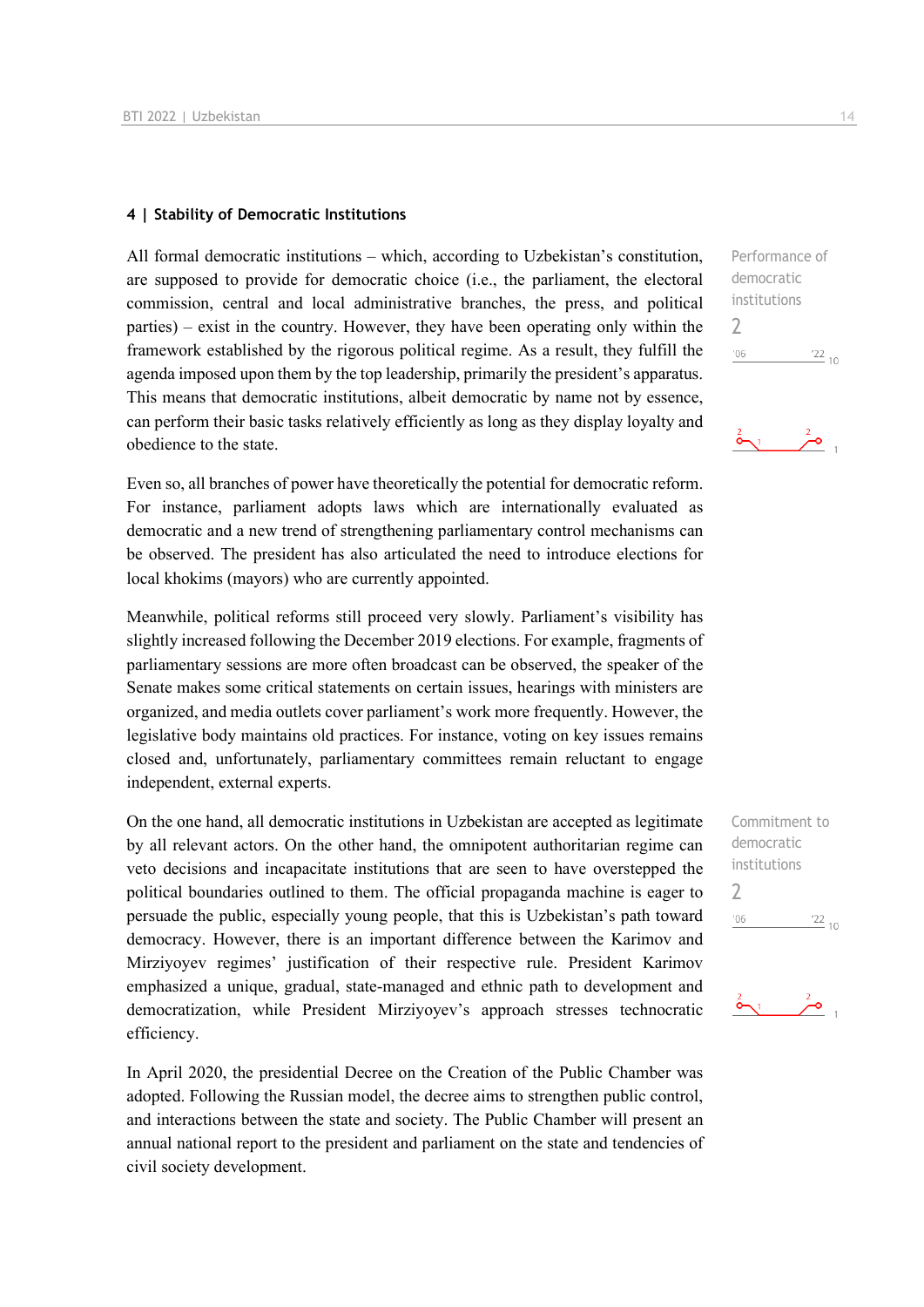#### **5 | Political and Social Integration**

The party system is not socially rooted but rather politically affiliated with the state. The Liberal Democratic Party (UzLiDeP) articulates the interests of businesses, entrepreneurs and private ownership. The Party of National Rebirth ("Milliy Tiklanish") focuses on national revitalization, and the strengthening of national culture, traditions and values. The platform of the People's Democratic Party (PDPU) prioritizes social protection, equality, socially oriented market reforms and supporting workers. The Social Democratic Party ("Adolat") promotes social justice and supporting vulnerable groups of citizens. Meanwhile, the Ecological Party advocates for environmental issues.

Hence, parties are given a special niche in the political system in the sense that they act as specialized state agencies rather than political parties. In this capacity, parties play the specific role of recruiting cadres for the government, parliament and other state structures. Although party leaders and activists always state that they have a stable electorate, in fact, citizens are largely unaware of parties' activities, leaders and ideologies.

As a result of the 2019 parliamentary elections, women finally reached the 30% quota of seats that has been constitutionally enshrined but previously never realized. There were only 24 women in parliament before the 2019 elections, which has since risen to 48.

The party system of Uzbekistan needs fundamental reform. The absence of pluralist and critical debates between party factions in parliament confirms this, with parties largely visible only during elections. Uzbekistan's political parties lack qualified political leaders and members. One of the innovations that can be a trigger for independent activism is the practice of press conferences, which parties must use fairly frequently to increase their visibility among constituents. Another innovation could be to launch political platforms and establish ideologies, which could lead to the merger of some parties, the division of others and even the rise of new ones.

Interest groups are represented by various NGOs and GONGOs, which are somewhat active in supporting the interests of certain segments of society. For instance, NGOs/GONGOs such as mahalla (local self-ruling neighborhoods), Youth Movement, Association of Disabled, Federation of Trade Unions, Association of Doctors, Center Oila (family) and the Consumers' Association are supposed to mediate between specific social groups and the political system.

The association of non-governmental and non-commercial organizations of Uzbekistan tries to mobilize NGOs and link them to the state. There are about 9,000 different NGOs in the country. The support fund for non-governmental and noncommercial organizations in Uzbekistan regularly provides small grants to NGOs.

Party system  $\overline{\phantom{0}}$  $\frac{22}{10}$  $'06$ 

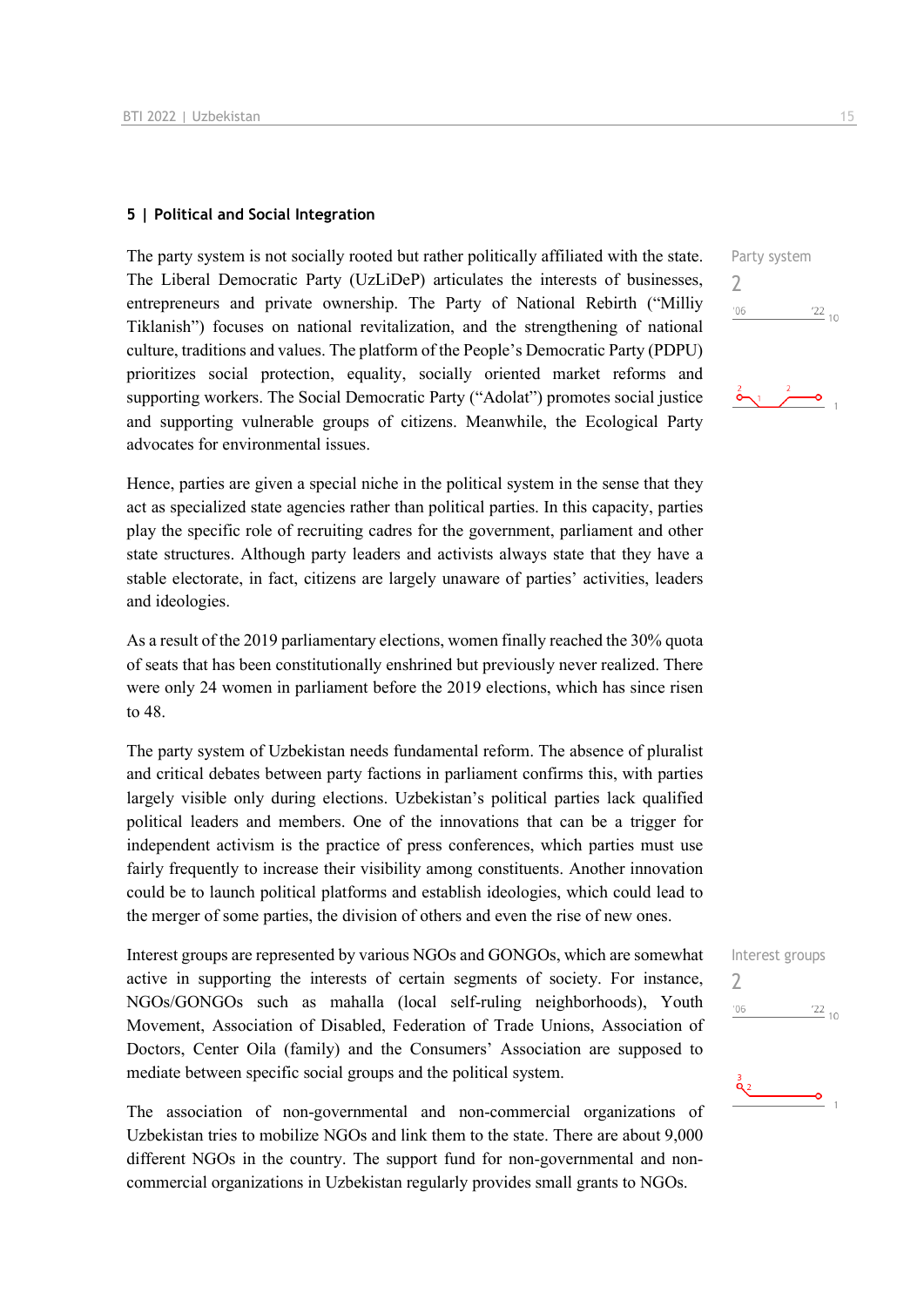A new practice is in the process of being introduced, which aims to aggregate different social interests through open online discussions of draft laws, state programs and other official documents. The president, in his address to Oliy Majlis in December 2020, also suggested including a special NGO representative in parliament.

Among the interest groups, business elites are the most influential and capable of promoting their interests within governmental channels. A new method for NGOs and state structures to interact, social partnerships, is currently being developed.

Some progress was registered between 2019 and 2020 in the sphere of interest groups. For instance, the new Code of NGOs is being developed with broad engagement from various NGOs. The National Association of NGOs (NANGO) of Uzbekistan opened a Telegram channel in which it informs the organizations about news, events, grants and projects, among other things. The NANGO organized a special meeting between NGO representatives and the parliamentary commission that deals with civil society institutions to discuss upcoming projects for 2021. In addition, in late 2020, a special Zoom meeting involving NGO and Ministry of Justice officials was organized by the Center for Development Strategy, which was devoted to discussing the impact of COVID-19 on the activities of NGOs.

The study of public opinion has not become an everyday attribute of Uzbekistan's political life. Some sporadic and narrow public opinion polls are conducted but they do not reliably convey citizens' attitudes toward democracy or broader politics. Very often people show little understanding of the goals of these polls, the meaning of the questions asked, or readiness to openly express their opinions. Meanwhile, local authorities very often try to obstruct the interviews.

Nevertheless, no alternative to democracy is accepted or discussed in society. References in official speeches, newspaper articles and televised news are repeatedly made to the concepts of democracy, democratic reforms, democratic society and the democratic state. At the same time, official government rhetoric emphasizes the need to pursue a unique Uzbek path toward democratization instead of (allegedly) blindly copying the West's democratic attributes. Uzbekistan's constitution defines the country as a democratic state. Although real knowledge of democracy remains superficial among ordinary people, overall democracy-related procedures and propaganda, albeit formal and state-regulated, do promote knowledge of and expectations for democratic development.

COVID-19 slightly diminished the overall pace of reforms, as parties, members of parliament and courts maintained social distancing rules that effectively became a form of political distancing. During the lockdown, there were cases of abuse of power by local officials.

Approval of democracy n/a $^{\prime}06$  $^{22}$  10

 $n/a$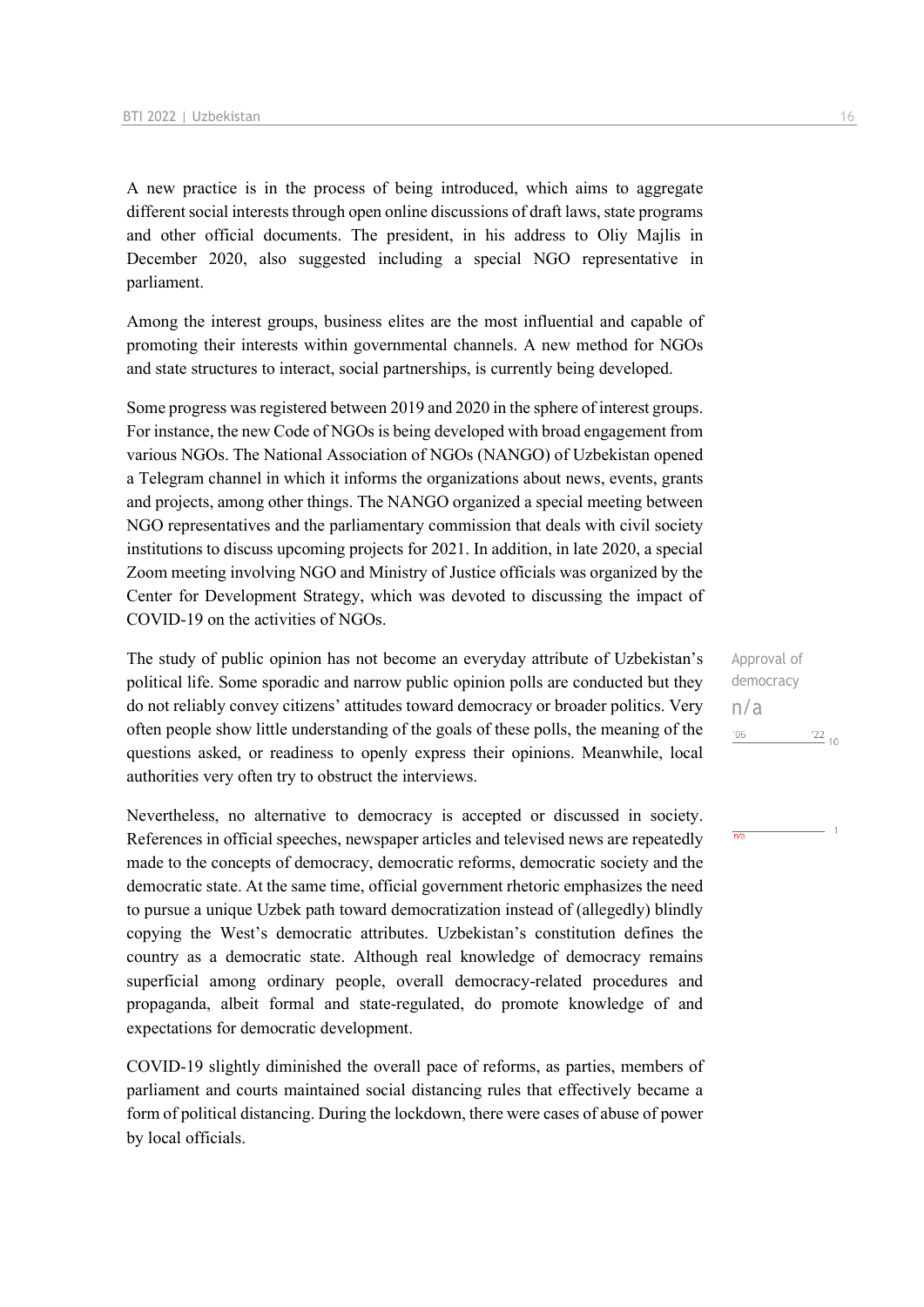Given the excessive etaticization of public life, the social capital of many self-help associations remains largely unrealized. Mutual trust and solidarity among the population are limited to very few social domains, such as mahallas (neighborhood communities) and kinship networks. Family and community rites and ceremonies, and clans and clan-like patron-client networks, unite people to promote their private or group interests vis-à-vis state-controlled resources.

The capacity to self-organize is distributed unevenly in society, and depends on an individual's ethnic background, lifestyle (rural/urban), level of education and professional qualification. Ethnic minorities, for instance, are provided the right and opportunity to organize their national-cultural centers.

Meanwhile, the institutionalization of self-help and self-organization in the Uzbek context is mostly based on informal and narrow relations. For example, so-called gaps – friendship groups, with men and women grouped separately – function as social networks for former classmates, colleagues, neighbors and relatives.

In late 2020, the First Republican Forum of the Youth was organized, which the president attended. It was an important event in terms of mobilizing young people across a broad range of activities.

The pandemic affected slightly self-help mechanisms and the overall level of solidarity among people. On the one hand, many traditional communications and events (e.g., wedding ceremonies) were significantly reduced. On the other hand, new forms of solidarity came into being. For example, volunteers were very active in helping vulnerable people during quarantine.

## II. Economic Transformation

#### **6 | Level of Socioeconomic Development**

According to official data, Uzbekistan had an unemployment rate of 5.92% in 2019 and 6.08% in 2020. However, the Asian Development Bank estimated that 11.4% of the population lived below the national poverty line. In 2019, the proportion of the employed population earning below \$1.90 (PPP) a day stood at 19.5%. In 2020, due to the pandemic, tens of thousands of labor migrants returned from Russia and other countries, exacerbating the unemployment problem in Uzbekistan. In January 2020, President Mirziyoyev officially recognized that poverty is an enormous social problem for the country. This is the first time since Uzbekistan's independence that poverty has been acknowledged as a national problem by the government. A new government institution – the Ministry of Economic Development and Poverty Reduction – was created and the president sought to partner with international



#### Question Score



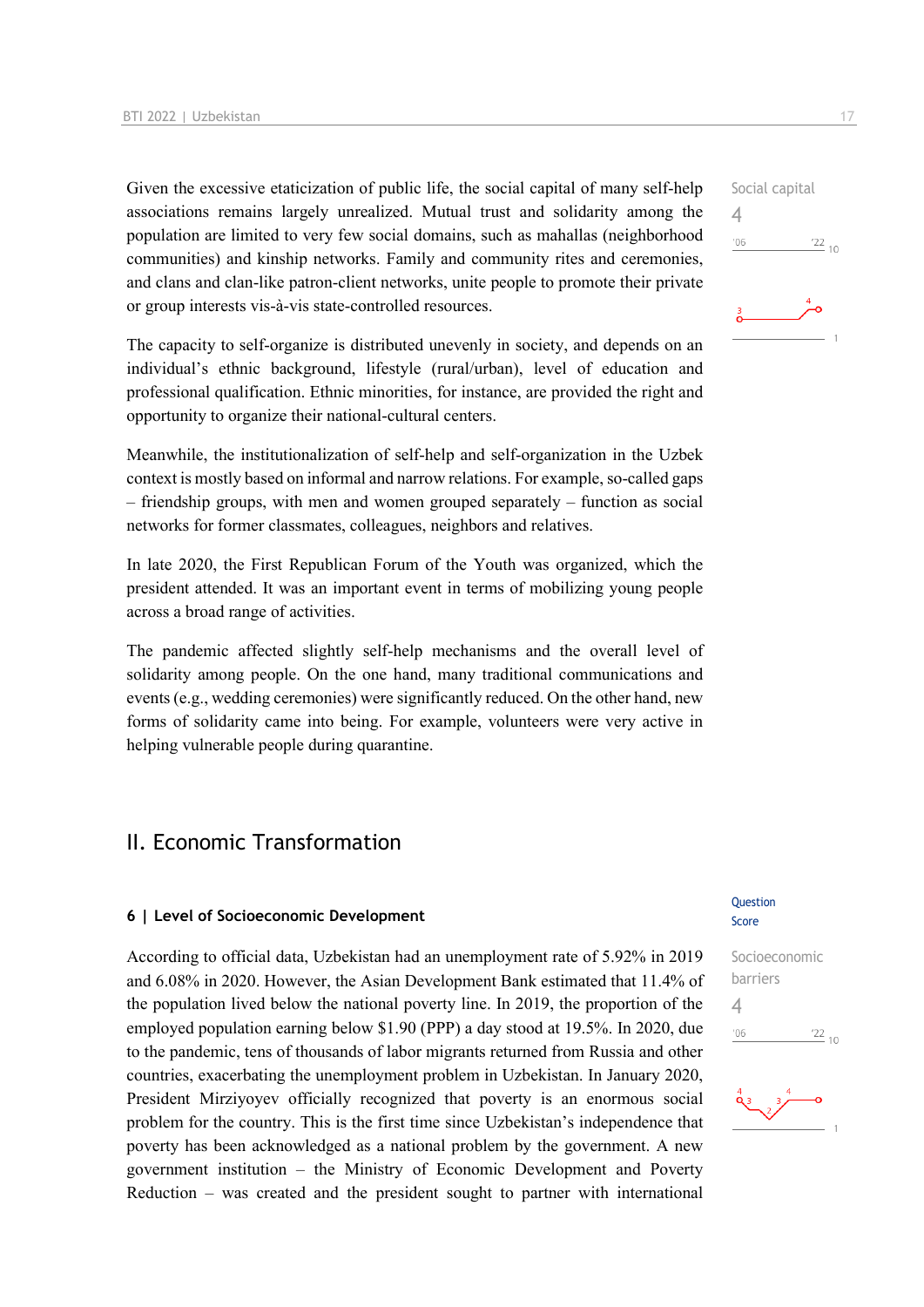organizations, such as the World Bank and UNDP, which had previously been barred from accessing in-depth information about the state of economic affairs in Uzbekistan. Inspired by China's experiences, Uzbekistan partnered with Beijing in an effort to reduce poverty.

In the 2019 HDI report, Uzbekistan ranked 106 out of 189 countries, with an index value of 0.720, climbing two places compared to the previous year's results. The overall loss in HDI due to inequality is not available. However, Uzbekistan's inequality-adjusted education index is 0.723 and the inequality-adjusted life expected index is 0.685. The Gini index is 36.8 and the Gender Equality Index is 0.288 (as of 2019). In 2020, Uzbekistan ranked 93 out of 131 countries in the GII.

| <b>Economic indicators</b> |          | 2017    | 2018      | 2019      | 2020      |
|----------------------------|----------|---------|-----------|-----------|-----------|
| <b>GDP</b>                 | S M      | 59159.9 | 50392.6   | 57726.5   | 57707.2   |
| GDP growth                 | $\%$     | 4.5     | 5.4       | 5.8       | 1.6       |
| Inflation (CPI)            | $\%$     |         |           |           |           |
| Unemployment               | $\%$     | 5.8     | 5.7       | 5.7       | 6.0       |
|                            |          |         |           |           |           |
| Foreign direct investment  | % of GDP | 3.0     | 1.2       | 4.0       |           |
| Export growth              | $\%$     | 1.3     | 9.3       | 20.7      | $-18.7$   |
| Import growth              | $\%$     | 15.5    | 38.5      | 25.0      | $-12.9$   |
| Current account balance    | S M      | 1477.9  | $-3593.2$ | $-3365.6$ | $-3138.4$ |
| Public debt                | % of GDP | 19.3    | 19.5      | 28.3      | 36.4      |
| External debt              | S M      | 16692.3 | 17735.7   | 22406.6   | 32174.4   |
| Total debt service         | \$ M     | 1906.5  | 1011.3    | 2643.1    | 3338.9    |
|                            |          |         |           |           |           |
| Net lending/borrowing      | % of GDP | 1.5     | 2.8       | 0.5       |           |
| Tax revenue                | % of GDP | 12.2    | 14.8      | 13.2      |           |
| Government consumption     | % of GDP | 13.2    | 14.1      | 16.9      | 17.6      |
| Public education spending  | % of GDP | 5.3     | 5.9       | 7.0       | 5.1       |
| Public health spending     | % of GDP | 2.1     | 2.0       |           |           |
| R&D expenditure            | % of GDP | 0.2     | 0.1       |           |           |
| Military expenditure       | % of GDP |         | 3.6       |           |           |

Sources (as of December 2021): The World Bank, World Development Indicators | International Monetary Fund (IMF), World Economic Outlook | Stockholm International Peace Research Institute (SIPRI), Military Expenditure Database.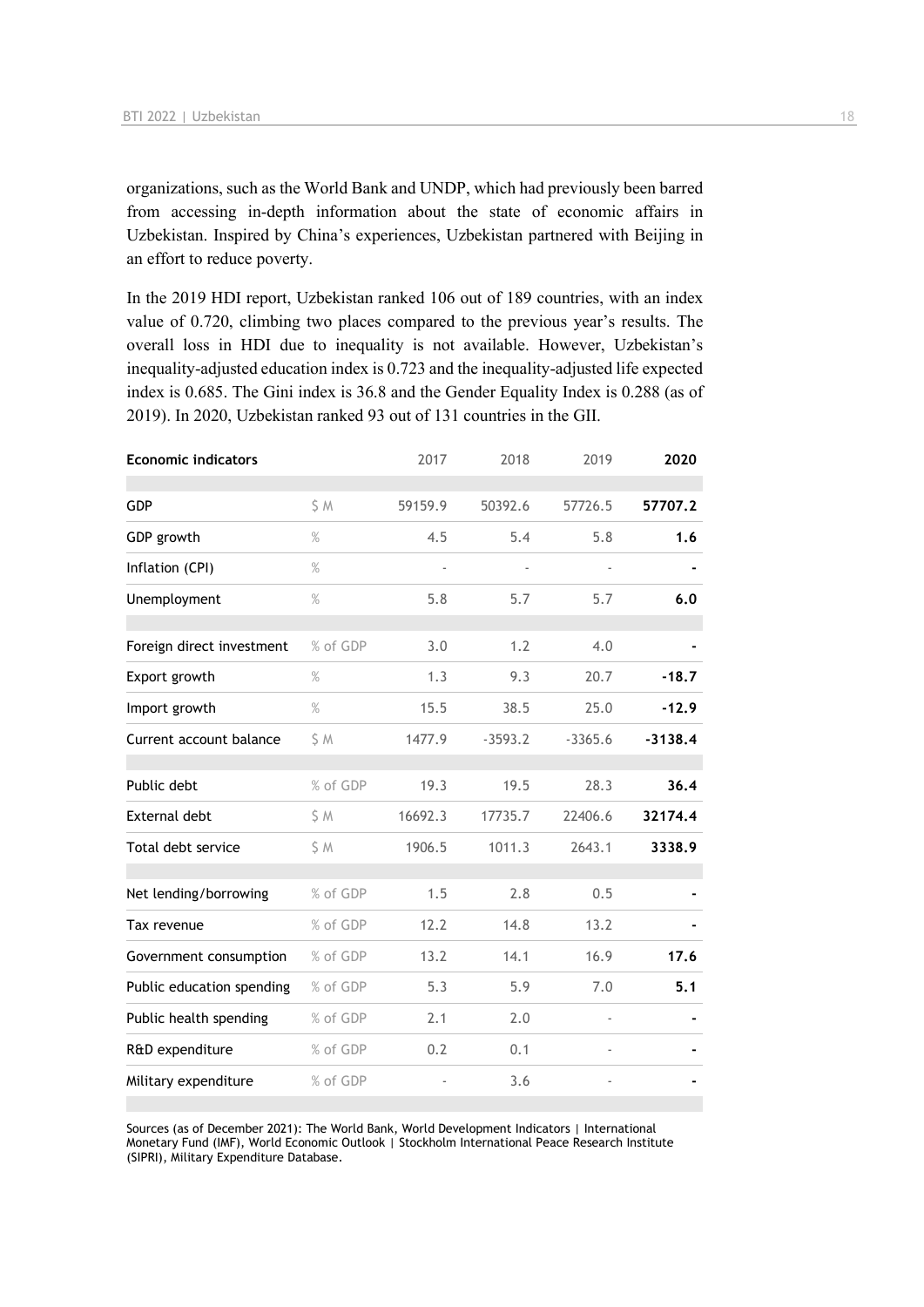#### **7 | Organization of the Market and Competition**

With Mirziyoyev's reforms market competition keeps gaining new impetus. Antitrust and anti-monopoly policies look prudent, yet the state maintains control over the distribution of key resources, thereby undermining competition and other market mechanisms. The informal sector is significant but its scope is narrowing.

In 2020, Uzbekistan was named as one of the top 20 "global improvers" in the World Bank's 2020 Doing Business report: It ranked 69 out of 190 countries. A special interagency commission was created to coordinate efforts to improve this rating. The commission is tasked with managing the overall road map for measures to be taken.

According to a Harvard University analysis, Uzbekistan has the capacity and an advantageous position to produce more than 50 types of industrial products. Industrial branches, such as oil and gas, chemistry, metallurgy, mechanical engineering, electro-technics, pharmaceuticals, construction materials, textiles, leather shoes, food, as well as the "green economy" can be drivers of the national economy.

In the geological sphere, in 2020, 21 mines and perspective fields were sold to investors in open auctions. The president announced that 50 more fields would be sold to local and foreign investors in 2021.

In 2020, Uzbekistan ranked eighth for starting a business, with the process requiring three days and three procedures on average. This includes one day for registering a business with the Public Service Center and obtaining the Certificate of State Registration; one day to make a company seal; and one day to open a bank account with a local bank.

The government has yet to address several fundamental challenges to the marketization of the country's economy. These include the dominance of state-owned monopolies in key sectors of the economy, the lack of transparency in public procurement, poor track record on enforcing public-private contracts, an underdeveloped and over-regulated banking sector, poor protection of private property rights, and insufficient enforcement of intellectual property rights. The state retains a high share in the energy, oil and gas, chemical, transport, banking, and building sectors. This situation is a serious barrier for the development of market mechanisms and attracting investment. The president announced that beginning in 2021 electricity and gas supply will be based on market mechanisms.

Market organization 4 $\frac{22}{10}$  $-06$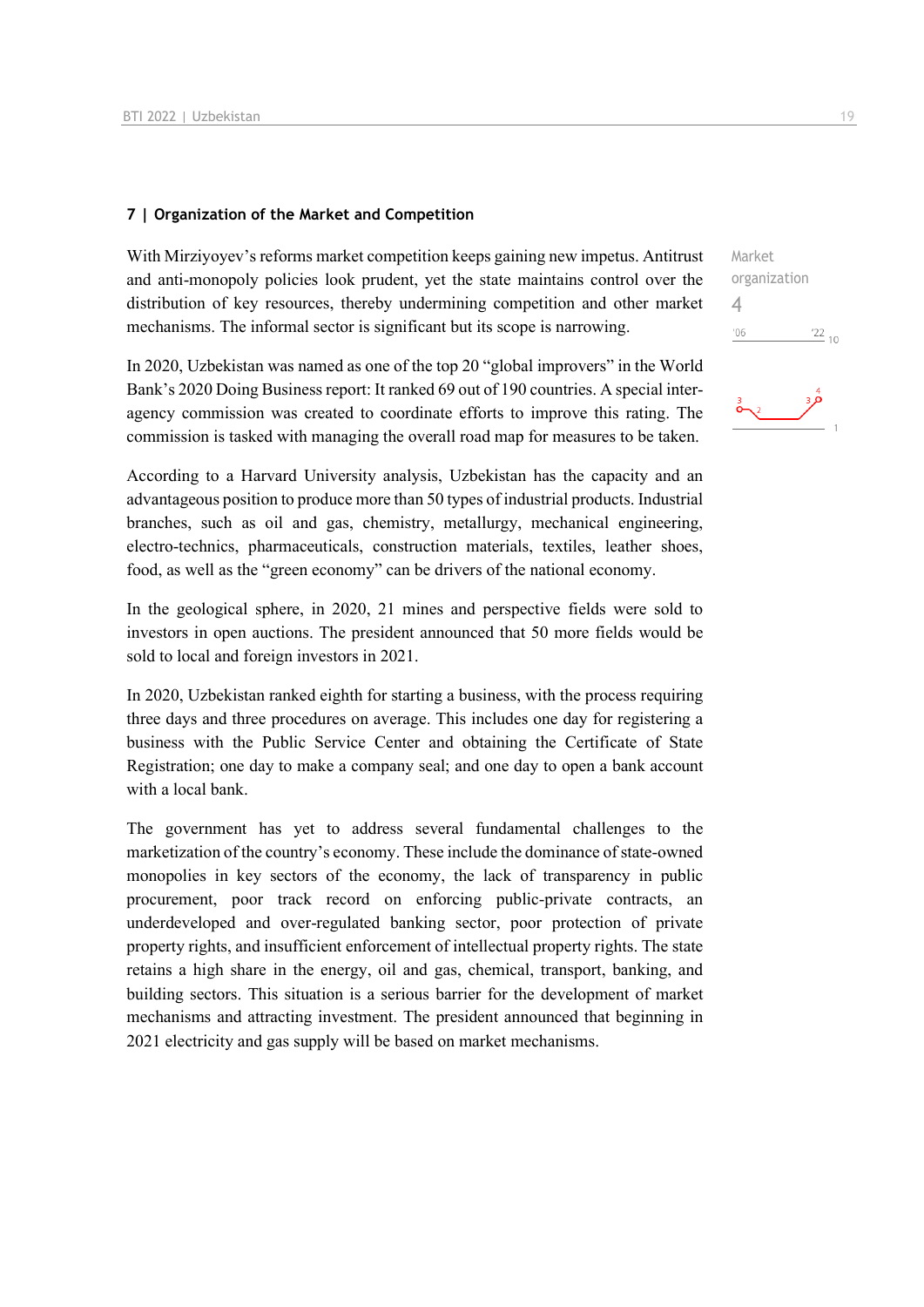The Mirziyoyev administration has prioritized the following strategic goals: fostering a competitive economic environment; gradually diminishing monopolies in goods and services; developing new production lines and technologies; and increasing the compatibility of national goods in domestic and international markets.

By the end of 2019, 86 licensed types of business were canceled. As a result, the number of private companies increased by 25%. Competition in many branches of the economy also increased, including in the production of food, furniture and textile. Monopolies in the production of construction materials and cables, as well as money transfers were liquidated. According to the Anti-monopoly Committee's report, the number of companies with a monopoly decreased from 148 in 2018 to 136 by April 2020. In August 2020, the presidential Decree on Measures on the Cardinal Improvement of Licensed and Permissible Procedures was adopted, which is expected to mark an important step in reducing bureaucratic barriers. This normative act will cancel 70 types of licenses and 35 permission documents.

Nevertheless, state-owned enterprises continue to dominate Uzbekistan's economy and limit fair competition, especially in the energy, telecommunications, automotive, aviation, chemical and mining sectors of the economy. Government-owned banks and state agencies interfere in business operations, hampering efficiency in operations. Documents required for licensing, registration and permits can be changed without notice, which creates an opportunity for corruption.

Official statistics show that the number of export companies is steadily growing. In 2020, their number was 4,873. During the first half of 2020, foreign trade amounted to \$19.5 billion, a decline of \$4.6 billion compared to 2019. Exports totaled \$8.2 billion, and imports totaled \$11.2 billion.

In cooperation with the European Union, the trade preference system "GSP+" was introduced. This system will make it possible to export more than 6,000 types of products from Uzbekistan to European markets without customs duties. In December 2020, Tashkent also became an observer in the Eurasian Economic Union (EAEU) and has taken steps toward full membership. Preparations for joining the WTO are underway. Uzbekistan provides Most Favored Nation Treatment to 45 countries.

It was announced that for the companies in the export sector 50% of the costs of opening trade houses or shops abroad, as well as for advertising will be covered by the state.

The system of licensing exports was simplified. A national website was launched for conducting export-import operations based on the principle of a "single window," which provides a simple mechanism for electronic documentation and payments, including certificates of origin and phyto-sanitary certificates. With the introduction of such a mechanism, the average time required to prepare export documents was reduced from 174 to 96 hours.

Competition policy 4  $\frac{22}{10}$  $106$ 



Liberalization of foreign trade 4 $-06$  $\frac{22}{10}$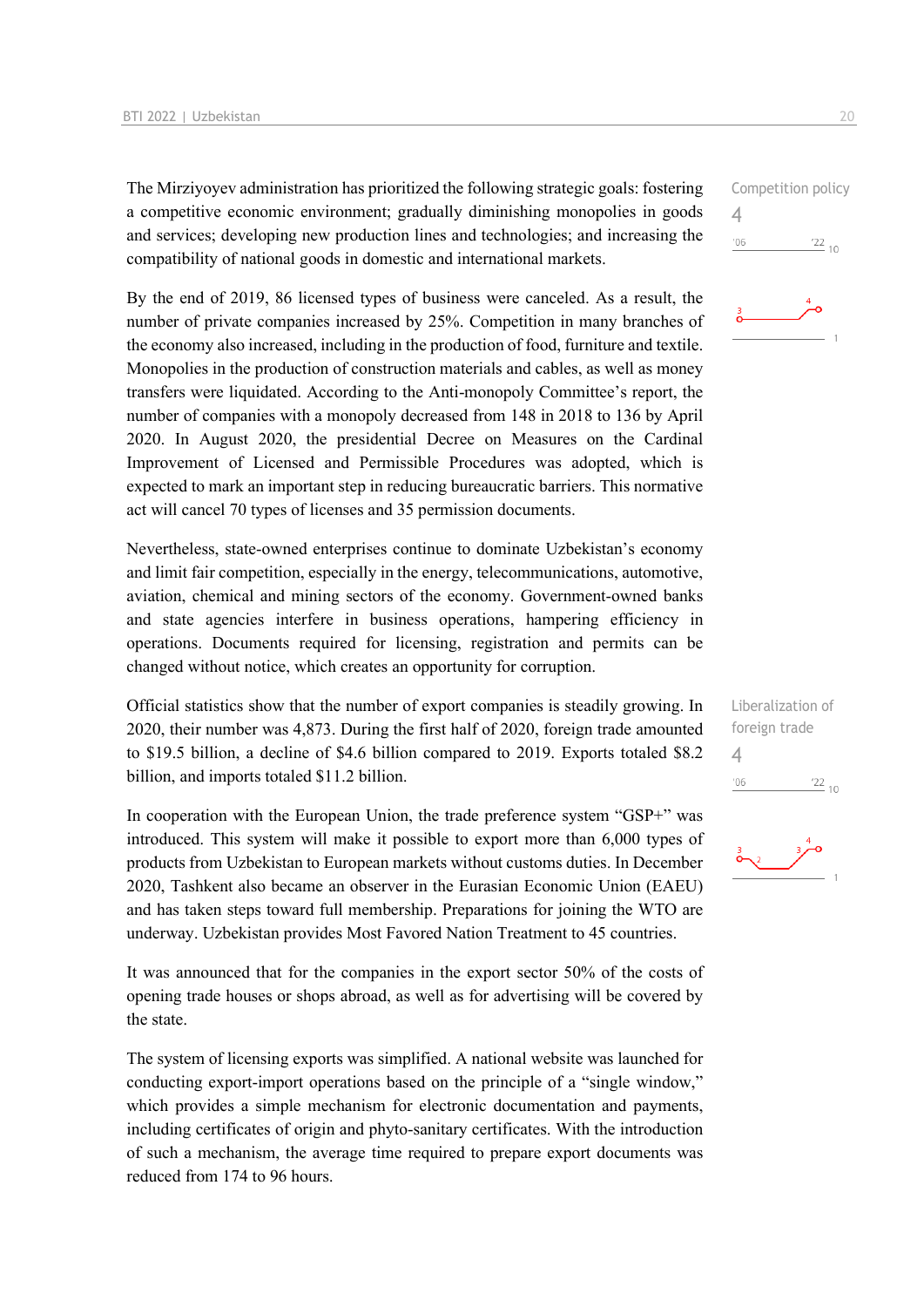There are currently 30 commercial banks (13 partially owned by the state and 17 privately owned) in addition to three large fully state-owned banks. Fully and partially state-owned banks control over 80% of the banking sector's assets and capital. Private banks are relatively niche players.

Starting in 2020, the central bank of Uzbekistan's policy rate will set the floor for loans at preferential rates, which will reflect market rates in 2021. However, monetary policy effectiveness remains constrained by high dollarization, shallow capital markets and high stocks of loans (58% in 2019 down from 71% in 2018) on preferential terms.

The banking sector has reduced exposure to SOEs and foreign-currency risk, while at the same time improving capitalization. Close to \$4.3 billion in loans to SOEs were moved from state-owned banks' balance sheets to the Uzbekistan Fund for Reconstruction and Development (UFRD), and the UFRD also swapped \$1.5 billion in loans for equity in state-owned banks.

In May 2020, the president adopted the Decree on the Strategy of Reforming the Banking System of the Republic of Uzbekistan for the period 2020–2025. In the strategy's framework, the state share in the banking system will be reduced from 85% to 40% by 2025. The share of non-banking credit organizations will increase from 0.35% to 4%.

The bank capital to assets ratio for Uzbekistan, according to the World Bank, was 18.7% in 2019. The ratio of non-performing loans to total gross loans in Uzbekistan was 1.5% in 2019.

#### **8 | Monetary and fiscal stability**

The central bank has begun its official transition to inflation targeting with the objective of reaching 5% in 2023 (down from 10% in 2021). According to World Bank estimates, inflation, which in the previous years ranged between 13% and 17%, was 12.6% in 2020 and is projected to drop to 10.6% in 2021.

As for foreign exchange, legal entities registered in Uzbekistan may purchase foreign currency from commercial banks without limitation for the purpose of current payments (e.g., the import of goods and services), repatriation of profit, repayment of loans, business trip expenses and other non-trade payments. The exchange rate is based on the supply and demand in the interbank trade sessions conducted in the Currency Exchange of Uzbekistan. The mandatory sale of foreign currency proceeds has been completely abolished. Uzbekistan residents may freely buy and sell foreign currency and use funds abroad without limitations.

In December 2020, S&P Global Ratings affirmed its BB-/B long- and short-term foreign and local currency ratings for Uzbekistan. The outlook remained negative reflecting Uzbekistan's growing external and fiscal debt. Indeed, the current account balance, according to the IMF, was -5.6% of GDP in 2019 and -6.4% of GDP in 2020. Monetary stability 4 $\frac{22}{10}$  $06'$ 



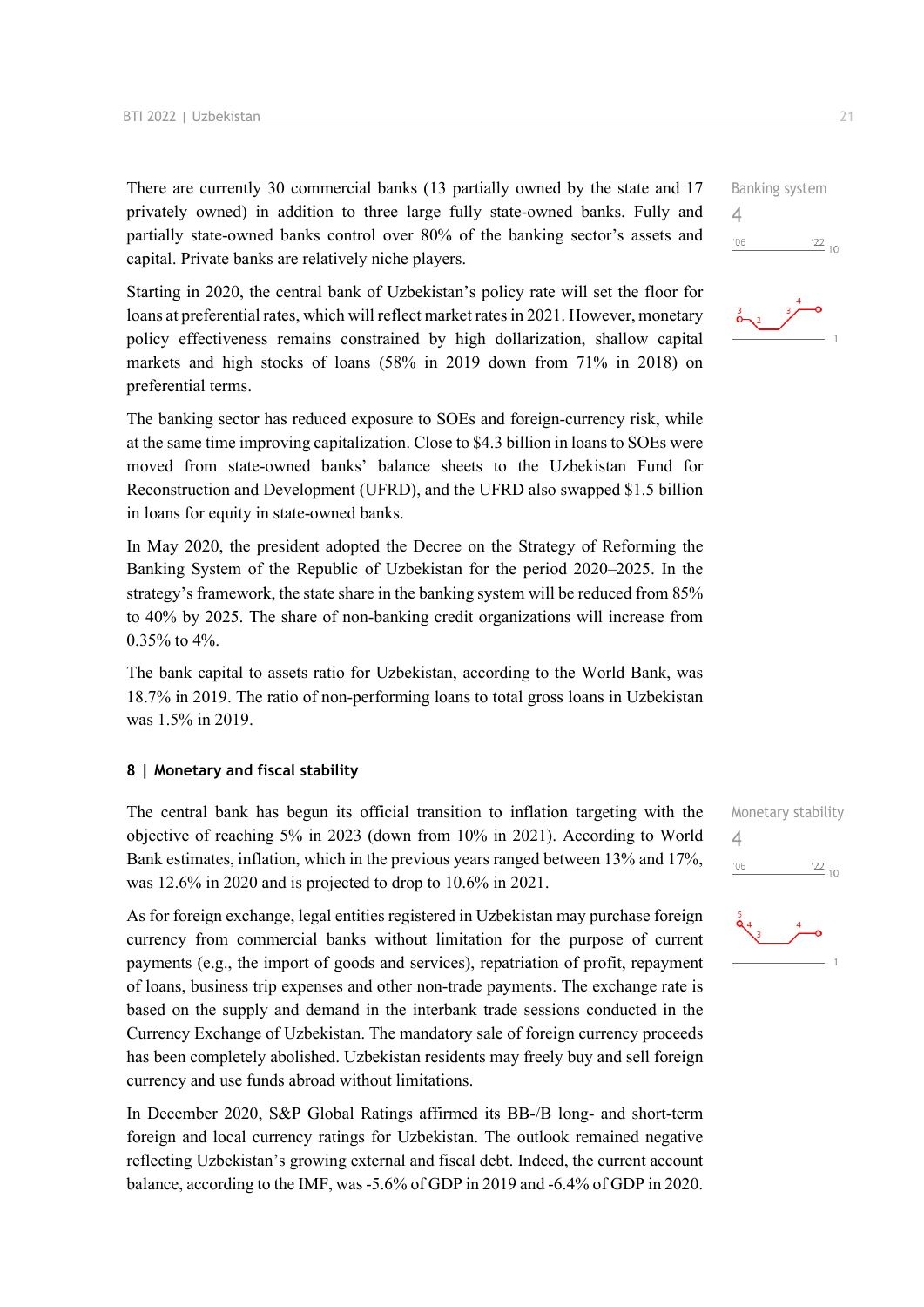Meanwhile, revenues and large crisis response spending contributed to a fiscal deficit of about 5% of GDP in the first half of 2020. The ratings agency also noted the centralization of decision-making on the president, which makes policy responses difficult to predict.

The 2020 Fitch rating confirmed Uzbekistan's BB- long-term foreign currency issuer default rating (IDR) but stated that the country had a stable outlook. According to the Fitch report, Uzbekistan's resilience to the economic impact of the global health crisis derives from robust external and fiscal buffers, a diversified commodity export base, and access to external official financing. These factors provide Uzbekistan with the financing flexibility to respond to the COVID-19 crisis by supporting economic growth, and mitigating near-term risks related to a large current account deficit and rising government debt. For instance, the World Bank provided Uzbekistan with \$4.08 million to help support the country's response to the coronavirus crisis.

Meanwhile, opportunities for Uzbekistan to enter the international financial markets improved. For example, for the first time, UZS 2 trillion were deposited in euro bonds.

The president demanded that by February 2021 a draft law regulating non-bank credit organizations should be developed. In addition, Islamic financial services are gradually being created and the Islamic Development Bank has been invited to assist in this endeavor.

The GDP growth rate was 5% in 2019. The COVID-19-related impacts reduced GDP growth. In October 2020, the IMF projected GDP growth to be 0.7%. In January 2021, the Uzbek government reported that GDP grew by 1.6%.

According to the World Bank, in 2019, external debt totaled \$15.78 billion. Of this debt, 86% (\$13.51 billion) will mature in more than 10 years, and 7% between five and 10 years (\$1.1 billion). External public debt was projected by the government to be \$20.4 billion by the end of 2020 (39% of GDP). Under the economic pressure of COVID-19, the government raised its external borrowing limits in 2020. External debt has been serviced comfortably. The debt service ratio was 4.5% in 2019 and 5% in 2020. For 2020, newly arranged external borrowing is projected to be \$5.5 billion, while the state anticipates the figure for 2021 to remain under \$5 billion.

According to the Ministry of Finance, state budget revenues for the first half of 2020 amounted to UZS 58,157 billion or 45.3% of the approved annual parameter. During the reporting period, an increase of 15% was achieved compared to the same period last year. State budget expenditures for the first half of the year amounted to UZS 64,878.9 billion or 25.4% of GDP. The largest share of expenditure has been allocated to social programs (53.4%). In general, the government's fiscal and debt policies promote macroeconomic stability, but lack institutional safeguards.



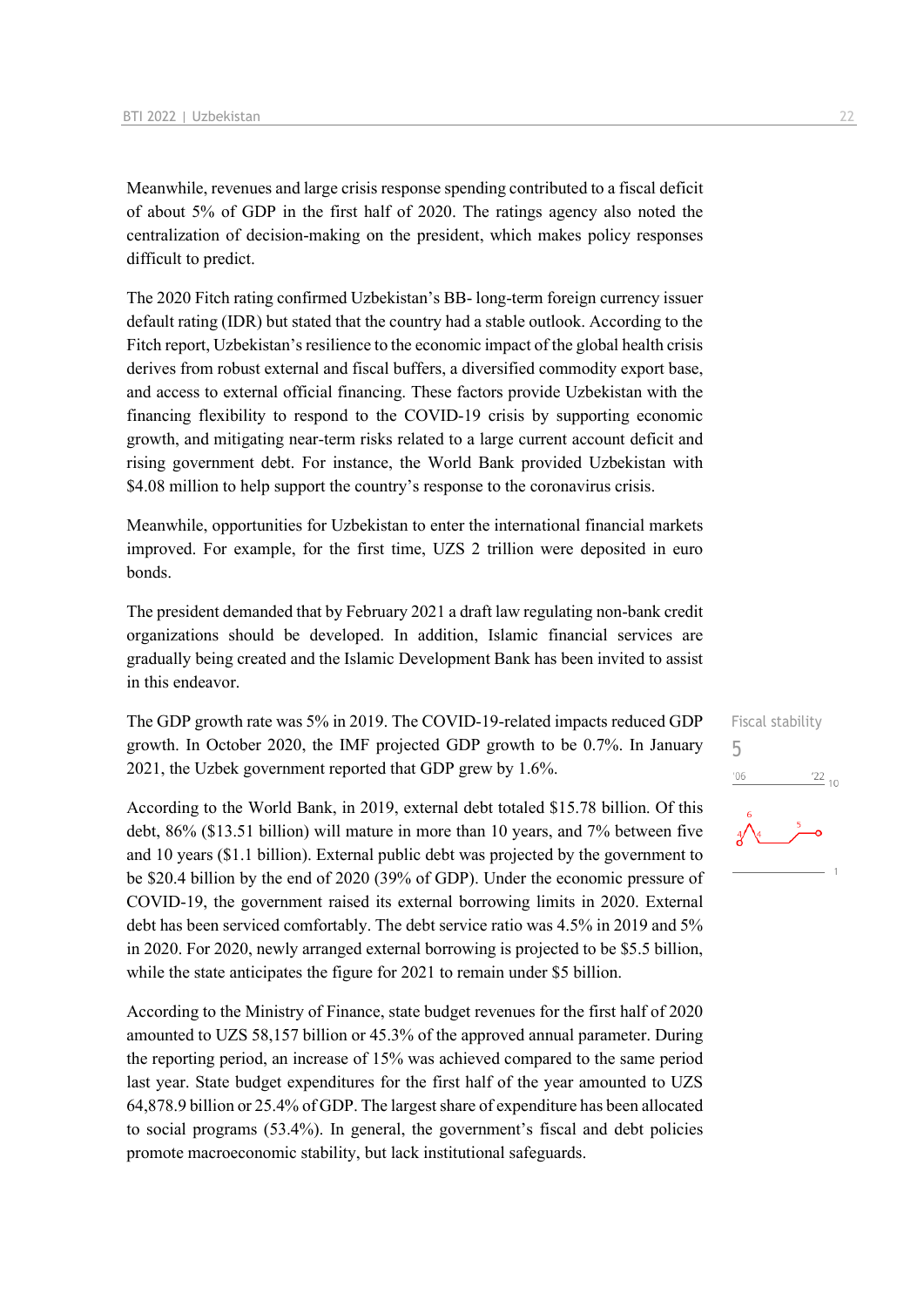In order to mitigate the consequences of the COVID-19 pandemic, UZS 82 trillion worth of measures have been realized. In particular, the special Anti-Crisis Foundation was created to fight the coronavirus and was granted UZS 16 trillion from the state budget. In fighting the pandemic, Uzbekistan received financial help from the United Nations, WHO, international financial institutions, as well as from the United States, Russia, China, Turkey, the United Arab Emirates, South Korea, Japan and Germany.

#### **9 | Private Property**

Property rights and regulations on the acquisition, use and sale of property are defined formally in law, but they are not implemented or enforced consistently.

Thus, private property is protected against baseless expropriation by the Law on Investments and Investment Activities, and the Law on Guarantees of the Freedoms of Entrepreneurial Activity. Despite these protections, the government has habitually expropriated the assets of Uzbek citizen. Foreign investors' assets can also be seized for arbitrary reasons, such as unilateral changes in investment agreements or to support a public works project. By law, the government is obliged to provide fair market compensation for seized property, but many who have lost property complain that the compensation that they have received has been significantly below the fair market value. Profitable businesses are at greater risk of expropriation, but smaller companies are also vulnerable.

In 2020, there were a number of scandals because of the construction of new modern buildings in residential areas where houses were destroyed, and residents were forced to move to other districts. Following multiple complaints, the president issued a decision prohibiting the arbitrary destruction of old houses without owners' consent and fair compensation for the loss of those houses.

Private businesses have also expressed concerns about local government policies that fail to follow the new legislation protecting private property rights. Small businesses have reported that their property has been expropriated in favor of well-connected companies, or for development projects supported by regional or municipal authorities.

On October 27, 2020, President Mirziyoyev signed the Decree on Measures to Rapidly Reform State-run Companies and Privatize State Assets. According to this decree, more than 620 state assets are to be transformed and put up for public auction.

A crucial presidential decree was adopted according to which, as of July 1, 2019, public land will begin to be privatized. This decision allowed for the privatization of land, with supporting cadastral real estate documents, in populated localities. It is expected that this measure will stipulate more foreign and domestic investments in the economy, as well as improve land legislation.

4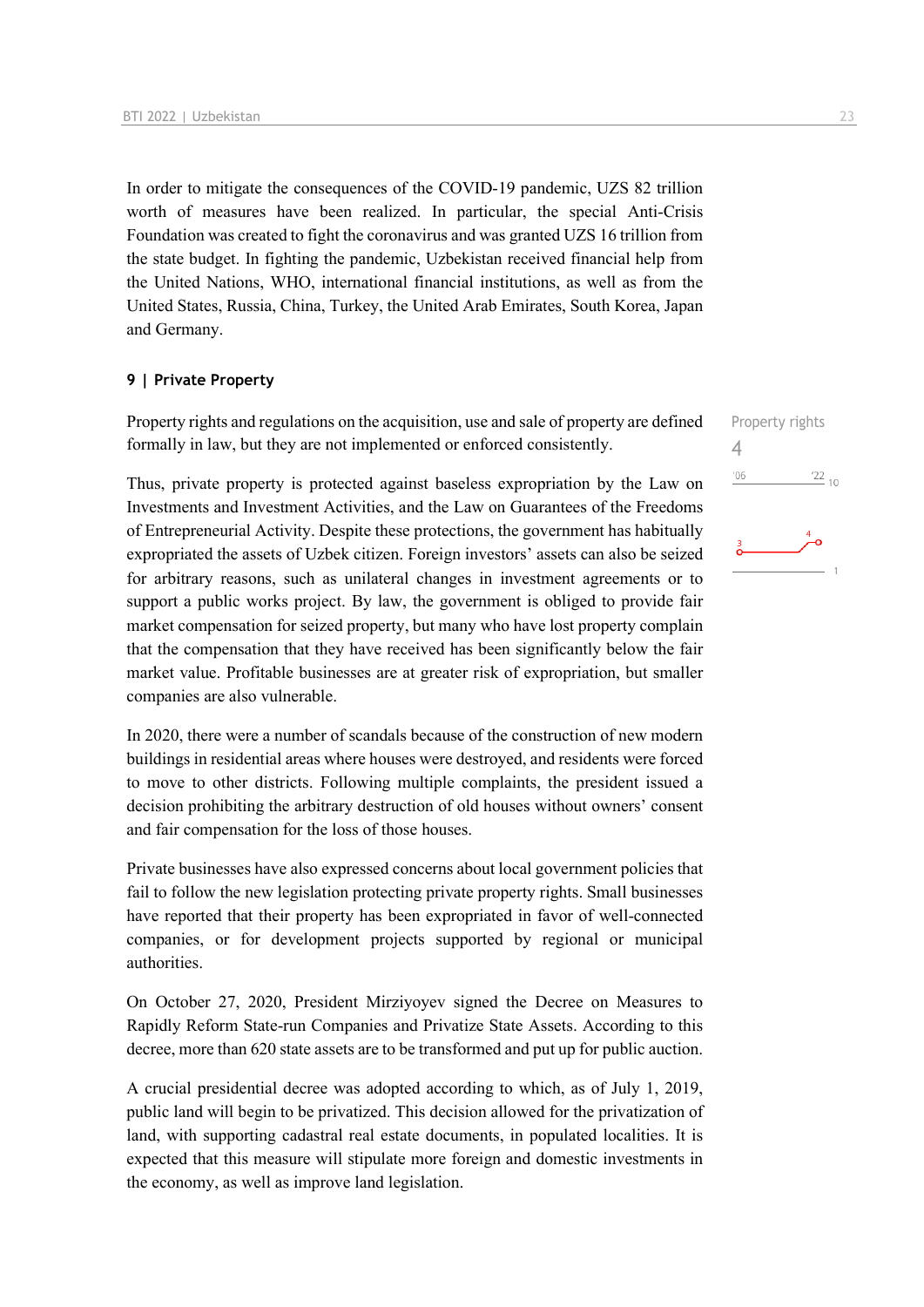According to official data the share of small business and private entrepreneurship in GDP has grown since the year 2000 from 31% to 56%.

Although private companies can, in principle, operate freely, they often encounter economic, political and social barriers. This is especially true of the agricultural sector. There were cases of expropriation by government entities and intermediaries. At the same time, the government declared its support for the private sector.

According to the Heritage Foundation and WSJ, Uzbekistan ranked 114 out of 186 countries for economic freedom in 2020, an improvement of 26 places over the previous ranking.

Uzbekistan undertook four key business climate reforms in the past year. During the first half of 2020, 36,983 additional small companies were established.

From the Anti-Crisis Fund for Fighting COVID-19, UZS 16 trillion was provided to individuals and enterprises. More than 500 companies received a combined UZS 66 trillion in tax relief measures, extended credit repayment deadlines and other financial support.

#### **10 | Welfare Regime**

Considerable portions of the population are still at risk of poverty. State salaries and pensions are relatively low. There is no single state agency responsible for social protection. State functions are divided among the various ministries responsible for health, education, labor and finance. The status, qualifications and functions of social workers were not defined prior to June 2020, when the Ministry of Justice adopted a relevant decree. Another deficiency of the social welfare infrastructure has to do with the mechanisms for identifying those in need. The primary tasks fall on the mahalla (neighborhood) committees, which have been criticized for mishandling finances.

A number of social safety policies adopted in recent years promise to improve the welfare regime in Uzbekistan. 2019 was named the Year of Active Investments and Social Development, which envisaged significant measures to support the population, especially the most vulnerable strata. For instance, for the first time in 10 years, teacher salaries were increased by 50%. Since 2018, two special state programs have been realized – Each Family is an Entrepreneur and The Youth is Our Future – for which 2,605 business projects were accomplished. In addition, two other special state programs were launched – Prosperous Village and Prosperous Mahalla (neighborhood community) – which envisage the financing of housing construction and landscaping in rural and neighborhood community areas.

Serious novel government decisions have been introduced. As of January 1, 2019, the pensions of all working pensioners will be paid in full, without reduction. Multifaceted support, which includes professional education, legal consultation and



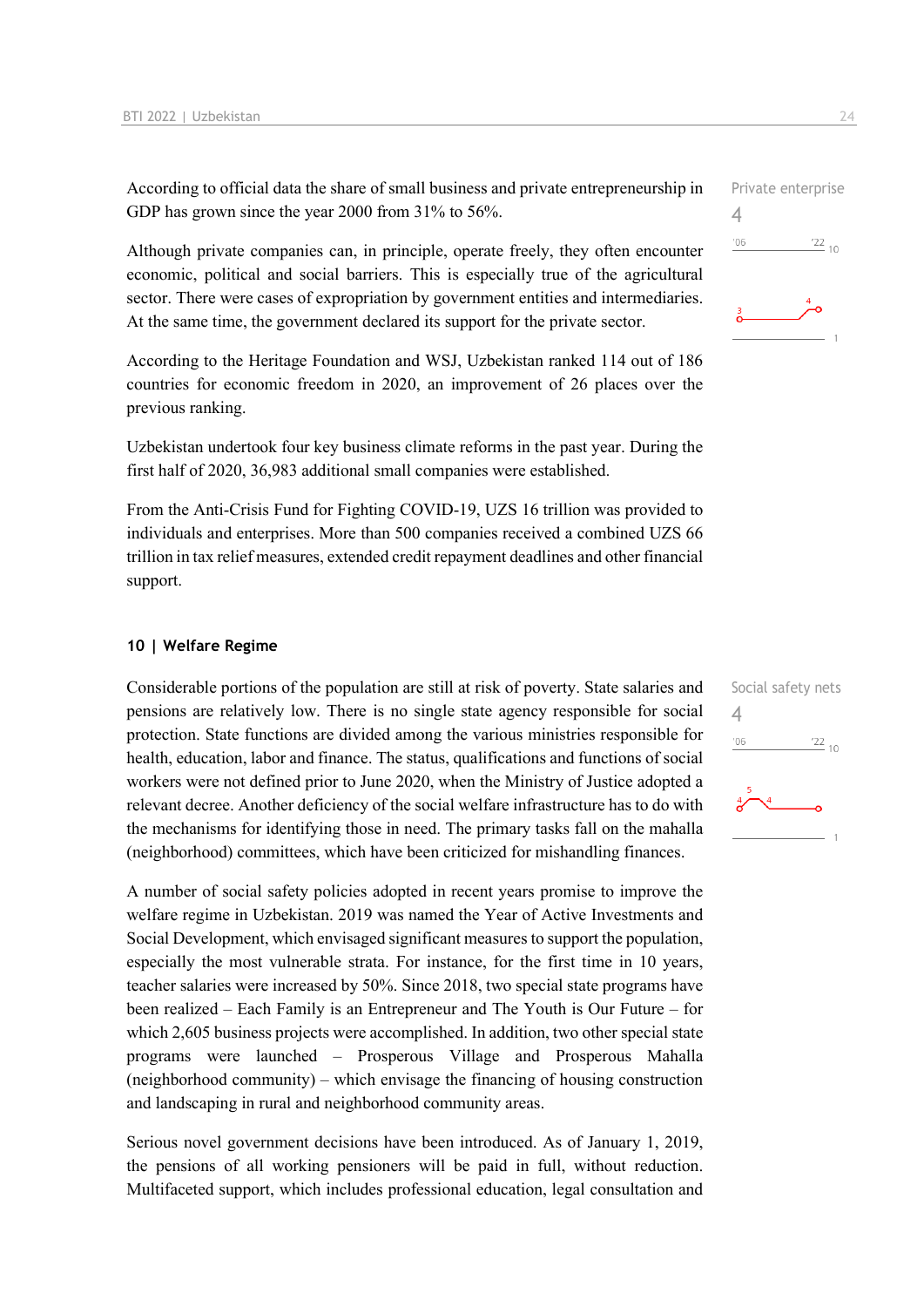other forms of social support, is being arranged for unemployed people. The minimum monthly salary is being re-considered. In addition, a special social allowance for mothers who have devoted their lives to caring for a disabled child was introduced. In 2020, a consumption basket was announced for the first time, making the social safety system more transparent.

A presidential order provided labor migrants with low interest loans of up to UZS 10 million to cover travel, patent and insurance costs. Every year 600,000–700,000 people enter the labor market in Uzbekistan. About 500,000 jobs are created annually. Thus, about 200,000 people require help to find jobs as labor migrants.

In May 2020, the president signed a decision on additional measures to support the owners of household plots and ensure employment for the population. According to this decision, UZS 50 billion will be distributed from the Anti-Crisis Fund to the State Fund for Supporting Employment in order to finance improvements to household plots, subsidize unemployed people and help vulnerable families pay the membership fees of agricultural cooperatives. The president also announced additional state grants for female students from vulnerable family backgrounds. Comprehensive state programs to support vulnerable families as well as disabled and ill people have been realized. In addition to state support, civil society activities are growing and volunteers are supporting vulnerable groups of people.

Nevertheless, a study conducted by UN agencies found that the pandemic-induced crisis has taken a particularly high toll on women. Gender-based violence skyrocketed during the lockdown, and many frontline health workers (four-fifths of whom are women) are struggling with anxiety, burnout and depression. Socially and economically marginalized groups, including people with disabilities, returning migrants, and people living with HIV/AIDS or drug dependencies, are experiencing the impact of lockdown measures most acutely.

In September 2019, Uzbekistan adopted the country's first-ever gender equality law that represents a firm stance against gender-based discrimination and ensures equal rights for both sexes. This is, however, an ambitious goal in a society with deeply rooted gender stereotypes. Opportunities for men and women are far from equal. In terms of unpaid domestic labor, women continue to bear responsibility for ten times that of men, and violence against women is rarely investigated and prosecuted in courts. However, there appears to be the political will to change the status quo.

In the last three years, nearly 20 normative legal acts were adopted. These include two laws, one presidential resolution, four presidential decrees and 13 decisions of the Cabinet of Ministers.

The recent parliamentary elections doubled the number of women in parliament (from 24 to 48), though the number remains below the 30% quota established by law. For the first time, a woman was elected as speaker of the Senate.

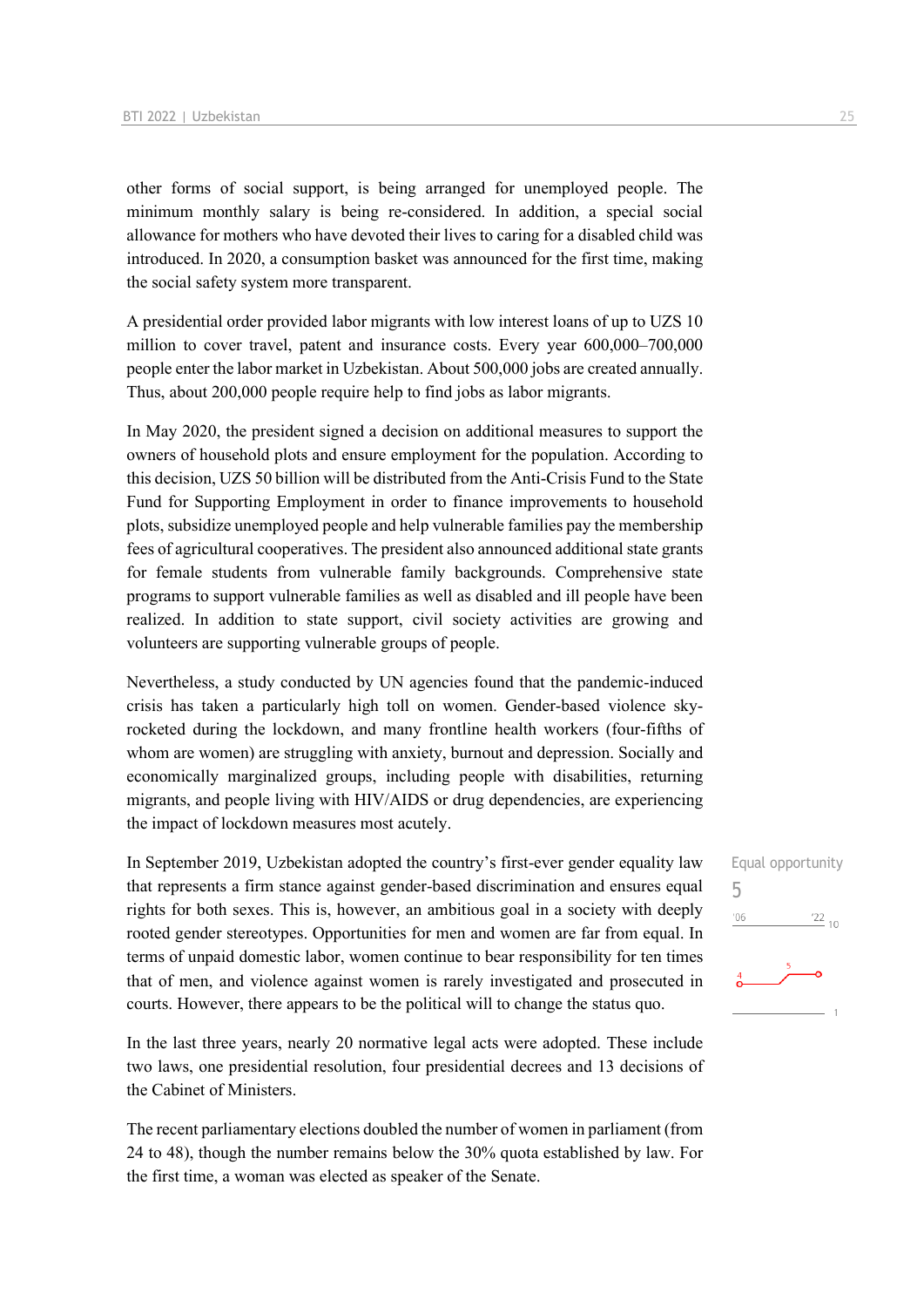Issues surrounding female employment and social protections for women have become more pronounced during the COVID-19 pandemic. There is a growing demand to reduce gender gaps in the labor market by providing equal access and improving maternal and childcare.

Uzbekistan also has a law that prohibits discrimination against persons with disabilities, but societal discrimination continues. Uzbekistan criminalizes consensual sexual activity between men, which is punishable by up to three years in prison.

The official literacy rate in Uzbekistan is almost 100% because primary and secondary education is obligatory, and the system of schools, though often corrupted and poorly run, extends across the entire country. Rural youth have fewer opportunities than their metropolitan contemporaries in terms of acquiring a decent education and work. Girls and young women have de jure and de facto equal rights to education and often exercise these rights (ratio of female to male enrollment – 0.94; female labor force – 52.4%).

Recently, some representatives of the Russian-speaking population have been concerned about the reduced scope of the Russian language and an alleged rise of Uzbek nationalism. These concerns have been mitigated somewhat by efforts to revive the Russian language in TV programming, media coverage and academic life.

#### **11 | Economic Performance**

Despite the restrictions adopted to combat the pandemic, GDP growth in Uzbekistan in January to September 2020 amounted to 0.4% and is expected to reach 1.4% by the end of 2020. This shows a positive trend compared with many other developed and developing countries. It is expected that the country's economy will grow by more than 5% in 2021. GDP per capita was at \$1,763 in 2020 (based on PPP \$7,378), up from \$1,742 in 2019. The unemployment rate was 15% in 2020.

The volume of investments in fixed assets decreased by 8.2% in 2020. Investments from the budget decreased by 33.6% and foreign investments and loans guaranteed by the government by 28%. Uzbekistan has approved a new investment program for 2020-2022 that expects to attract investments in the amount of UZS 850.5 trillion and includes foreign investments of \$35.5 billion.

Uzbekistan's major exports resources are gas, gold, cotton and uranium. Uzbekistan is the world's ninth largest producer of gold and the seventh-largest producer of uranium, the latter of which is all exported.

The year 2019, the Year of Active Investments and Social Development, saw, for instance, the German company Graess Energy begin construction of a solar power plant in Muinak, Karakalpakstan. A \$12 million solar power plant with 10 MW capacity will be built in phase I; in phase II, the capacity will be increased to 20 MW, with the German company expected to invest another \$12 million.

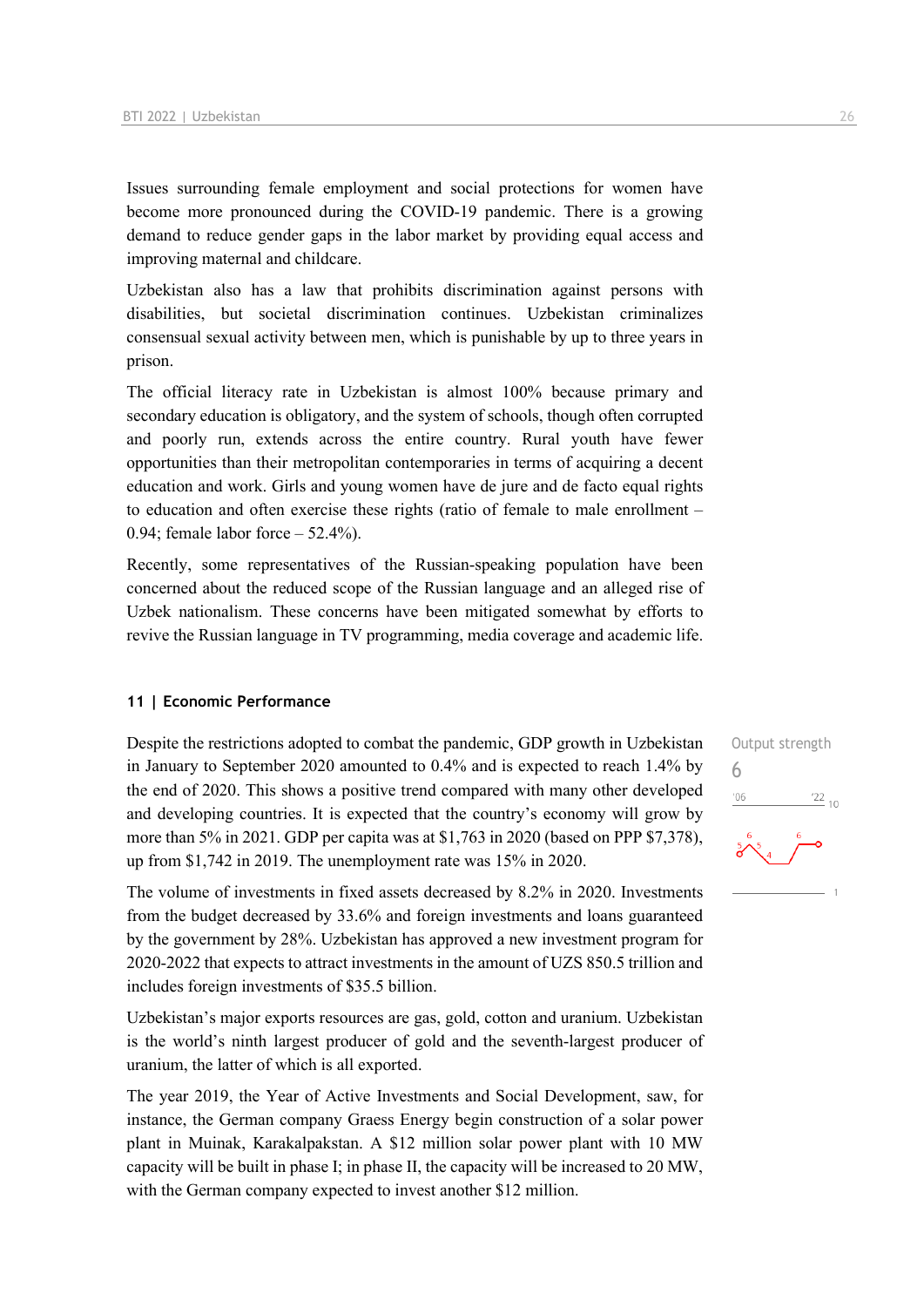In November 2019, President Mirziyoyev created the Council of Foreign Investors, a body by which executives and representatives of foreign companies, banks, investment companies, international financial institutions and foreign government financial organizations will be given the opportunity to advise the government on measures to improve the country's investment climate.

#### **12 | Sustainability**

In previous years, Uzbekistan determined national Sustainable Development Goals. This process not only contributed to heightened awareness of the goals but also led to an institutional framework for the coordination and implementation of the goals. There is, for instance, the Coordination Council, which is headed by the deputy prime minister and composed of six expert groups. Membership to the council currently excludes non-governmental representatives.

Uzbekistan has also launched extensive policy and legal reforms in the environmental area. For instance, in 2019, the Concept on Environmental Protection by 2030, the Strategy for the Transition to a Green Economy for the period 2019–2030, the Strategy on Municipal Waste Management for the period 2019–2028 and the Strategy for the Conservation of Biological Diversity for the period 2019–2028 were adopted.

There are certainly many environmental issues remaining in the country. For example, the system of pollution charges has not been changed. Tax exemptions on water used for irrigation in agriculture weaken incentives for preserving water. The government has increased tariffs for utility services, but the tariffs are still below cost recovery levels. Data on many environment-related indicators is not collected, while other indicators have a more limited scope compared to the global ones.

Nevertheless, Uzbekistan's progress in the environmental realm is reflected in its improved global rankings. According to the Yale Environmental Performance Index, Uzbekistan is ranked 88 out of 180 countries, with a score of 44.3. Within the index's subcategories, the country ranks 121 for health impacts, 177 for air quality, 77 for water and sanitation, 134 for wastewater treatment, 58 for agriculture, 27 for ecosystem services, 140 for biodiversity and habitat, and 34 for climate change.

Uzbekistan continues to suffer from one of the most severe environmental disasters in world history, the drying up of the Aral Sea. During the 75th Session of the UN General Assembly in September 2020, President Mirziyoyev proposed that establishment of a multilateral trust fund to address human security issues in the Aral Sea region.

Fossil energy consumption constitutes 97.7% of total energy consumption. The Ministry of Energy announced that Uzbekistan is going to increase the share of renewable energy sources up to 25% by 2030. Uzbekistan possesses significant

Environmental policy 5'06  $^{22}$  10

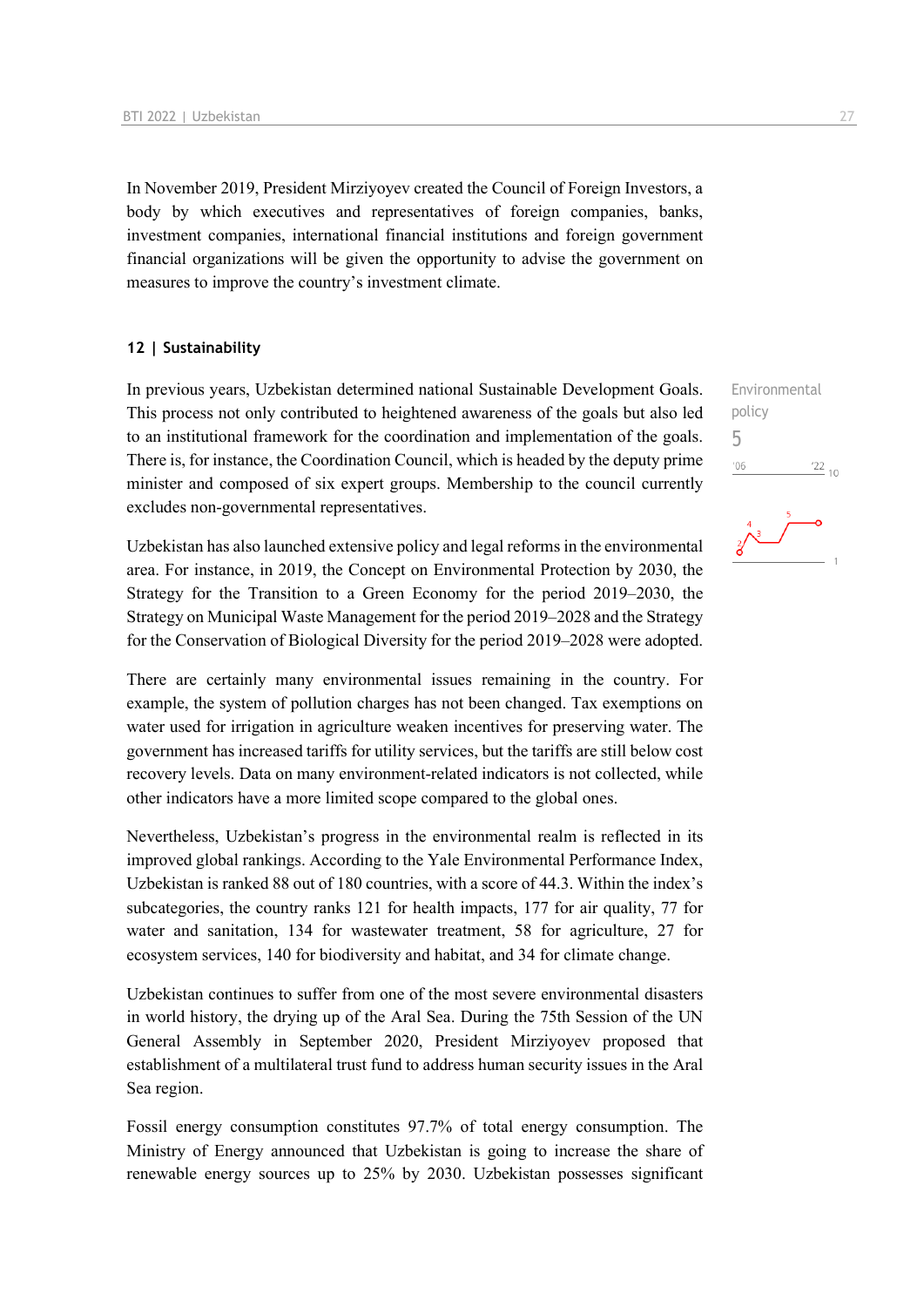renewable energy potential. In May 2019, the Law on Using Renewable Energy Sources was adopted. The law regulates the use of solar, wind and geothermal energy, as well as the energy of water flows and biomass.

In 2019–2020, a number of ecological NGOs raised the problem of the illegal cutting down of trees in many cities for business purposes. Despite a government prohibition, such actions are quite widespread. The population is increasingly interested in ecological problems and ecological courses have been introduced in several universities.

The UN Education Index ranks Uzbekistan 106 out of 189 countries, with a score of 0.729. In the sphere of higher education, there are 112 universities and higher education institutes, of which 35 opened during the last three years (13 are local branches of foreign universities).

According to the UNDP report for 2020, about 5.3% of GDP is directed to education and 0.2% of GDP to R&D. Education in Uzbekistan has been run by the state under the direct management of the Ministry of General Education, and the Ministry of Higher and Specialized Education. Currently, the government is seeking to liberalize the education system and fully implement the principles of the Bologna process. The president announced that, through the system of the national foundation El-Yurt Umidi, the number of MA and PhD students sent to foreign universities will be increased fivefold. For the first time, 100 students will be sent abroad next year to study on a bachelor's degree program. A two to threefold increase in their numbers is expected over the coming years.

An important innovation is that 30 leading universities in Uzbekistan have been given the right to independently determine their curricular (typically determined by the state) as well as new student enrollment quotas.

In October 2019, the presidential Decree on the Conception of the Development of the System of Higher Education of the Republic of Uzbekistan until 2030 was adopted. The decree envisages, among other things, getting 10 universities in Uzbekistan into the list of 1,000 best universities in the world (Quacquarelli Symonds World University Rankings, Times Нigher Education or Academic Ranking of World Universities). The National University of Uzbekistan and Samarkand State University aim to rank among the 500 best universities in international rankings. The decree also stipulates the gradual introduction of the concept "University 3.0," implying closer links between education, science, innovation and the commercialization of the results of scientific research. Interestingly, according to the decree, the higher education system in Uzbekistan is to be transformed into a hub of international educational programs in Central Asia (using support from the U.S. Department of State and UN agencies).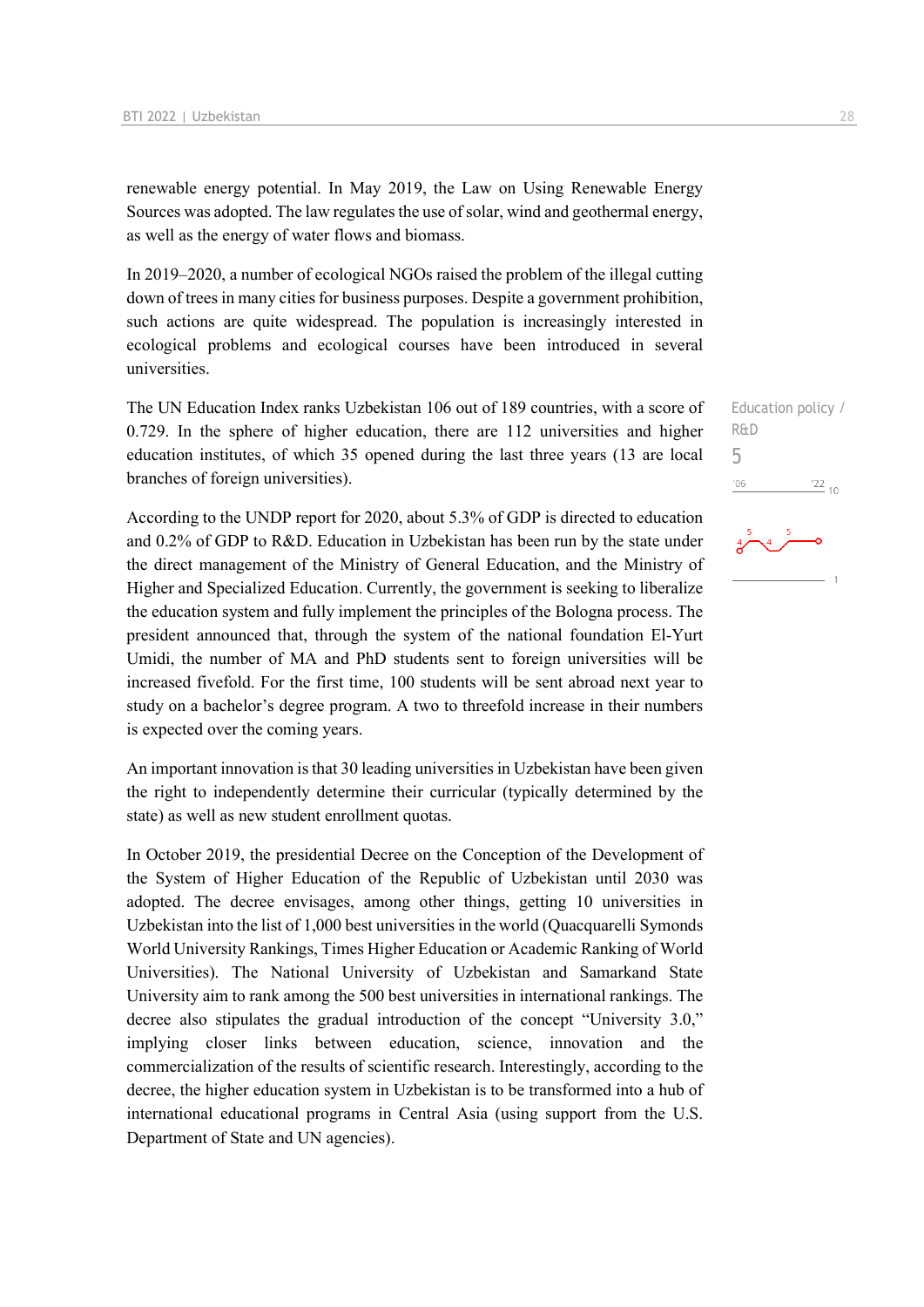Beginning in the 2020/2021 academic year, the number of state grants for university education will be doubled.

Maintaining the library system, purchasing new literature and improving the remuneration of university faculties will be prioritized. In 2020, the Year of Development of Science, Education and the Digital Economy, special reform steps were made in both education and R&D. In particular, restrictive licensing rules for and strict government control over non-governmental educational institutions (NEI) were canceled. NEIs can now be easily registered by the state agency. A special state program, One Million Programmers, was adopted.

Currently, the country faces a serious lack of qualified higher education graduates, especially in the industrial sector. Only 9.5% of the population which are of student age have access to higher education, which is very low by regional and international standards. The government aims to at least double this figure by next year.

The right to independently decide on awarding the title of professor and PhD degrees is given to the leading universities which have specialized scientific councils in the respective spheres (only the special Higher Attestation Commission – a very conservative state structure – was previously authorized to award such titles and degrees). In 2020, special governmental attention was given to the development of mathematics, chemistry, biology and geology. In particular, the new University of Geology was created.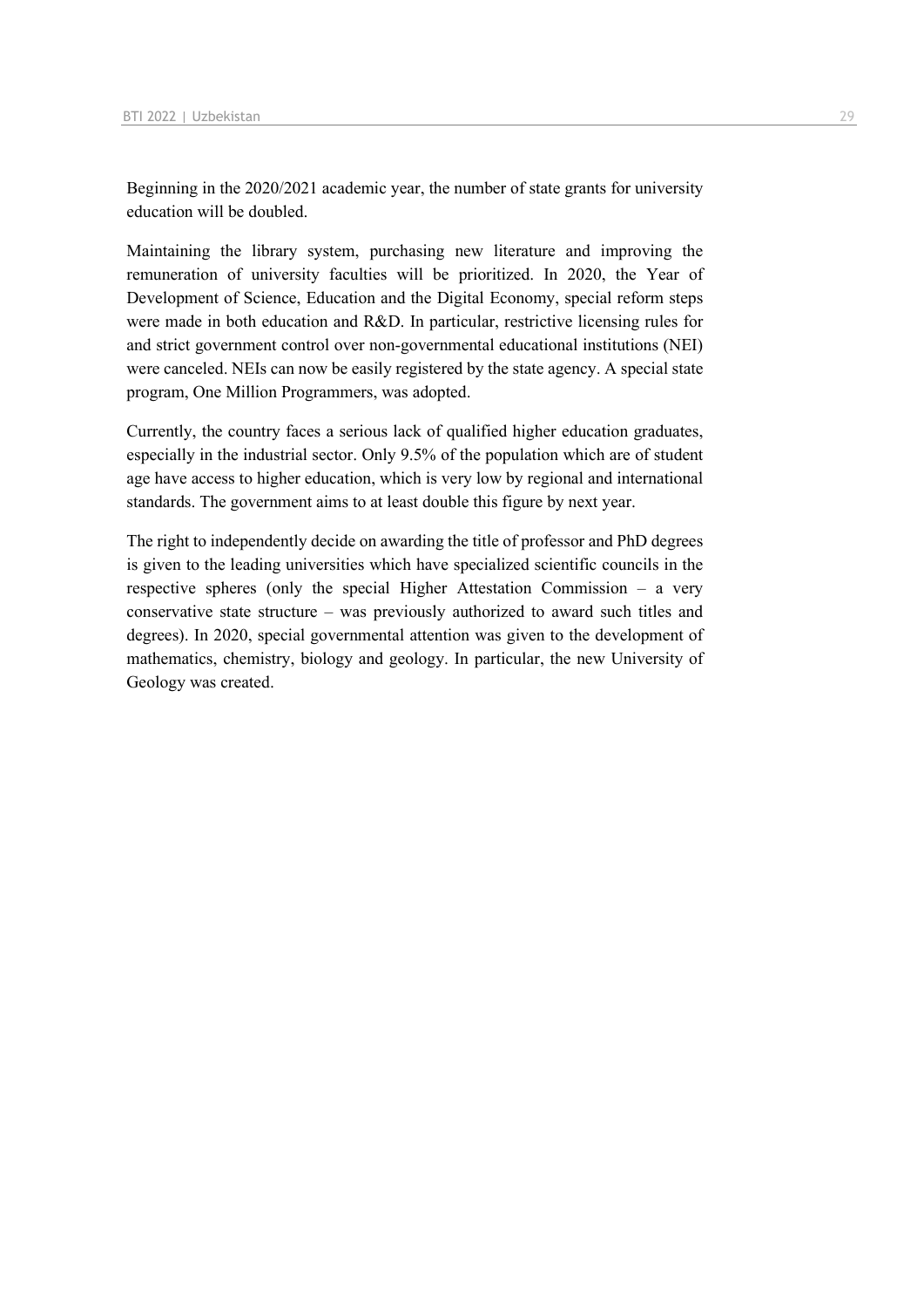## Governance

### I. Level of Difficulty

The structural constraints on governance are significant though manageable in the short run. Key structural problems include high agricultural dependence on water resources with up to 90% of water coming from neighboring Tajikistan and Kyrgyzstan; the desiccation of the Aral Sea that has caused an environmental disaster in the sea basin; and aging infrastructure (every winter Uzbeks experience power outages).

Each year, around 400,000 young people enter the labor market, many of them without prospects of a decent job. Because of COVID-19 hundreds of thousands of labor migrants returned to the country, exacerbating social problems. At the same time the government realizes big plans to accommodate jobless people by providing them land for cultivation of agricultural products.

Given growing poverty, severe unemployment and infrastructural deficiencies in provincial areas (in many towns and villages the local population suffers from lack of gas, electricity and water supply infrastructure), the internal migration, in addition to external migration, has led to the overpopulation of the capital Tashkent which, among other things, added to the existing structural problems.

Despite such structural constraints and the pandemic, a number of big structural changes took place in several spheres. For instance, a new metro line was constructed in Tashkent in 2020. New infrastructural projects are also continued. In many cities, the construction boom is notable. In June 2020, the Sardoba dam on the water reservoir on the border between Uzbekistan and Kazakhstan crashed causing huge consequences for the local residents of the Syrdarya province, including the destruction of houses, many dead cases and damage to local agriculture (the dam collapse affected Kazakhstan's residents as well).

On the last day of May 2020, an incident occurred in Uzbekistan's Sokh exclave, which is surrounded by Kyrgyz territory, between residents of Sokh and the local Kyrgyz community. The incident revealed the social problems of Sokh that had accumulated over time; in particular the road connecting Sokh to the mainland of Uzbekistan was blocked by the Kyrgyz side. The prime minister of Uzbekistan urgently visited Sokh and a special development program for the area was adopted.

**Structural** constraints 7 $n<sub>6</sub>$  $^{22}$  10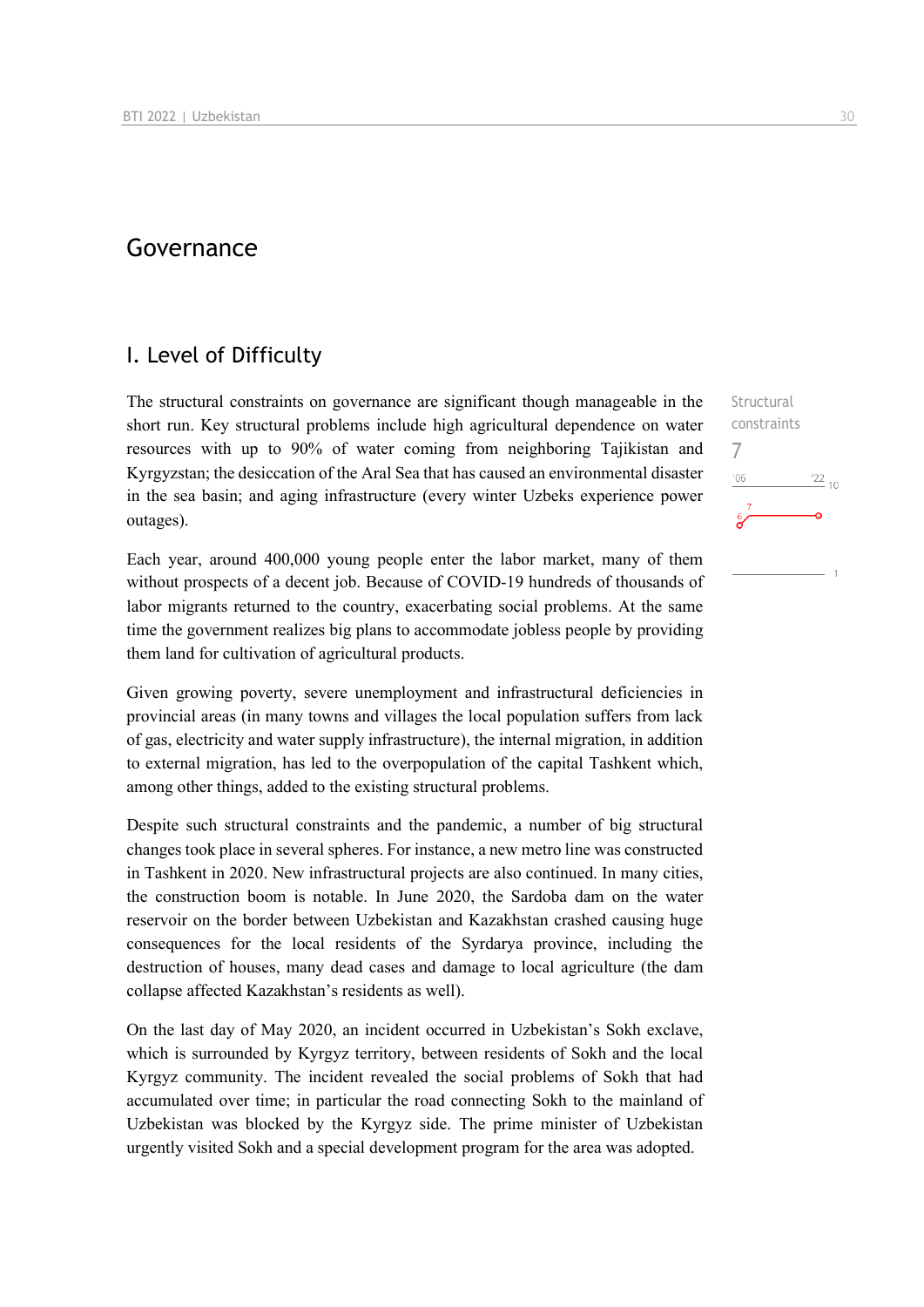Uzbekistan's regulatory environment makes it almost impossible for civil society organizations to register. Despite this legal void, Uzbekistan's civil society has been more vibrant in 2020 than at any time in the country's post-Soviet history.

Civil society tradition has been weak in Uzbekistan. There was a brief period in the 1990s up to the early 2000s when thousands of independent civil society groups could register and receive funding from foreign donors. Many of those organizations were involved in service delivery to vulnerable groups such as women, children and the disabled with very few advocacy organizations. These organizations were shut down after the Andijan uprising in 2005.

Despite the weakness of traditions of civil society, there has been growing enthusiasm in civil society circles in advancing public interests and voicing specific social needs. For instance, such groups as environmentalists and youth organizations gradually occupy visible niches in the society. The virtual space of social networks plays a growing role here. Citizens call out corruption but also fill in gaps in the social safety net as the pandemic stretches public services to the limits. The most important feature of civil society – pluralism – is so far, however, limited by the state.

In April 2020 the president adopted a decree on the creation of the Public Chamber under the presidential administration. However, by the end of 2020, the Public Chamber has not yet begun to function. In December 2020, the president proposed the position of a special representative of NGOs in parliament, who will be authorized to articulate, promote and defend the interests of NGOs. The representative will also participate in meetings of parliamentary committees.

The president furthermore announced that from 2021 additional targeted financial resources would be provided to local municipal governments for special projects in cooperation with local civil society groups, in order to resolve local (provincial and district level) problems.

There were no violent incidents based on social, ethnic or religious differences in 2020. Nonetheless latent cleavages exist within society along local, regional, ethnic (Uzbek-Tajik), and social lines. Some tension is also implicit between the center and the periphery as well as between the extremely rich and the desperately poor.

A border incident in the Uzbek exclave Sokh in May 2020 had ethnic undertones revealing the potential for eruption of interethnic violence as a result of the escalation of local conflict. Inter- and intra-religious conflicts are least likely due to the government crackdown on radical Islam as well as Islamic practices that are inconsistent with the official interpretation of Muslimness. Society, however, appears to be intolerant of religious conversion from Islam to Christianity.

Throughout 2019-2020 there were a number of official reports about several small extremist groups in different provinces of Uzbekistan detected and neutralized by special forces. At the same time, some attempts were undertaken in the virtual space, and there were online recruiting attempts which were blocked.

7  $\frac{22}{10}$ 

Civil society traditions

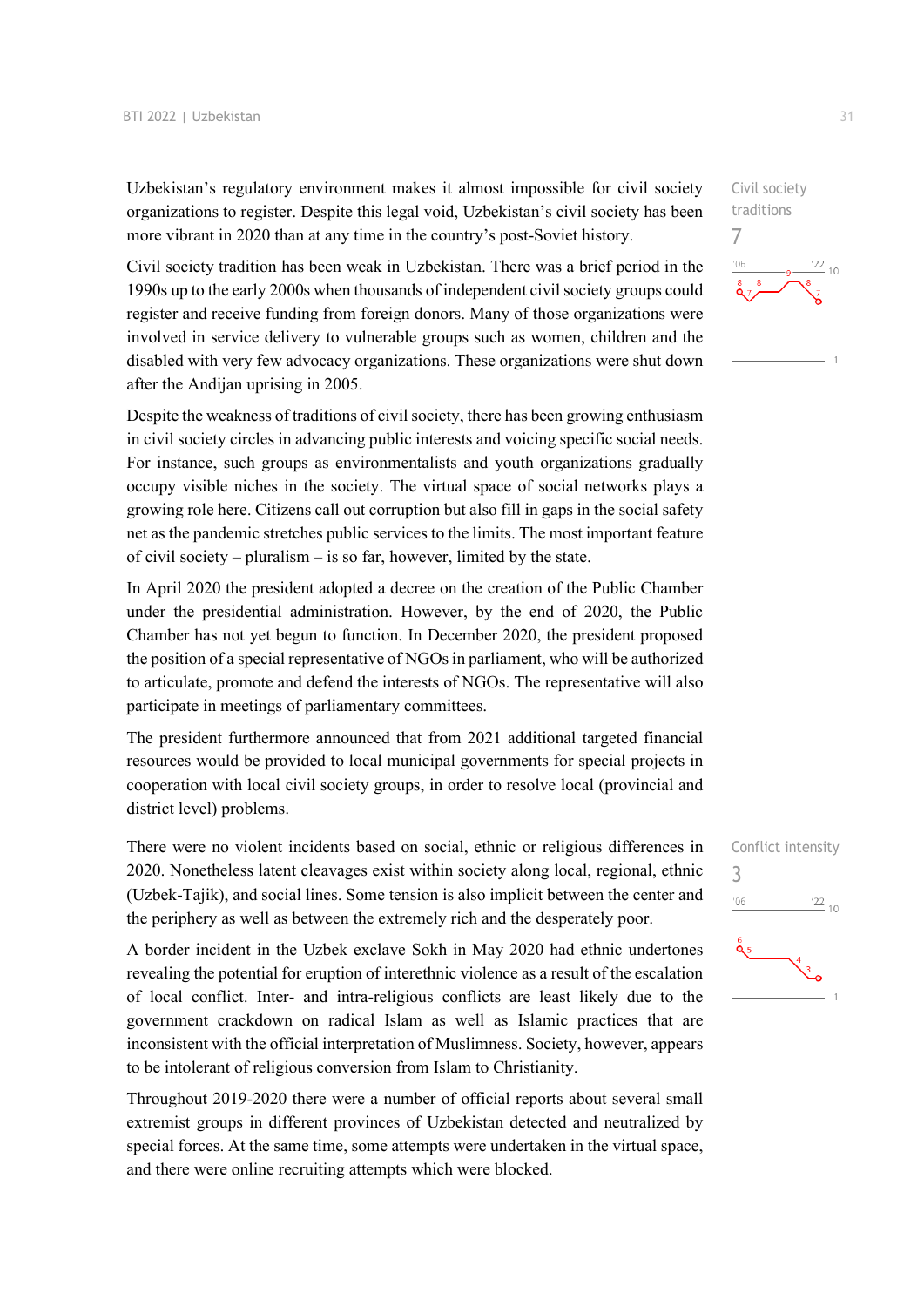In most cases when tokens of social conflict arise, especially with the involvement of local or high-ranking officials, outrageous public reaction breaks out in the online social networks and authorities respond to such cases in order to prevent them from escalating. There were several scandalous events in 2020 when local authorities initiated huge construction works and displaced the residents of some local districts where the construction was to be launched. This displacement caused serious resentments. This potential was also demonstrated at the end of 2020 in several provinces because of gas and electricity supply disruptions.

## II. Governance Performance

#### **14 | Steering Capability**

Since taking office, President Mirziyoyev has sought to distinguish himself from his predecessor by a public turn toward effective, technocratic governance and policy reform. This has been a central pillar of Mirziyoyev's legitimacy and long-term strategy – fixing many of the governance problems (inefficiency, corruption, nepotism) that flourished under Karimov. Apart from this general vision, Mirziyoyev's government has been guided by short-term goals and priorities expressed in the catchy slogans and programs established for each year of reforms. Thus, the year 2017 was named the Year of Dialogue with the People and Human Interests. The year 2018 was proclaimed the Year of Support of Active Entrepreneurship, Innovative Ideas and Technologies. The year 2019 was named the Year of Active Investments and Social Development. The year 2020 was called the Year of Development of Science, Education and the Digital Economy. Meanwhile, 2021 is the Year of Support for the Youth and Strengthening Public Health Care.

In January 2017, the five-year action strategy for the development of Uzbekistan until 2021 was adopted. This document envisaged five basic reform directions: modernization of state management, reform of the judicial system, economic liberalization, reform of the social sector, and principles of security and foreign policy. However, only limited results have been achieved across all these fronts.

Debates have been unfolding among experts and political elites about ways to harness the fourth (informational and technological) "revolution" in Uzbekistan. In this context, the digitalization of all spheres is stimulated. In particular, the government launched the special programs Training One Million of Programmers and Digital Tashkent, among others. In the same vein, an open data portal for the Republic of Uzbekistan was created, which provides access to information resources and open data of state organs. This portal is an increasingly essential element for transparent governance in Uzbekistan. The portal also operates as a mechanism of public control, and through which new services for citizens and businesses are delivered.

#### Question Score

Prioritization 4 $'06$  $\frac{22}{10}$ 

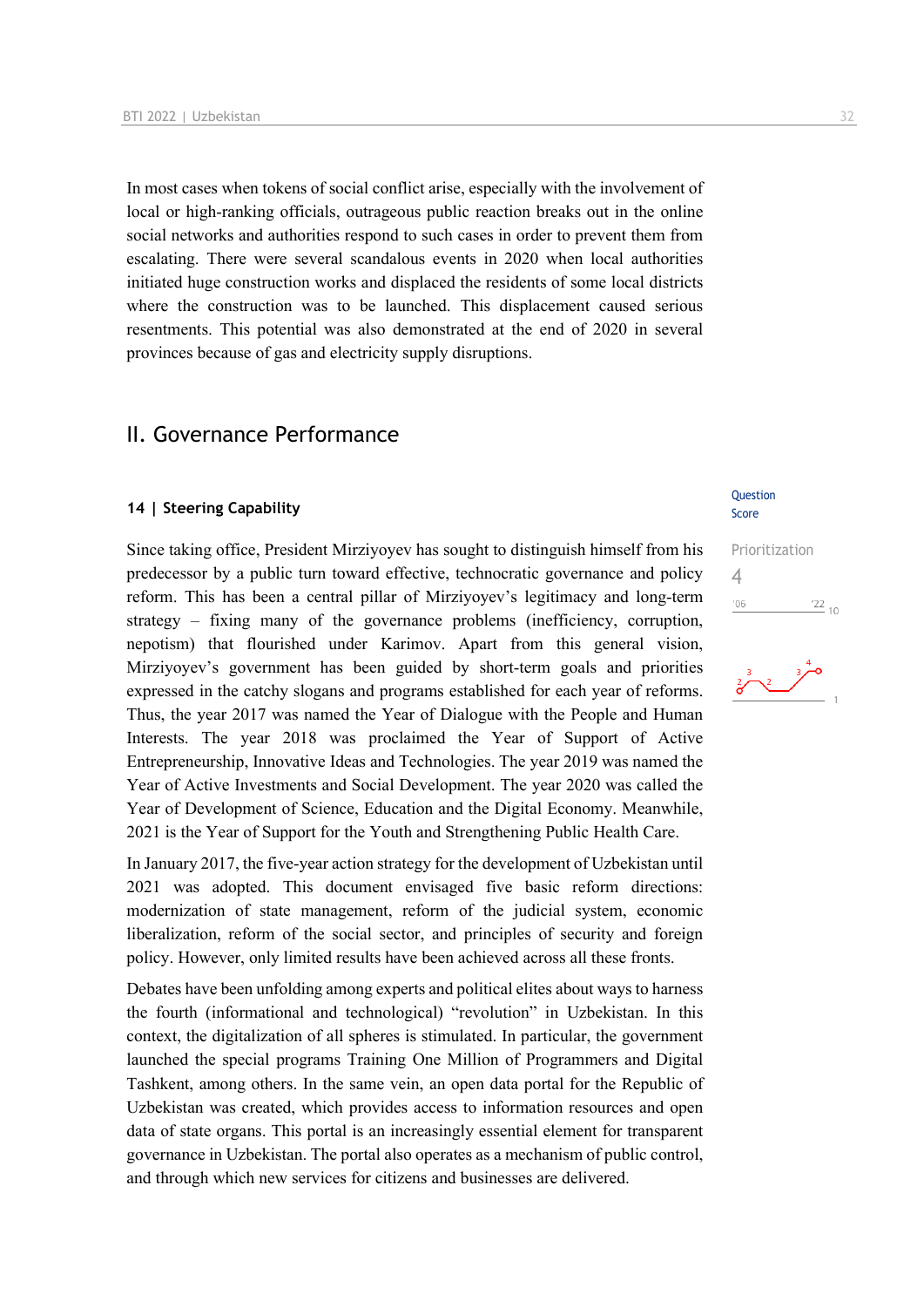Uzbekistan signed an agreement with Russia to construct a nuclear power station. In addition, Uzbekistan also attracts substantial investment from the United States, the European Union, Japan, India, China and Turkey, among others, as well as support from international financial organizations, such as the IMF, World Bank, European Bank for Reconstruction and Development, and Asian Development Bank.

To deal with the COVID-19 crisis, the government created the \$1 billion Anti-Crisis Fund (about 2% of GDP) to support the economy and help those most affected by the crisis. Loans and development assistance from international donors were also used to cushion the economic impact of the pandemic, which Uzbekistan weathered fairly well.

The capacity of the government to implement its strategy is fairly strong as far as its political intentions are concerned. Yet, structural constraints such as poverty, aging infrastructure and rampant corruption constrain it. The accomplishment of tasks is hierarchically monitored and controlled. The president undertakes frequent inspections of provinces, projecting his personal visibility across the entire country.

For tasks such as the construction of new railroads, highways, bridges and industrial plants, the cultivation of cotton, and the mining of gold and uranium, strategic plans are usually well designed and implemented. In other sectors, implementation has been slow or has failed completely.

Due to the pandemic, economic growth slowed to 1.6% in 2020 but is expected to pick up to over 5% in 2021. By shifting the economy to "pandemic mode," the government was able to limit the economic damage caused by the widespread health crisis. Even at the peak of the outbreak, most of Uzbekistan's large and heavy industries and major construction projects continued to operate. At present, while many countries are dealing with a winter wave of infections, Uzbekistan has been lifting most of its quarantine restrictions.

There are several capable independent think tanks and academic institutions that can critically, albeit to a limited degree, review existing policies or analyze problems the government faces and its mistakes.

The political leadership cooperates with international institutions such as the UNDP, OSCE and World Bank, whose offices operate in Tashkent. The expertise provided by international experts is accepted and the efficiency of such interactions is expected to increase in the context of the ongoing reforms.

In January 2019, a new body – the Expert Council – was created under the president of Uzbekistan, which is composed of businessmen, officials, academics including foreign consultants and compatriots living abroad. The council will provide expert advice to ongoing reforms in all spheres. However, so far, the work of the council remains opaque.

#### Implementation 4  $'06$  $\frac{22}{10}$



Policy learning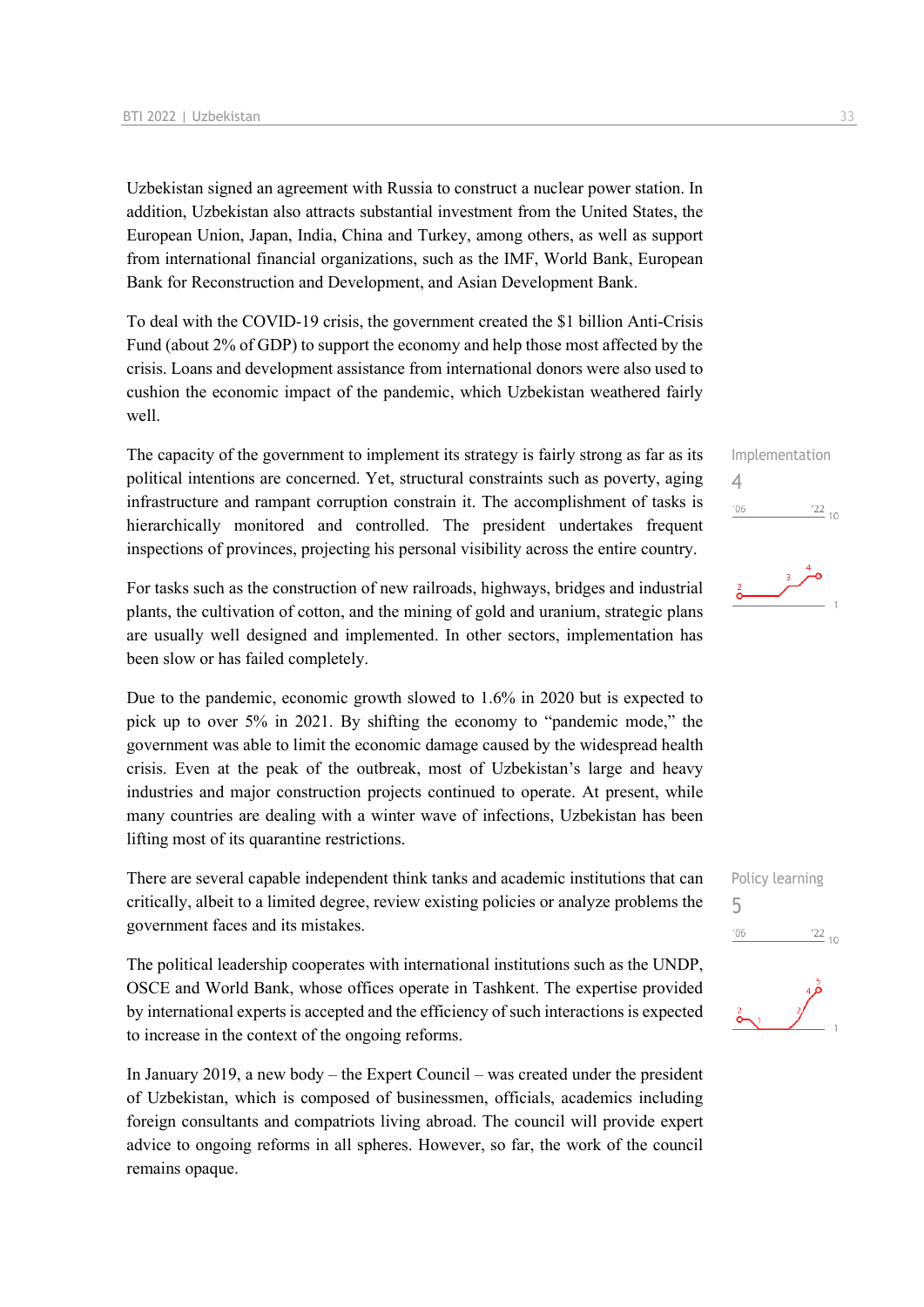At the same time, an essential requirement of any policy learning – a pluralist and critical approach to political, economic, social and cultural issues – is still less developed in Uzbekistan. Government decisions and actions are spelled out and well explained by the media and affiliated experts but seldom critically evaluated. Interestingly, a relatively novel practice for Uzbekistan is currently being considered, namely that parliamentary hearings will be scheduled for issues under the consideration of parliament. This may help to foster learning from past experiences and improve policymaking.

The president constantly demonstrates an innovative policymaking style. Frequently, new solutions to existing problems across various spheres (e.g., executive governance, banking, education, support of NGOs, social protection and digitalization) are announced. For instance, in 2020, Uzbekistan improved its position in the Open Data ranking from 125th position to 44th.

#### **15 | Resource Efficiency**

Currently, the government structure of Uzbekistan consists of 24 ministries, 10 committees within the Cabinet of Ministers (CM), 11 agencies, five committees under the CM, five centers and four inspectorates under the CM, two central institutions, and four departments. In addition, there are several secretariats. In general, the structure is very bloated, and personnel efficiency and qualification levels are very low. Inter- and intra-agency communication is ineffective.

The lack of skilled civil servants in Uzbekistan is a serious problem. Most civil servants in government administration lack the appropriate skillsets, openness, sense of accountability, and willingness to abide by rules and regulations. Personnel recruitment continues to follow the Soviet tradition of connection-based rather than merit-based hiring.

Uzbekistan needs to establish a mechanism for evaluating and selecting personnel in accordance with key performance indicators. It also needs to create a modern and transparent system for recruiting civil servants, preventing conflicts of interest and introducing income reports. Budget allocations for the state apparatus have significantly increased in the last few years. According to an analysis of the Ministry of Justice, in many ministries, state agency and departmental functions and responsibilities are duplicated. The Law on State Service has yet to be adopted.

The "single window" digital information system, which was introduced in September 2020 and intended to be used by state services across the country, is supposed to embody the president's claim that it is not the people who serve state organs but state organs who serve the people. This new system allows citizens to submit claims digitally and, therefore, avoid having to interact with several different offices within the state bureaucracy.

Efficient use of assets 4 $106$  $\frac{22}{10}$ 

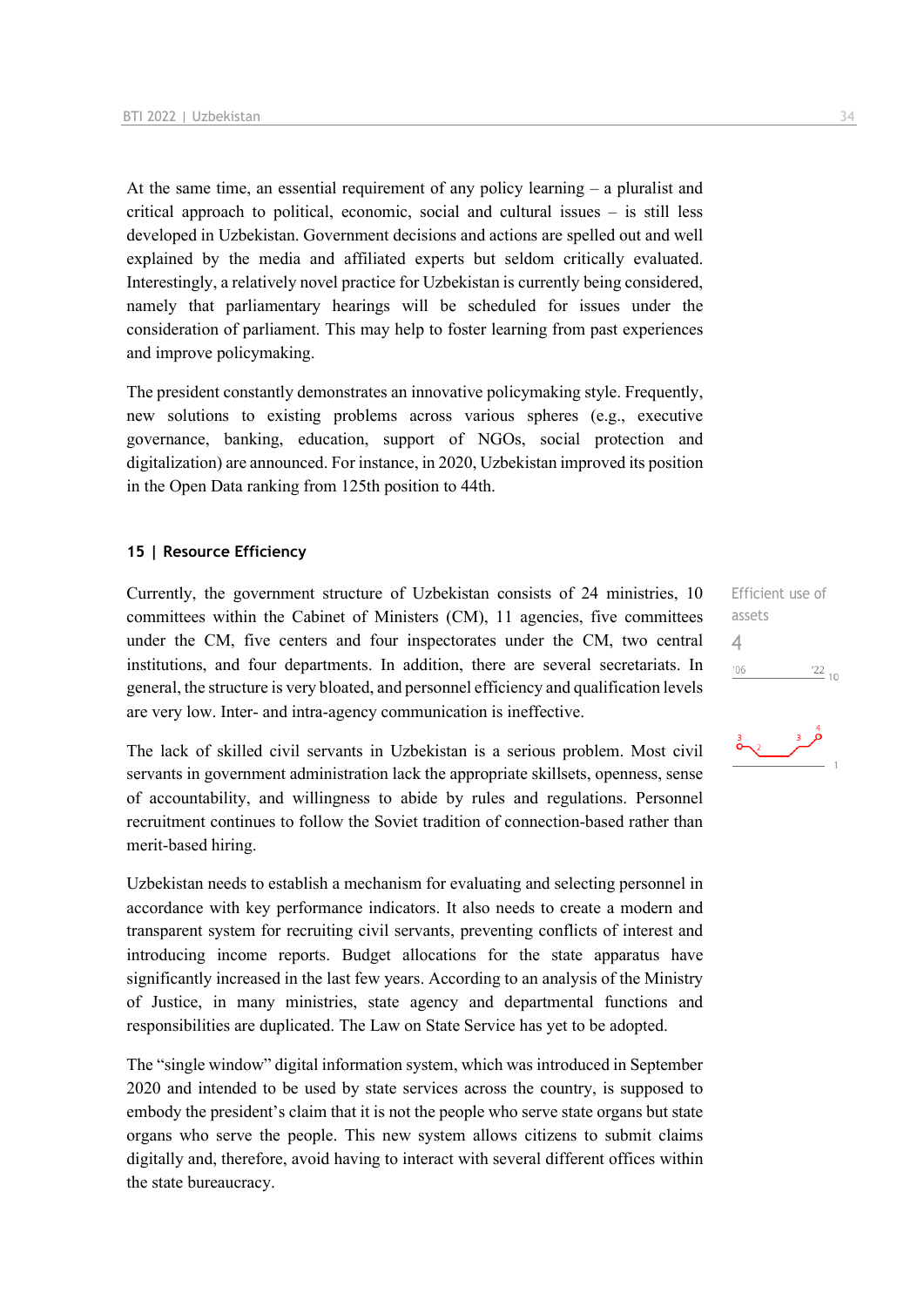During the pandemic, UZS 82 trillion (about \$8.2 billion) was spent on complex measures to mitigate the consequences of pandemic. Of this, UZS 16 trillion was spent on creating a special fund for fighting COVID-19 and supporting individuals and companies. Tax and credit privileges amounting to UZS 66 trillion were introduced for 500 state companies, entrepreneurial entities and eight million citizens.

Policy coordination is being improved only slowly. The regime adopts various coordination styles – hierarchic-bureaucratic, informal-network, personalist, centralized, even ideological – but these approaches are often functionally deficient. Although a veneer of policy coherence is created, little meaningful inter- and intragovernment coordination is practiced.

The dominant coordination mode is vigilant surveillance from the top. The president himself regularly inspects the situation in provinces of the country, and frequently replaces the khokims (mayors) of provinces and cities – a policy that pursues three interrelated objectives: to prevent the concentration of local power in the hands of khokims, who more often than not abuse their power; to limit the scope of corruption; and to ensure executive discipline. In his 2020 address to parliament, the president emphasized that the efficiency of local executives was hampered by the lack of qualified staff and corruption. He also pointed out that local executives and councils were working on the basis of legislation adopted 27 years ago. This legislation no longer meets current requirements and must be profoundly amended.

A new system of policy coordination is being created. The Ministry of Justice and its provincial branches are tasked with controlling and assisting the implementation of the relevant decisions. In addition, a system of public hearings and public monitoring is being created in which civil society institutions, mass media and citizens are involved.

The UNDP and the Ministry of Justice of Uzbekistan signed an \$8 million agreement on advancing anti-corruption efforts in Uzbekistan between 2018 and 2020. The Republican Inter-Agency Commission Against Corruption was established in June 2020. It is headed by the general attorney, who announced that the agency would be independent and would not operate under any state structure.

The speaker of the Senate announced that all normative and legal acts will be reviewed by anti-corruption experts. She also announced that Uzbekistan will join the Council of Europe's Group of States against Corruption (GRECO).

A new article addressing the illegal self-enrichment of officials was included in the Criminal Code of Uzbekistan. A new strategy on the development of the state civil service until 2030 was adopted, which envisages the introduction of effective mechanisms to enhance a culture of anti-corruption among civil servants.

The president demanded that the digitalization of government services should be widely developed in order to optimize the civil service. Therefore, next year, 60 more state services will be digitalized, and online services will constitute 60% of all state services.

Policy coordination 4  $\frac{22}{10}$  $'06$ 



Anti-corruption policy 3 $\frac{22}{10}$  $'06$ 

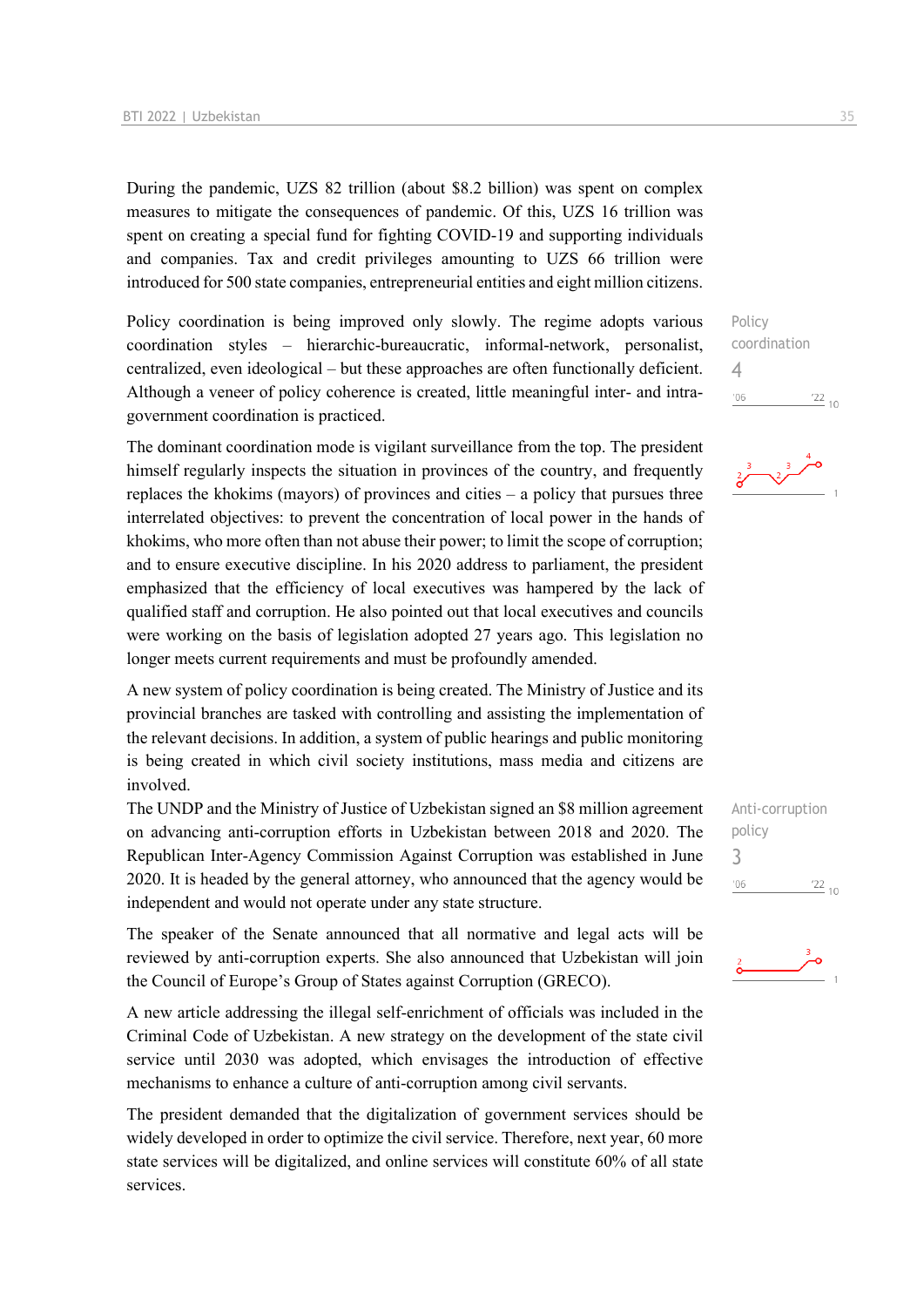There is currently no requirement for public servants to declare their assets. However, it is proposed that as of January 1, 2021, a civil servants' asset and income declaration system will be introduced for all levels of the civil service.

#### **16 | Consensus-Building**

Building consensus around the principles of democracy and a market economy has always been a top-down, government-driven process in Uzbekistan. President Islam Karimov, who ruled Uzbekistan between 1989 and 2016, had a deep mistrust of democracy and its institutions. Considering it to be a threat to stability and challenge to his political rule, he deemed it necessary to place all expressions of democracy under his own supervision and tight governmental control. Karimov also publicized the idea of an "Uzbek path" to development and democracy, premised on the principles of state pre-eminence, and a gradualist and culturally sensitive reform process. Since taking office, President Shavkat Mirziyoyev has sought to distinguish himself from his predecessor by publicly advocating for effective, technocratic governance and policy reform. His aim is not necessarily to build democracy in Uzbekistan but to create a more prosperous, reputable and globally integrated Uzbekistan in order to establish a legacy based on economic modernization, fighting corruption and technocratic governance. Mirziyoyev's modality of ruling is reflected in his frequent and relentless inspection visits of the provinces of the country, a practice that has projected an image of him as a "mobile president." His approach to power can be characterized as soft autocratic – shifting slowly toward democracy by spurring market reforms and activating civil society, while maintaining strong control over the political system. Mirziyoyev has tried to build consensus by means of greater dialogue and engagement with people. In general, consensus is based on the popularity of the leader of the country. However, it is, so to speak, an authoritarian consensus; the gap between declared democratic goals and the implementation of democratic reforms endures. At the same time, consensus on democratic and market economy goals is to a great extent based on the conformist character of the political and economic elites. The political process in Uzbekistan does not display real pluralism. There are no opposition parties which would dare to challenge the political regime. Uzbekistan's existing opposition parties are of an opportunistic nature.

Consensus on a market economy is strong and broadly manifested. This is reflected not only in the public discourse but also in economic decisions, for example, concerning privatization, the liberalization of foreign trade, private universities, entrepreneurship and small business, reducing monopolies, and private banking. Private businesses constitute about 50% of the national economy. At the same time, serious debates are taking place about the market, for instance, with respect to the national airline.

Consensus on goals 4 $\frac{22}{10}$  $'06$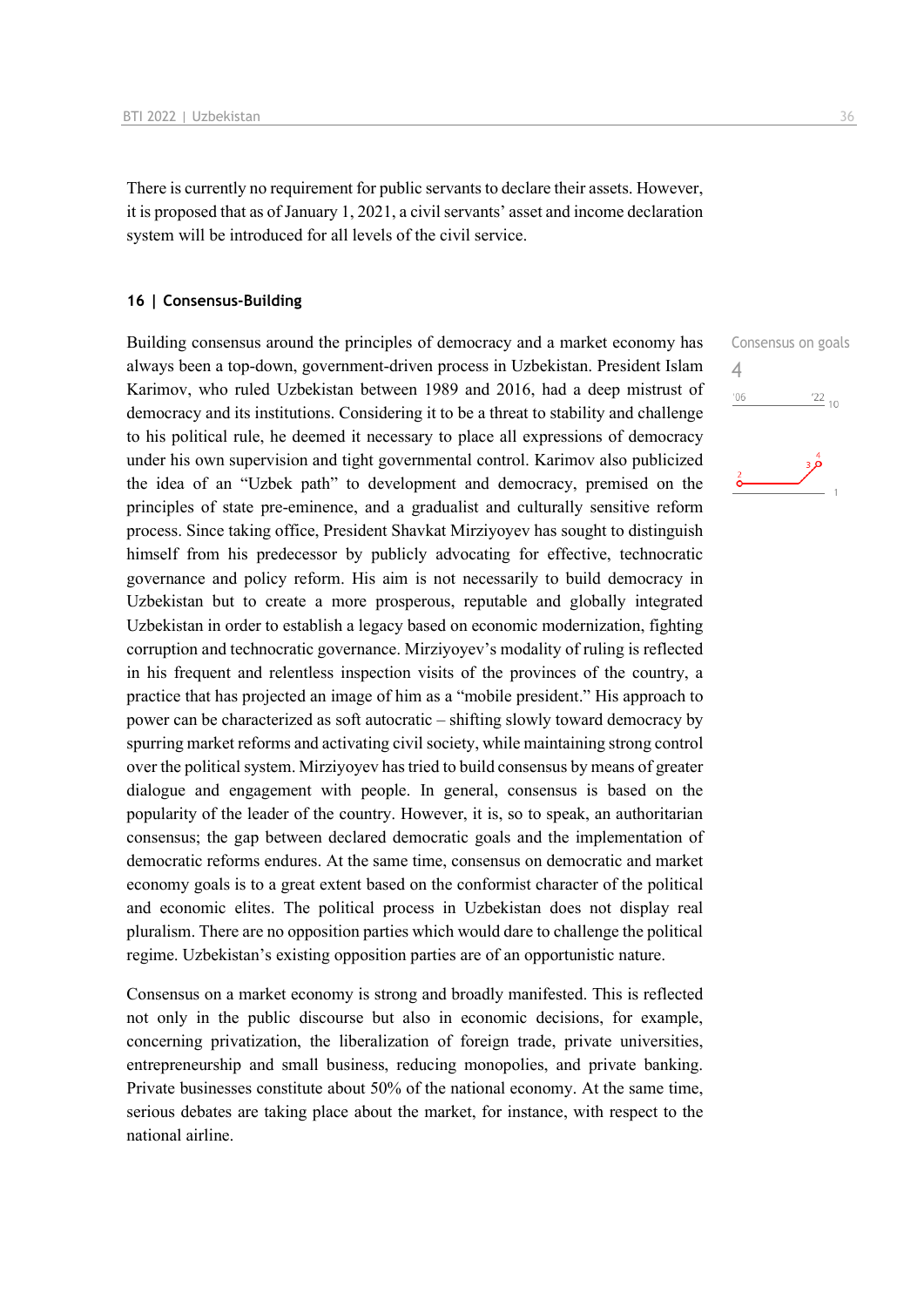In the context of Uzbekistan, the question "to what extent can reformers exclude or co-opt anti-democratic actors?" can be reformulated as "to what extent can the authoritarian regime include or co-opt pro-democratic actors and reformers?" There is still a gap between de jure and de facto democracy, and this gap is being filled by pro-democratic actors within the government and in society.

Anti-democratic actors are those who intentionally or unintentionally sabotage ongoing reforms in practice, even if they embrace democratic conventions rhetorically. These actors include corrupt officials (including local officials who are responsible for overseeing and implementing national initiatives), executives, managers who abuse their power, and unqualified and irresponsible careerists.

Mirziyoyev's own commitment to democracy is also questionable. Although multifaceted reforms are conducted with varying levels of success, politics remains the least reformed realm. Consequently, reform of the party system, the functioning of parliament, the election of local provincial khokims (mayors), as well as the removal of constraints on individual freedoms and freedom of information are effectively delayed. Whether the president unblocks political reforms and secures a democratic political process is yet to be seen.

The regime has not yet faced serious social, religious or ethnic cleavages in society.

In general, the political leadership is able to moderate cleavage-based conflicts. Furthermore, civil society is politically still very fragile and reluctant to challenge the existing status quo. Finally, one of the characteristics of Uzbek society is its political absenteeism, which is due to the country's Soviet background, and which makes open and sharp cleavages and conflicts less likely.

At the same time, several conflict situations occurred in 2020, such as a border incident in the Uzbek exclave of Sokh, and protests in several provinces caused by gas and electricity supply disruptions. Although these situations did not escalate, they demonstrated the potential for conflict if reforms slow down or if problems in people's everyday lives are exacerbated.

Until recently, civil society organizations have been mostly excluded (or selfexcluded) from the policy process. Civil society groups have traditionally dealt with service provision and non-political matters. The third sector has been dominated by GONGOs, which are now periodically invited to various local and national meetings. But these organizations should not be confused with independent civil society institutions.

On the one hand, relatively active civil society actors try to utilize sophisticated formal and informal channels to provide information and submit demands to the political level. They sometimes collaborate with some GONGOs or use internet channels or personal communication channels in order to reach out to top decisionmakers.

Anti-democratic actors 2  $^{\prime}06$  $\frac{22}{10}$ 







Civil society participation 3 $\frac{22}{10}$  $-06$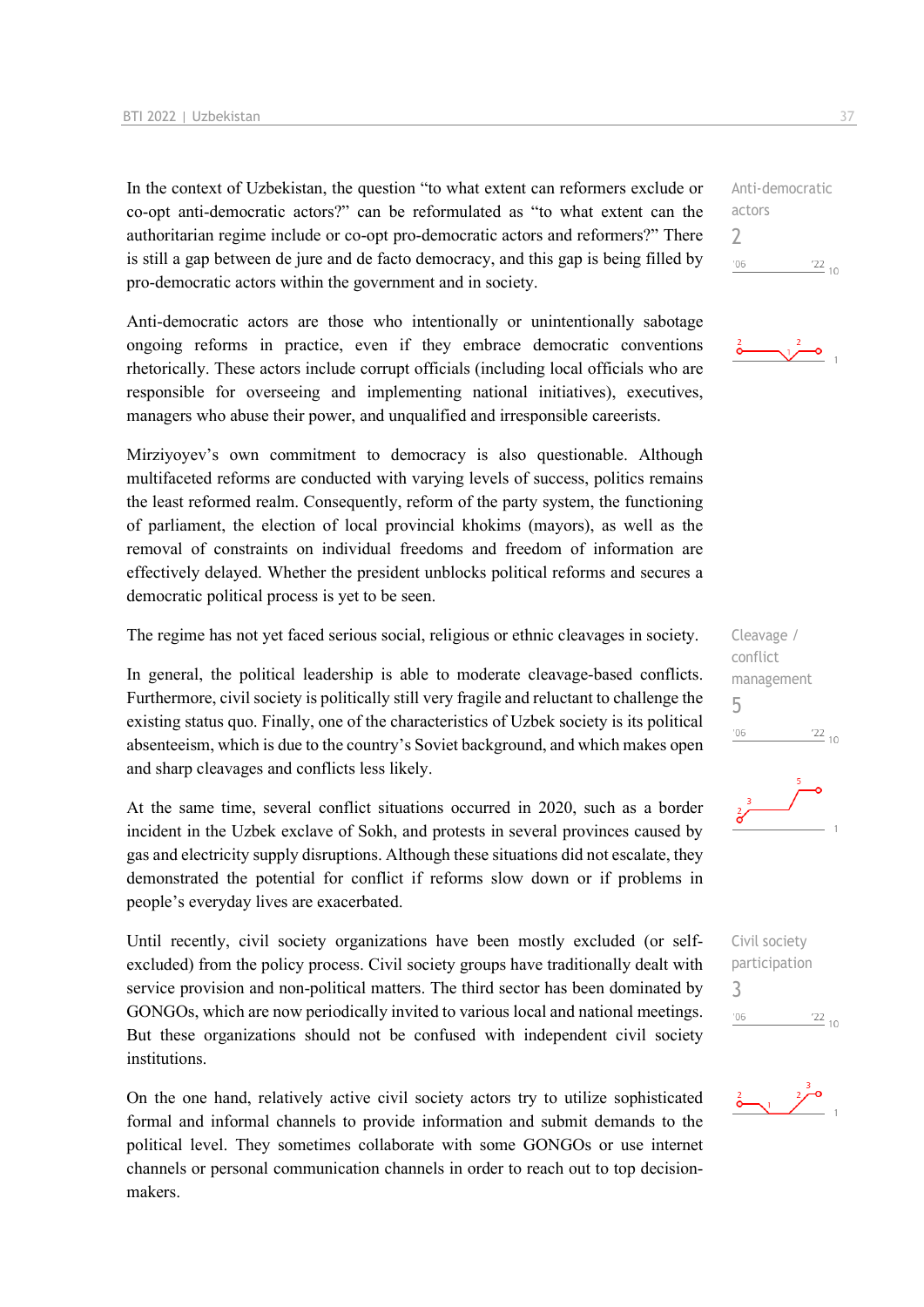In 2018, President Mirziyoyev signed the Decree on Measures to Radically Increase the Role of Civil Society Institutions in the Process of Democratic Renewal of the Country. The document acknowledges systemic shortcomings that continue to impede the effective operation of NGOs in Uzbekistan. These include excessive bureaucratic requirements and red tape for the registration of NGOs due to outdated legal norms that do not meet current requirements.

During the pandemic, independent NGOs organized several Zoom meetings to discuss the problems faced by and needs of NGOs. Currently, a code for NGOs is being developed and a number of civil society institutions are engaged in this process. It has been announced that a special representative for NGOs will be established in the lower chamber of parliament in 2021.

The president has managed to create a political atmosphere of broad political consensus in society. This administratively managed consensus is backed by his personal authority and his devotion to reforms. However, the authoritarian mode of reconciliation is being challenged by the growing divergence between reformoriented and reform-demanding strata of society on the one hand, and conservative and anti-reformist segments of society on the other.

The two most sensitive issues that could polarize society and perhaps require reconciliation measures – religious extremism and political opposition – are kept at the political periphery in Uzbekistan. Both issues are strongly limited, and political antagonism does not undermine common sense and the political atmosphere in the country.

Repressive measures used by law enforcement agencies against independent journalists, human rights defenders and political opponents, albeit manifested in some cases, have significantly reduced recently.

When President Mirziyoyev came to power, he released many political prisoners, raising hopes that the government was serious about political reform. Yet, the authorities have not provided former political prisoners with avenues for legal redress, for example, to overturn unjust convictions or access adequate medical treatment, even though many remain in terrible health due to their decades-long ordeals. Neither has Uzbekistan given any indication that it will pursue a meaningful strategy of truth and reconciliation that would lead to the legal rehabilitation of those freed. Without a meaningful national dialogue about past abuses, it is hard to see Uzbekistan making a leap toward greater democracy. And a national dialogue is unlikely to be initiated under President Mirziyoyev, as he was an integral part of the Karimov regime and has so far shied away from openly distancing himself from Karimov's legacy.

Reconciliation 3 $\frac{22}{10}$  $'06$ 

## $\frac{2}{\sqrt{2}}$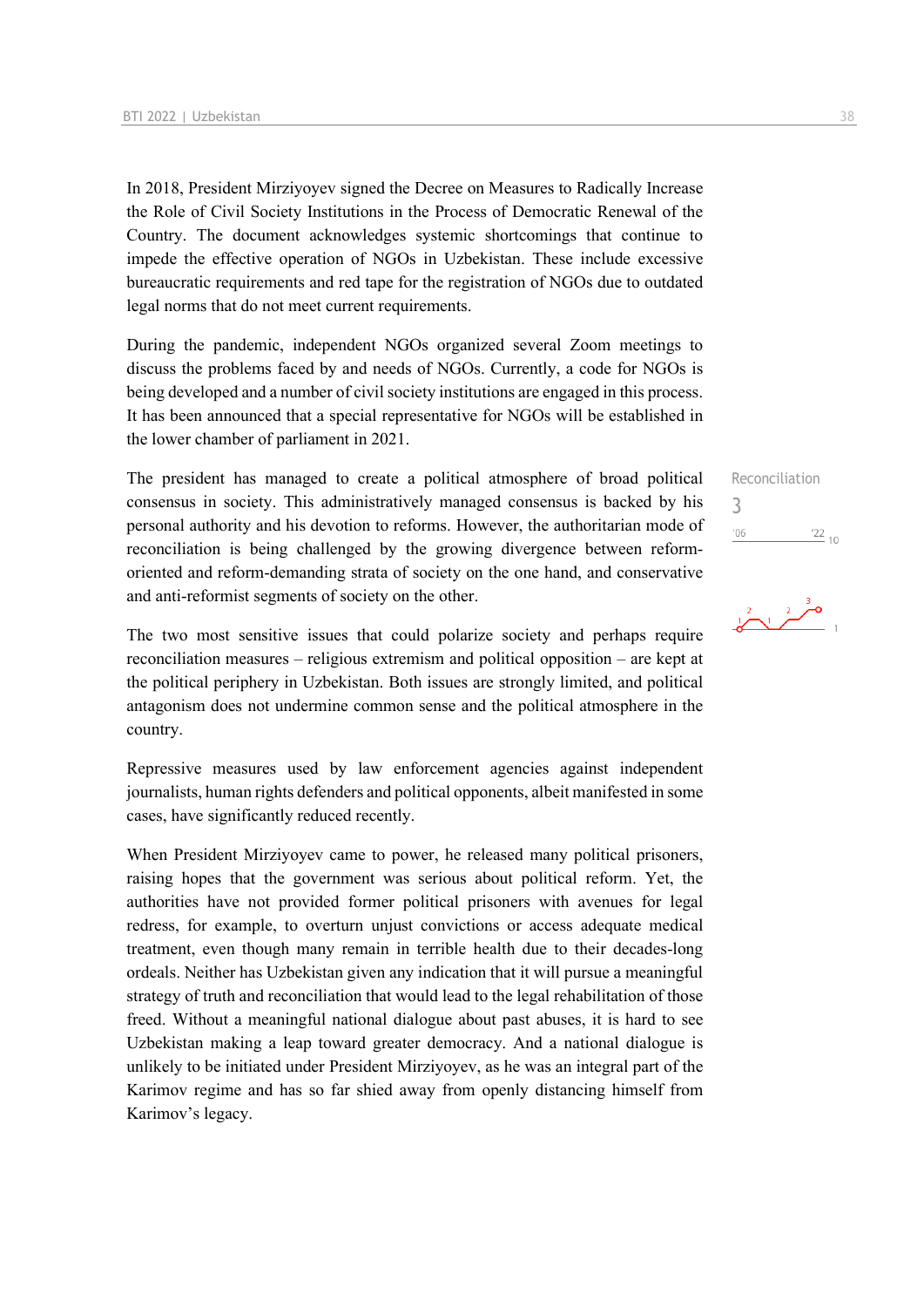#### **17 | International Cooperation**

Uzbekistan has further improved its record in getting and effectively using international support and assistance.

The United Nations has implemented its comprehensive assistance program for the period 2016–2020 under the UNDAF. This program covers four main areas: economic development, with a special focus on employment and social protection; the quality of health care and education; the protection of the environment and sustainable development; and effective management of state services and protection of human rights. UN special agencies, such as UNESCO, UNISEF and UNODC, among others, consistently realize their programs in Uzbekistan. The United Nations provides assistance to implement Sustainable Development Goals (SDG). A special online platform (http://nsdg.stat.uz) was created to monitor the implementation of SDG programs.

The World Bank had a special partnership concept with Uzbekistan for the period 2016–2020. The board of directors of the Inter-American Development Bank confirmed \$509.2 million in funding for economic projects in Uzbekistan. In 2019, Uzbekistan signed a country partnership strategy with the Asian Development Bank for 2010–2023.

U.S. assistance to Uzbekistan has increased by 400% since 2016, which reflects the sustainability of U.S. support for Uzbekistan's comprehensive reform efforts. U.S. assistance to Uzbekistan covers trade, fighting the pandemic, agriculture, capital markets, education, geology, management of trans-border rivers, tourism, rule of law, support for NGOs, fighting corruption and drug trafficking, and military and security cooperation. In particular, USAID and the American Center for Disease Control provided \$9 million to help fight COVID-19, which includes technical assistance, laboratory instruments and testing devices, as well as 200 means of providing artificial ventilation for lungs.

Japan provides assistance to Uzbekistan within its Official Development Assistance Program. Similar special assistance programs are provided by South Korea and other developed countries, the European Union, and international organizations.

At the same time, there were allegations and reports that international assistance provided for anti-pandemic measures was not used properly or was very opaque.

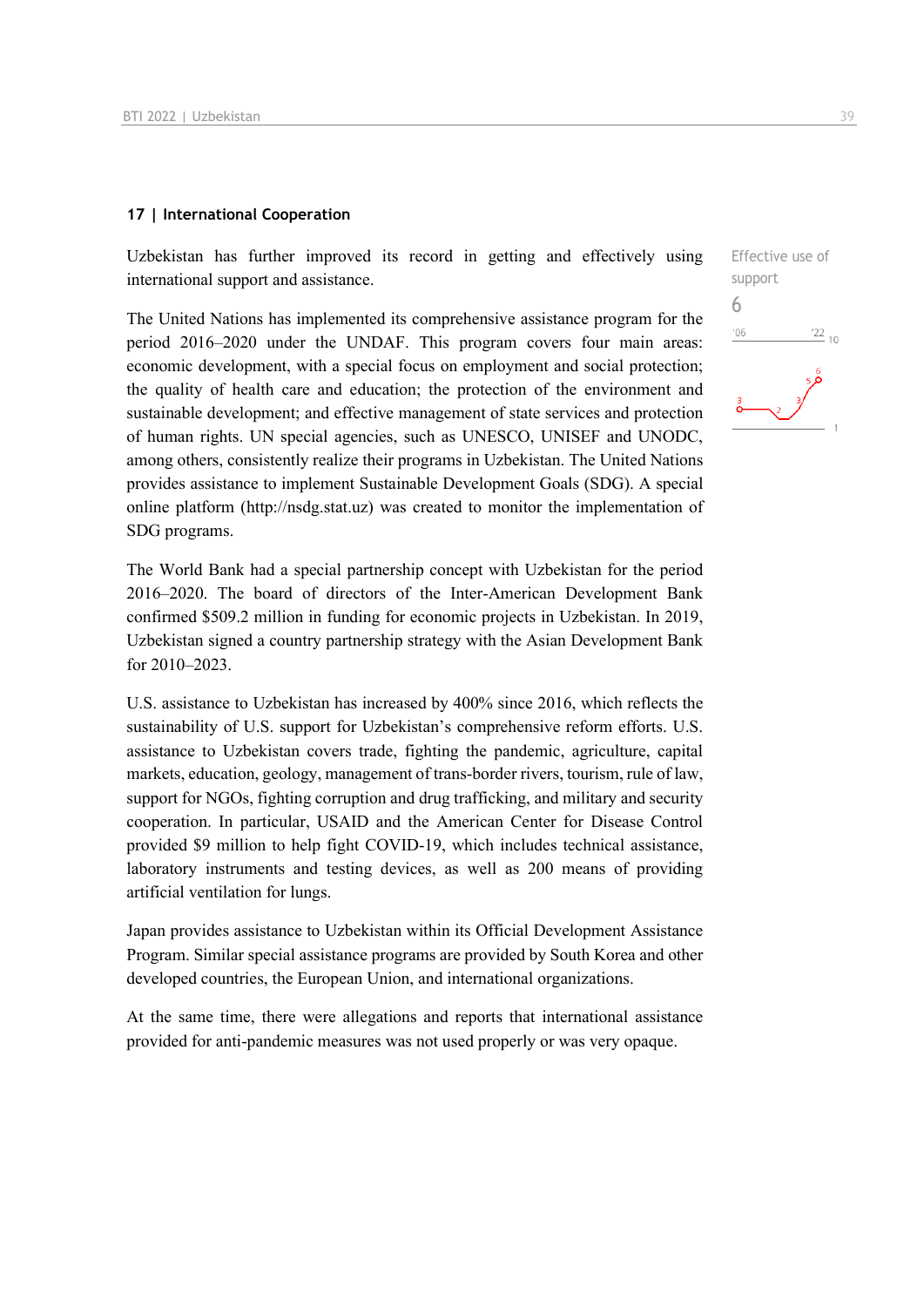Many international agencies, foreign state officials and experts point to the increasing credibility of Uzbekistan compared to under the Karimov leadership, which found Uzbekistan largely isolated. The situation in human rights has slowly improved and several political prisoners were released. The investment climate has also improved. Taxes were reduced. Foreign trade has been partially liberalized and the visa regime has been substantially simplified. National currency convertibility is guaranteed. These and other improvements create a positive image and increase the credibility of the country in the world.

Cooperation with foreign states is developing steadily on a bilateral level and multiple agreements have been signed. At the end of 2019, the United States announced its new Strategy for Central Asia. In January 2020, the "C5+1" diplomatic format was conducted in Tashkent. During the December 2020 visit of the Uzbek Ministry of Foreign Affairs delegation to Washington, DC, the existing Uzbekistan Annual Bilateral Consultation mechanism between the United States and Uzbekistan was transformed into a strategic partnership dialogue. Following the consultations, the U.S. side confirmed its commitment to a strategic partnership with Uzbekistan and its readiness to support reforms in Uzbekistan.

At the same time, during domestic and international discussions of Uzbekistan potentially joining the EAEU, Western powers expressed concern because, according to them, such a decision could undermine Uzbekistan's prospect of becoming a WTO member.

In November 2019, the second consultative meeting of the five leaders of Central Asian states was held in Tashkent. In that meeting, a joint statement was adopted, which re-affirmed the need for regional unification. The sides expressed their resolve to develop and promote joint initiatives and projects directed toward strengthening peace, stability, security and support for sustainable development in Central Asia.

The third consultative meeting was scheduled for October 2020 to be conducted in Bishkek, the capital of Kyrgyzstan. However, it was postponed until 2021 because of the political upheavals in Kyrgyzstan following the fraudulent parliamentary elections in that country.

The COVID-19 pandemic brought with it a new test of regional cooperation. Uzbekistan sent humanitarian assistance to Kyrgyzstan and Tajikistan to help fight the pandemic. In particular, the leadership of Uzbekistan announced that in the south of Tajikistan a receiver-distributor center will be constructed for people infected with COVID-19, which Uzbekistan would fully equip.

In 2020, the International Institute for Central Asian Studies was created in Tashkent. In June 2020, the water reservoir Sardoba at the border between Uzbekistan and Kazakhstan collapsed causing huge damage to local homes and agriculture. Rumors



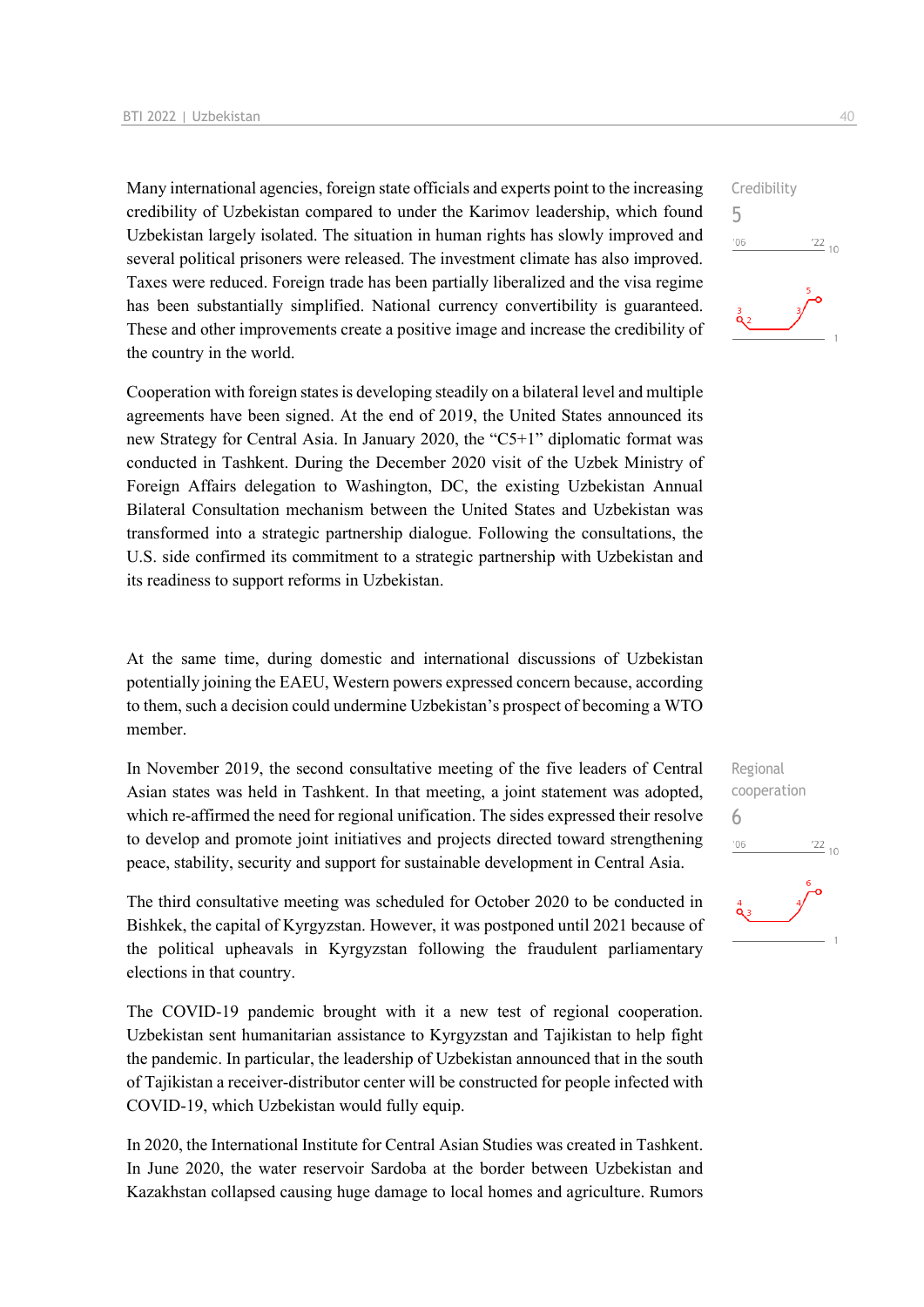spread that this tragedy would lead to tensions between the two states, but the governments managed to resolve the problem in a peaceful and constructive way. Both states officially referred to the Treaty on Strategic Partnership (2013) and the Treaty on Eternal Friendship (1997) to effectively arrange communications.

Uzbekistan significantly improved its relations with Afghanistan. A number of Afghan official visits to Uzbekistan took place in 2019 and 2020. Construction of a railroad from Termez in the south of Uzbekistan via Afghanistan toward ports on the Indian Ocean has been promised by the Uzbek side.

At the same time, a controversial decision on Uzbekistan joining the Eurasian Economic Union as an observer was adopted in 2020. The economic benefits of Uzbekistan's future membership in this organization were not well calculated or demonstrated, and debates in the country on the issue polarized the expert and political community.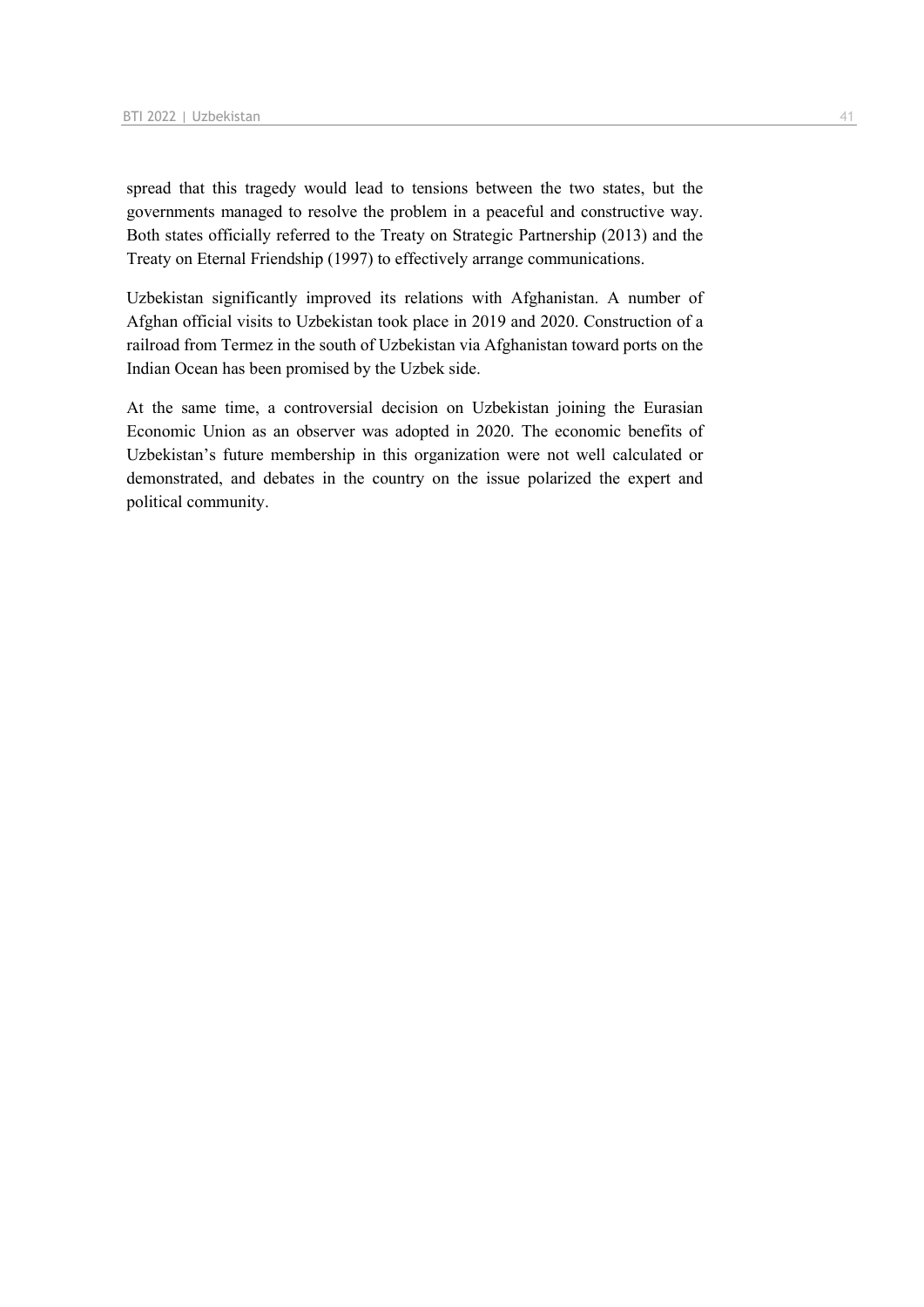## Strategic Outlook

Uzbekistan has made visible progress over the last few years in implementing ambitious reforms. These reforms have facilitated the emergence of a qualitatively different social and economic environment both in the country and in the region.

The first phase of reforms focused mainly on improving macroeconomic management in Uzbekistan and included changes to price setting and foreign exchange management, trade liberalization, and fiscal and monetary policy reform. The pace of reforms has inevitably slowed due to the impact of the pandemic on administrative capacity, although the impact of the health crisis on the economy has been relatively limited. Uzbekistan avoided an irreversible adverse effect of COVID-19 on its economy. Growth is expected to pick up in 2021, but the level of uncertainty remains high, and economic recovery will depend on the continuation of policies to protect lives, support growth and mitigate the economic damage caused by the pandemic.

One of the main hurdles to continued reform is pervasive corruption, which is eroding the economic, political and moral health of the state and society.

Another fundamental problem that undermines the success of reforms is the quality of officialdom. This problem is related to the issue of selecting and recruiting state cadres as well as the circulation of political elites. The large number of state officials and bureaucratic institutions appears to be a key stumbling block to ongoing comprehensive reform.

Much hope was placed on the 2019 parliamentary election. The new parliament was expected to symbolize the beginning of a new political process. Although parliament has made a shift toward more open and powerful activity, it is yet to gain indisputable decision-making authority.

From a strategic perspective, several important steps toward reform are expected and needed. The next phase of reforms, as noted by President Mirziyoyev, will need to focus on reducing the large role of the state in the economy, and creating a vibrant and resilient private sector, which will involve establishing a level playing field for businesses and protecting property rights.

The authorities have embarked on far-reaching reform of the judicial system, which aims to strengthen the independence and integrity of the judiciary. Key steps will need to focus on strengthening the independence of the Supreme Judicial Council and the procedures for the selection of candidates to judicial offices, as well as the organization of courts. The Anti-Corruption Agency is tasked with investigating possible corruption, but success in tackling corruption will also depend on fair and credible prosecution and adjudication.

In the realm of politics, NGO representatives need to be integrated into the legislative process, new legislation on the civil service must be adopted, further reforms of education are necessary to stop the brain drain, and the introduction of elections for khokims is in order.